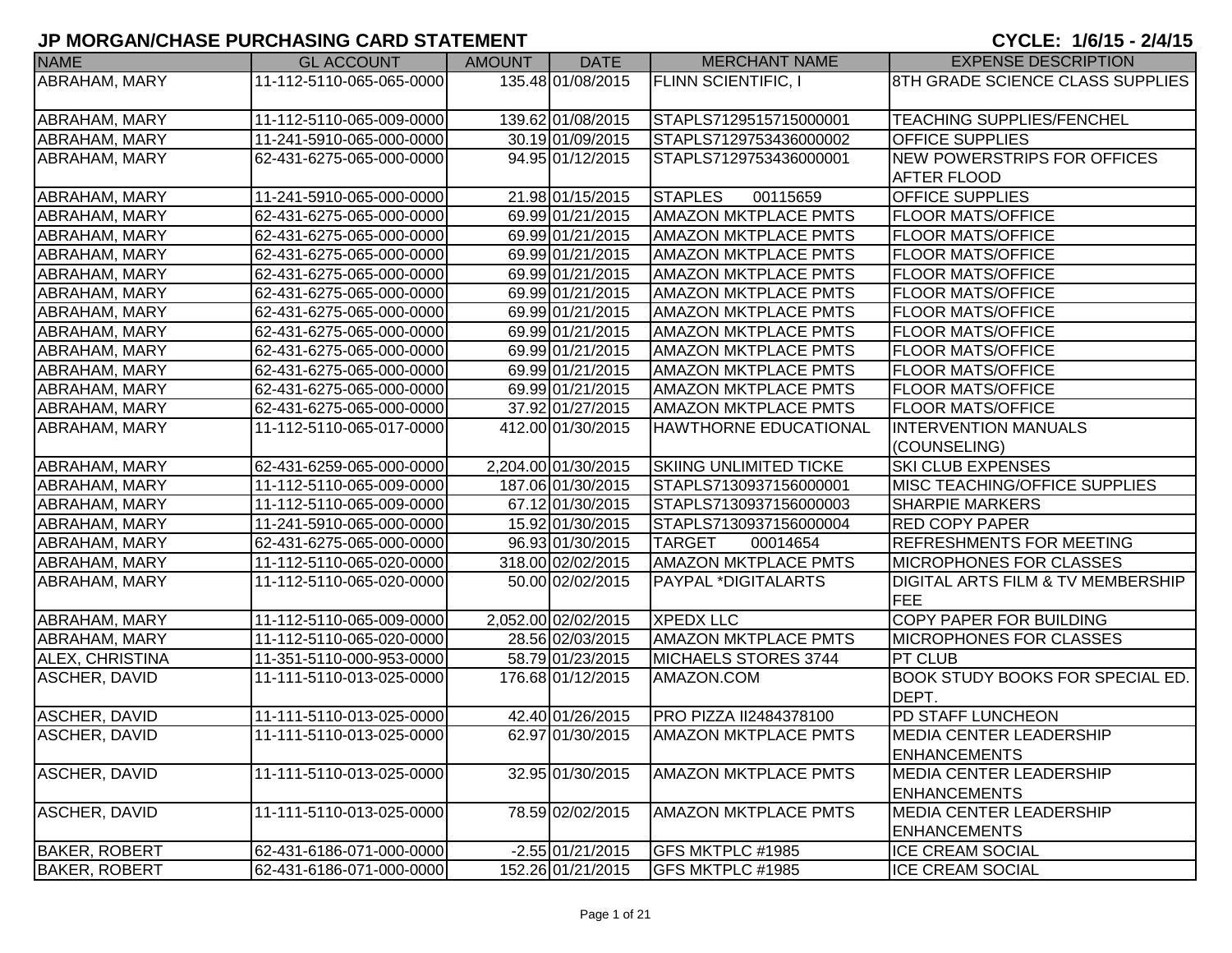| <b>NAME</b>            | <b>GL ACCOUNT</b>        | <b>AMOUNT</b> | <b>DATE</b>         | <b>MERCHANT NAME</b>          | <b>EXPENSE DESCRIPTION</b>                                  |
|------------------------|--------------------------|---------------|---------------------|-------------------------------|-------------------------------------------------------------|
| <b>BAKER, ROBERT</b>   | 62-431-6186-071-000-0000 |               | 52.68 01/22/2015    | <b>GUERNSEY DAIRY</b>         | <b>ICE CREAM SOCIAL</b>                                     |
| <b>BARCOMB, CHERYL</b> | 11-225-5111-000-000-0000 |               | 33.02 01/07/2015    | <b>AMAZON MKTPLACE PMTS</b>   | <b>REPLACEMENT LAMP FOR EPSON</b><br><b>PROJECTOR</b>       |
| <b>BARCOMB, CHERYL</b> | 11-225-5111-000-000-0000 |               | 99.06 01/07/2015    | <b>AMAZON MKTPLACE PMTS</b>   | (3) REPLACEMENT LAMPS FOR EPSON<br><b>PROJECTOR</b>         |
| <b>BARCOMB, CHERYL</b> | 11-225-5111-000-000-0000 |               | 84.75 01/13/2015    | <b>AMAZON MKTPLACE PMTS</b>   | <b>REPLACEMENT LAMP FOR SANYO</b><br><b>PROJECTOR</b>       |
| <b>BARCOMB, CHERYL</b> | 11-261-4120-065-000-0409 |               | 190.00 01/13/2015   | <b>SECURITY DESIGNS</b>       | SERVICE CALL TO REPAIR MS DOOR 43<br>/INV 19772             |
| <b>BARCOMB, CHERYL</b> | 11-261-4120-012-000-0409 |               | 115.00 01/13/2015   | <b>SECURITY DESIGNS</b>       | SERVICE CALL TO REPAR OH DOOR<br>29/INV 19801               |
| <b>BARCOMB, CHERYL</b> | 11-261-4120-071-000-0409 |               | 246.25 01/13/2015   | <b>SECURITY DESIGNS</b>       | DUE TO MS GLYCOL FLOOD MOVE<br>EQUIPMENT /INV19815          |
| <b>BARCOMB, CHERYL</b> | 11-225-5111-000-000-0000 |               | 21.59 01/14/2015    | AMAZON.COM                    | <b>VELCRO</b>                                               |
| <b>BARCOMB, CHERYL</b> | 11-225-5910-000-000-0000 |               | 29.95 01/15/2015    | AMAZON.COM                    | <b>OFFICE SUPPLIES</b>                                      |
| <b>BARCOMB, CHERYL</b> | 11-225-5111-000-000-0000 |               | 62.50 01/15/2015    | <b>COMPLETE BATTERY SOURC</b> | HS REPLACEMENT BACKUP BATTERY                               |
| <b>BARCOMB, CHERYL</b> | 11-225-5111-000-000-0000 |               | 30.93 01/16/2015    | <b>AMAZON MKTPLACE PMTS</b>   | <b>HEATSINK AND FAN FOR DELL E5420</b>                      |
| <b>BARCOMB, CHERYL</b> | 11-261-4120-012-000-0409 |               | 115.00 01/16/2015   | <b>SECURITY DESIGNS</b>       | <b>REPAIR OH SECURITY PANEL /INV</b><br>19652               |
| <b>BARCOMB, CHERYL</b> | 11-261-4120-060-000-0409 |               | 152.50 01/16/2015   | <b>SECURITY DESIGNS</b>       | RESTORE DATABASE /INV 19692                                 |
| <b>BARCOMB, CHERYL</b> | 11-225-5910-000-000-0409 |               | 17.36 01/19/2015    | AMAZON.COM                    | <b>PROXIMITY BADGE HOLDERS</b>                              |
| <b>BARCOMB, CHERYL</b> | 41-456-6421-003-325-0014 |               | 449.00 01/19/2015   | <b>CDW GOVERNMENT</b>         | <b>EPSON WHITEBOARD FOR</b><br><b>INTERACTIVE PROJECTOR</b> |
| <b>BARCOMB, CHERYL</b> | 11-225-5111-000-000-0000 |               | 125.00 01/19/2015   | <b>COMPLETE BATTERY SOURC</b> | <b>REPLACEMENT BATTERY BACKUPS</b><br>FOR OH AND PV         |
| <b>BARCOMB, CHERYL</b> | 11-225-5910-000-000-0409 |               | 1,559.46 01/19/2015 | <b>SECURITY DESIGNS</b>       | SECURITY ACCESS CARDS /INV 19336                            |
| <b>BARCOMB, CHERYL</b> | 11-261-4120-065-000-0409 |               | 190.00 01/19/2015   | <b>SECURITY DESIGNS</b>       | REPAIR MS DOOR 43 /INV 19772                                |
| <b>BARCOMB, CHERYL</b> | 11-261-4120-012-000-0409 |               | 115.00 01/19/2015   | <b>SECURITY DESIGNS</b>       | REPAIR OH DOOR 29 /INV 19801                                |
| <b>BARCOMB, CHERYL</b> | 11-261-4120-065-000-0409 |               | 246.25 01/19/2015   | <b>SECURITY DESIGNS</b>       | <b>IMS GLCOL FLOOD EUIPMENT MOVE</b><br>/INV 19815          |
| <b>BARCOMB, CHERYL</b> | 11-261-4120-065-000-0409 |               | -190.00 01/20/2015  | <b>SECURITY DESIGNS</b>       | DOUBLE PAYMENT /INV 19772                                   |
| <b>BARCOMB, CHERYL</b> | 11-261-4120-012-000-0409 |               | -115.00 01/20/2015  | <b>SECURITY DESIGNS</b>       | DOUBLE PAYMENT /INV 19801                                   |
| <b>BARCOMB, CHERYL</b> | 11-261-4120-065-000-0409 |               | -246.25 01/20/2015  | <b>SECURITY DESIGNS</b>       | DOUBLE PAYMENT /INV 19815                                   |
| <b>BARCOMB, CHERYL</b> | 11-225-5111-000-000-0000 |               | 39.56 01/21/2015    | AMAZON.COM                    | (2) DISPLAY PORT TO VGA ADAPTERS                            |
| <b>BARCOMB, CHERYL</b> | 11-225-3220-000-000-0000 |               | 29.68 01/26/2015    | POTBELLY 165                  | <b>IDS AND OAC MEETING LUNCH</b>                            |
| <b>BARCOMB, CHERYL</b> | 41-456-6422-015-325-0014 |               | 124.75 01/29/2015   | <b>AMAZON MKTPLACE PMTS</b>   | (5) TABLET TRIPOD MOUNTS FOR DF<br>PBL                      |
| <b>BARCOMB, CHERYL</b> | 41-456-6422-013-325-0014 |               | 99.80 01/29/2015    | <b>AMAZON MKTPLACE PMTS</b>   | (4) TABLET TRIPOD MOUNTS FOR NW<br><b>PBL</b>               |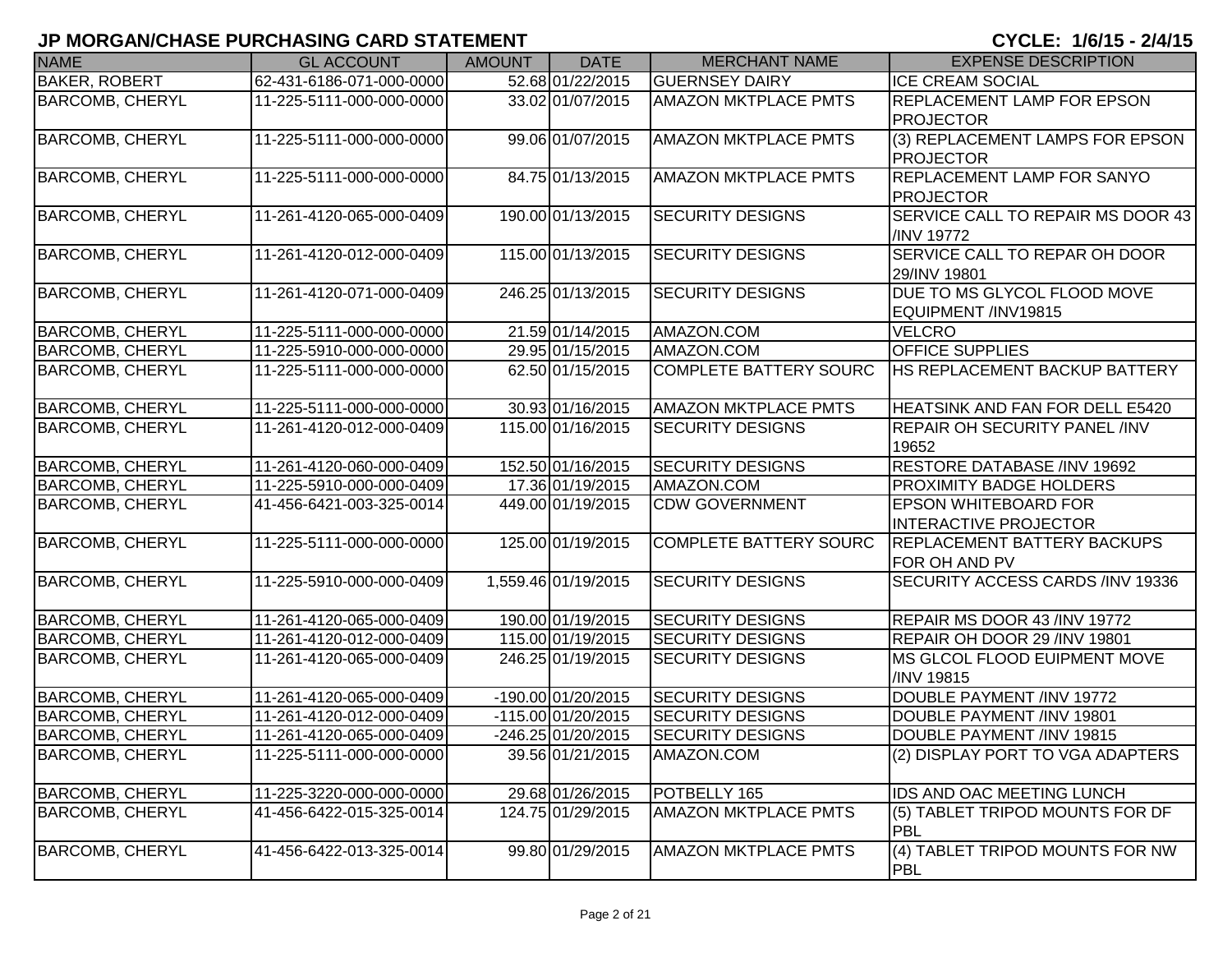| <b>NAME</b>               | <b>GL ACCOUNT</b>        | <b>AMOUNT</b> | <b>DATE</b>       | <b>MERCHANT NAME</b>          | <b>EXPENSE DESCRIPTION</b>             |
|---------------------------|--------------------------|---------------|-------------------|-------------------------------|----------------------------------------|
| <b>BARCOMB, CHERYL</b>    | 41-456-6422-014-325-0014 |               | 99.80 01/29/2015  | <b>AMAZON MKTPLACE PMTS</b>   | (4) TABLET TRIPOD MOUNTS FOR PV        |
|                           |                          |               |                   |                               | PBL                                    |
| <b>BARCOMB, CHERYL</b>    | 41-456-6422-011-325-0014 |               | 174.65 01/29/2015 | <b>AMAZON MKTPLACE PMTS</b>   | (7) TABLET TRIPOD MOUNTS FOR VO        |
|                           |                          |               |                   |                               | PBL                                    |
| <b>BARCOMB, CHERYL</b>    | 41-456-6422-012-325-0014 |               | 24.95 01/29/2015  | <b>AMAZON MKTPLACE PMTS</b>   | (1) TABLET TRIPOD MOUNTS FOR OH        |
|                           |                          |               |                   |                               | PBL                                    |
| <b>BARCOMB, CHERYL</b>    | 41-456-6422-020-325-0014 |               | 24.95 01/29/2015  | <b>AMAZON MKTPLACE PMTS</b>   | (1) TABLET TRIPOD MOUNTS FOR MS        |
|                           |                          |               |                   |                               | PBL                                    |
| <b>BARCOMB, CHERYL</b>    | 41-456-6421-003-325-0014 |               | 49.90 01/29/2015  | <b>AMAZON MKTPLACE PMTS</b>   | (2) TABLET TRIPOD MOUNTS FOR ITC       |
|                           |                          |               |                   |                               | <b>PBL SPARE</b>                       |
| <b>BARCOMB, CHERYL</b>    | 41-456-6422-015-325-0014 |               | 99.99 01/29/2015  | <b>AMAZON MKTPLACE PMTS</b>   | (1) GREEN SCREEN KIT FOR DF PBL        |
| <b>BARCOMB, CHERYL</b>    | 41-456-6422-013-325-0014 |               | 99.99 01/29/2015  | <b>AMAZON MKTPLACE PMTS</b>   | (1) GREEN SCREEN KIT FOR NW PBL        |
| <b>BARCOMB, CHERYL</b>    | 41-456-6422-014-325-0014 |               | 99.99 01/29/2015  | <b>AMAZON MKTPLACE PMTS</b>   | (1) GREEN SCREEN KIT FOR PV PBL        |
| <b>BARCOMB, CHERYL</b>    | 41-456-6422-011-325-0014 |               | 99.99 01/29/2015  | <b>AMAZON MKTPLACE PMTS</b>   | (1) GREEN SCREEN KIT FOR VO PBL        |
| <b>BARCOMB, CHERYL</b>    | 41-456-6422-012-325-0014 |               | 99.99 01/29/2015  | <b>AMAZON MKTPLACE PMTS</b>   | (1) GREEN SCREEN KIT FOR OH PBL        |
| <b>BARCOMB, CHERYL</b>    | 41-456-6422-020-325-0014 |               | 99.99 01/29/2015  | <b>AMAZON MKTPLACE PMTS</b>   | (1) GREEN SCREEN KIT FOR MS PBL        |
| <b>BARCOMB, CHERYL</b>    | 41-456-6422-018-325-0014 |               | 99.99 01/29/2015  | <b>AMAZON MKTPLACE PMTS</b>   | (1) GREEN SCREEN KIT FOR NM PBL        |
| <b>BARCOMB, CHERYL</b>    | 41-456-6422-018-325-0014 |               | 99.80 01/29/2015  | <b>AMAZON MKTPLACE PMTS</b>   | (4) TABLET TRIPOD MOUNTS FOR NM        |
|                           |                          |               |                   |                               | <b>PBL</b>                             |
| <b>BARCOMB, CHERYL</b>    | 11-225-5111-000-000-0000 |               | 63.39 01/30/2015  | <b>AMAZON MKTPLACE PMTS</b>   | REPLACEMENT SCREEN FOR DELL            |
|                           |                          |               |                   |                               | <b>LAPTOP</b>                          |
| <b>BARCOMB, CHERYL</b>    | 11-225-4917-000-000-0000 |               | 79.95 02/02/2015  | <b>AMAZON MKTPLACE PMTS</b>   | INTERVIEW RECORDING SOFTWARE           |
|                           |                          |               |                   |                               | <b>AND COUPLER</b>                     |
| <b>BARR, STEVEN</b>       | 11-252-3220-000-000-0000 |               | 290.00 01/06/2015 | <b>MSBO</b>                   | <b>FINANCIAL STRATEGIES CONFERENCE</b> |
|                           |                          |               |                   |                               |                                        |
| <b>BARR, STEVEN</b>       | 11-252-7910-000-000-0000 |               | 22.47 01/09/2015  | TIM HORTON'S #914221          | DONUTS FOR BUS DRIVERS                 |
| <b>BARR, STEVEN</b>       | 11-252-5910-000-000-0000 |               | 28.79 01/21/2015  | FEDEX 772626036602            | SHI\PPING BOND RESOLUTIONS TO          |
|                           |                          |               |                   |                               | <b>THRUN LAW FIRM</b>                  |
| <b>BARR, STEVEN</b>       | 11-252-3220-000-000-0000 |               | 275.95 01/22/2015 | <b>AMWAY GRAND PLAZA HOTE</b> | <b>FINANCIAL STRATEGIES CONFERENCE</b> |
|                           |                          |               |                   |                               |                                        |
| <b>BARR, STEVEN</b>       | 11-252-7910-000-000-0000 |               | 32.38 01/26/2015  | <b>GREEK ISLANDS CONEY RE</b> | <b>LUNCH MEETING</b>                   |
| <b>BARR, STEVEN</b>       | 11-252-3220-000-000-0000 |               | 425.00 01/27/2015 | <b>MSBO</b>                   | ANNUAL CONFERENCE                      |
| <b>BEDFORD, JULIE</b>     | 62-431-6275-015-000-0000 |               | 18.12 01/14/2015  | <b>BETTER HEALTH MARKET</b>   | LUNCH FOR SCHOOL IMPROVEMENT           |
| <b>BEDFORD, JULIE</b>     | 62-431-6275-015-000-0000 |               | 43.14 01/23/2015  | <b>TARGET</b><br>00009225     | <b>STAFF SNACK</b>                     |
| <b>BEDFORD, JULIE</b>     | 62-431-6275-015-000-0000 |               | 22.96 01/26/2015  | <b>TARGET</b><br>00014654     | <b>STAFF SNACK</b>                     |
| <b>BEDFORD, JULIE</b>     | 11-111-5110-015-099-0000 |               | 349.00 01/29/2015 | FCC*FRANKLINCVYSEMINAR        | STAFF PROFESSIONAL DEVELOPMENT         |
|                           |                          |               |                   |                               |                                        |
| <b>BELANGER, KIMBERLY</b> | 11-118-5110-000-951-0000 |               | 19.00 01/27/2015  | DOLRTREE 4614 00046144        | TEACHING MATERIALS & SUPPLIES          |
| <b>BLANCHARD, EVAN</b>    | 11-112-5110-065-050-0000 |               | 37.99 01/07/2015  | <b>JW PEPPER</b>              | REQUIRED SCORES FOR BAND               |
|                           |                          |               |                   |                               | FESTIVAL                               |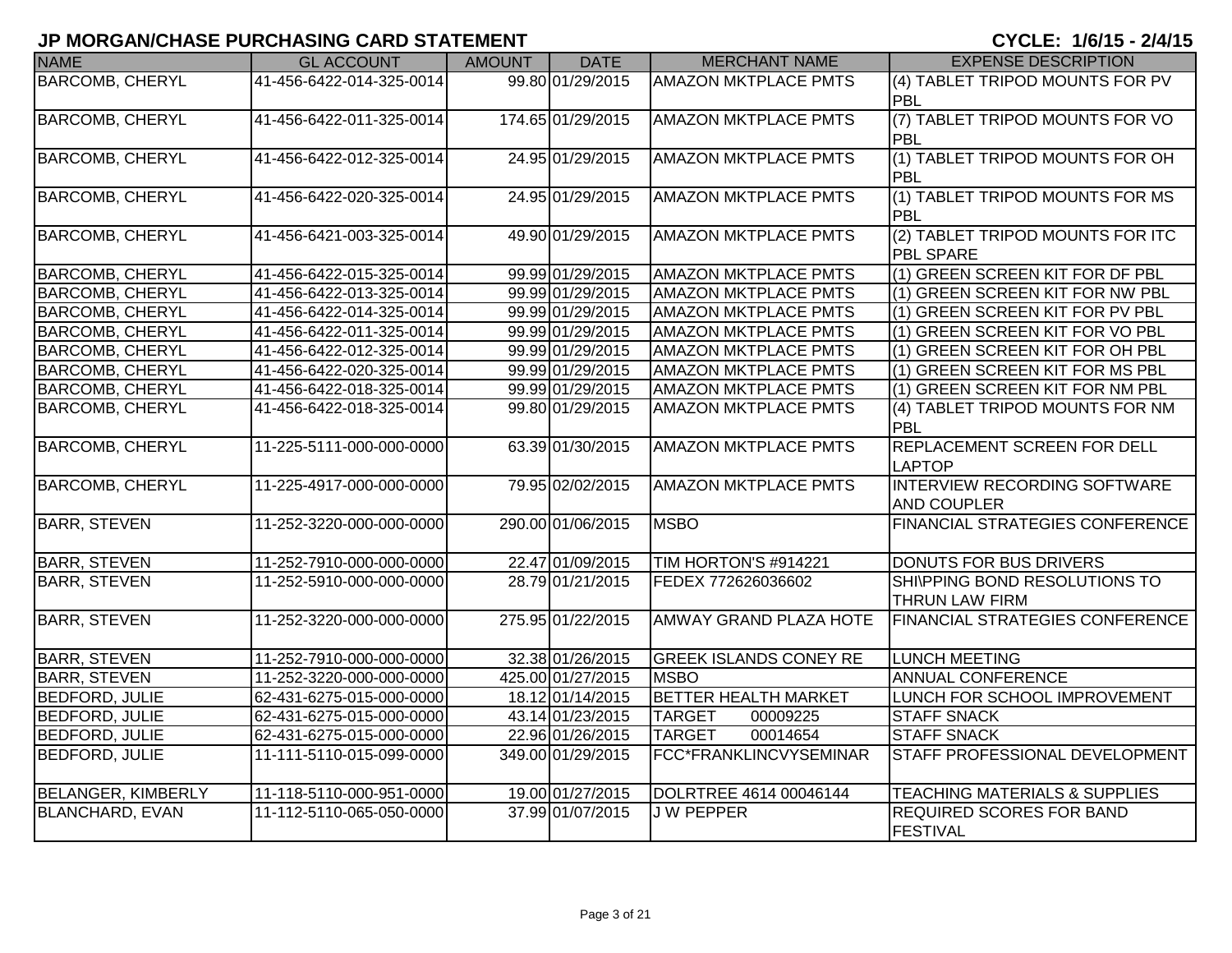| <b>NAME</b>             | <b>GL ACCOUNT</b>        | <b>AMOUNT</b> | <b>DATE</b>       | <b>MERCHANT NAME</b>          | <b>EXPENSE DESCRIPTION</b>               |
|-------------------------|--------------------------|---------------|-------------------|-------------------------------|------------------------------------------|
| <b>BLANCHARD, EVAN</b>  | 11-112-5110-065-050-0000 |               | 104.96 01/29/2015 | MANHATTAN BEACH MUSIC         | NEW PIECE OF MUSIC BY ONE OF THE         |
|                         |                          |               |                   |                               | <b>MOST PROMINENT COMPOSERS OF</b>       |
|                         |                          |               |                   |                               | <b>BAND LITERATURE. IT WILL EXPOSE</b>   |
|                         |                          |               |                   |                               | 7TH GRADE STUDENTS TO MUSIC BY A         |
|                         |                          |               |                   |                               | <b>FAMOUS MODERN COMPOSER</b>            |
|                         |                          |               |                   |                               |                                          |
| <b>BLANCHARD, EVAN</b>  | 11-112-5110-065-050-0000 |               | 9.50 01/30/2015   | <b>CENTURY RESOURCES</b>      | FINAL INVOICE DUE TO AN ERROR IN         |
|                         |                          |               |                   |                               | THEIR INITIAL SHIPMENT                   |
| <b>BLANCHARD, EVAN</b>  | 11-112-5110-065-050-0000 |               | 16.50 02/02/2015  | <b>JW PEPPER</b>              | <b>REQUIRED SCORES FOR BAND</b>          |
|                         |                          |               |                   |                               | FESTIVAL                                 |
| <b>BLESSED, KATE</b>    | 11-351-5990-000-953-0000 |               | 124.07 01/19/2015 | <b>ORIENTAL TRADING CO</b>    | <b>CRAFT SUPPLIES</b>                    |
| <b>BLESSED, KATE</b>    | 11-351-5610-000-953-0000 |               | 35.00 01/26/2015  | LITTLE CAESARS #0057          | PIZZA FOR HALF DAY                       |
| <b>BLOOM, LYNETTE</b>   | 11-351-5990-000-953-0000 |               | 54.93 01/19/2015  | <b>S&amp;S WORLDWIDE</b>      | <b>TEACHING SUPPLIES</b>                 |
| <b>BLOOM, LYNETTE</b>   | 11-351-5990-000-953-0000 |               | 22.98 01/22/2015  | <b>STAPLES</b><br>00115659    | <b>CARE TEACHING SUPPLIES</b>            |
| <b>BLOOM, LYNETTE</b>   | 62-431-6350-031-000-0000 |               | 150.00 01/28/2015 | <b>ADVENTURE PARK, WEST B</b> | <b>DEPOSIT SUMMER CARE FIELD TRIP</b>    |
| <b>BRASIL, SANDRA</b>   | 11-111-5110-055-025-0000 |               | 31.66 01/19/2015  | STAPLS7130280278000001        | <b>CLASSROOM ITEMS FOR ILONA RUGG</b>    |
|                         |                          |               |                   |                               |                                          |
| <b>BRASIL, SANDRA</b>   | 11-222-5410-055-000-0000 |               | 255.58 01/23/2015 | STAPLS7130356230000001        | TONER FOR PRINTERS                       |
| <b>BRASIL, SANDRA</b>   | 11-111-5110-055-115-0000 |               | 35.10 01/30/2015  | <b>AMAZON MKTPLACE PMTS</b>   | <b>ITEMS FOR KEVIN DORN, SPED ROOM</b>   |
|                         |                          |               |                   |                               |                                          |
| <b>BRASIL, SANDRA</b>   | 11-111-5110-055-115-0000 |               | 25.90 01/30/2015  | RGS PAY*                      | SPEC. ED CLASSROOM SUPPLIES              |
| <b>BRASIL, SANDRA</b>   | 11-111-5110-055-115-0000 |               | 28.41 02/02/2015  | STAPLS7131040287000001        | ITEMS FOR FRONT OFFICE IN THE 6TH        |
|                         |                          |               |                   |                               | <b>GRADE</b>                             |
| <b>BRATNEY, BETHANY</b> | 11-222-5310-071-000-0000 |               | 57.83 01/09/2015  | AMAZON.COM                    | <b>NEW HOSA MATERIALS FOR LMC</b>        |
| <b>BRATNEY, BETHANY</b> | 11-222-5990-071-000-0000 |               | 305.00 01/15/2015 | <b>MCLS</b>                   | RENEWAL OF FACTS ON FILE - ISSUES        |
|                         |                          |               |                   |                               | AND CONTROVERSIES IN AMERICAN            |
|                         |                          |               |                   |                               | <b>HISTORY</b>                           |
| <b>BRATNEY, BETHANY</b> | 11-222-5990-071-000-0000 |               | 209.00 01/22/2015 | <b>ASSOC SUPERV AND CURR</b>  | <b>RENEWAL OF ASCD SCHOOL</b>            |
|                         |                          |               |                   |                               | <b>MEMBERSHIP</b>                        |
| <b>BRATNEY, BETHANY</b> | 11-222-5310-071-000-0000 |               | 135.44 01/26/2015 | FOLLETT SCHOOL SOLUTIO        | <b>NEW MATERIALS ON MENTORING FOR</b>    |
|                         |                          |               |                   |                               | <b>LMC</b>                               |
| <b>BRATNEY, BETHANY</b> | 11-222-5310-071-000-0000 |               | 71.14 01/27/2015  | <b>BRILLIANT BOOKS</b>        | <b>NEW MATERIALS FOR LMC</b>             |
| <b>BRATNEY, BETHANY</b> | 11-222-5310-071-000-0000 |               | 322.77 01/28/2015 | FOLLETT SCHOOL SOLUTIO        | NEW MATERIALS FOR LMC                    |
| <b>BRATNEY, BETHANY</b> | 11-222-5310-071-000-0000 |               | 185.00 02/02/2015 | <b>MICHIGAN ASSOCIATION F</b> | <b>MACUL MEMBERSHIP &amp; CONFERENCE</b> |
| <b>BRAUN, LISA</b>      | 11-112-5110-065-065-0000 |               | 15.18 01/14/2015  | AMAZON.COM                    | <b>SUPPLIES</b>                          |
| <b>BRAUN, LISA</b>      | 11-112-5110-065-065-0000 |               | 11.74 01/15/2015  | <b>WORKMAN PUBLISHING CO</b>  | <b>SUPPLIES</b>                          |
| <b>BRAUN, LISA</b>      | 11-112-5110-065-065-0000 |               | 75.14 01/19/2015  | AMAZON.COM                    | <b>SUPPLIES</b>                          |
| <b>BUNKER, JEFFREY</b>  | 11-261-5993-000-000-0000 |               | 194.00 01/08/2015 | HAROLDS FRAME SHOP INC        | <b>GRNDS PLOW PARTS</b>                  |
| <b>BUNKER, JEFFREY</b>  | 11-261-5993-000-000-0000 |               | 12.72 01/14/2015  | <b>WEINGARTZ SUPPLY.</b>      | <b>GRNDS SNOW BLOWER REPAIR PARTS</b>    |
|                         |                          |               |                   |                               |                                          |
| <b>BUNKER, JEFFREY</b>  | 11-261-5993-000-000-0000 |               | 12.82 01/15/2015  | <b>FASTENAL COMPANY01</b>     | <b>GRNDS PLOW PARTS</b>                  |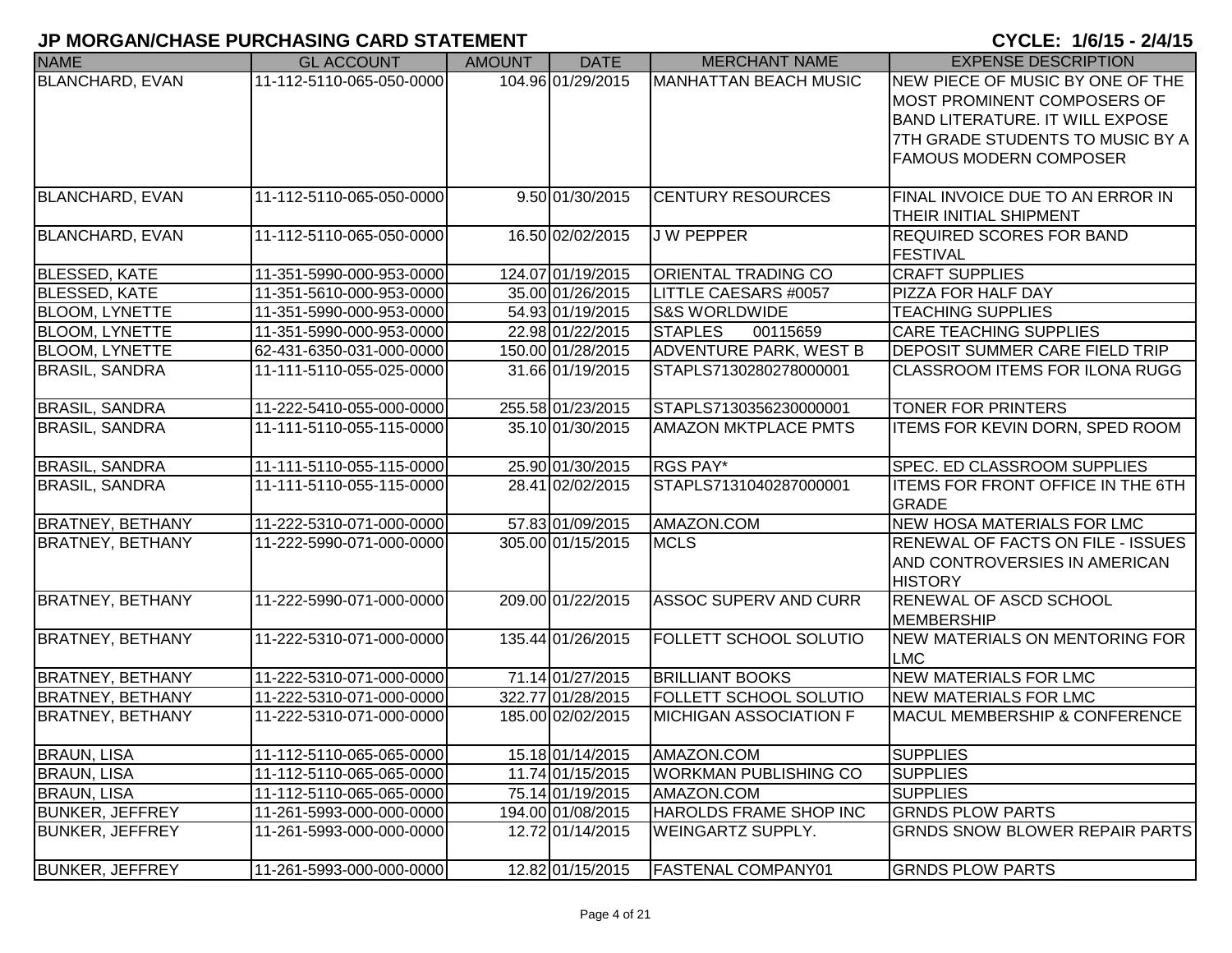| <b>NAME</b>               | <b>GL ACCOUNT</b>        | <b>AMOUNT</b> | <b>DATE</b>         | <b>MERCHANT NAME</b>          | <b>EXPENSE DESCRIPTION</b>                                                    |
|---------------------------|--------------------------|---------------|---------------------|-------------------------------|-------------------------------------------------------------------------------|
| <b>BUNKER, JEFFREY</b>    | 11-261-5992-000-000-0000 |               | 102.02 01/15/2015   | <b>FASTENAL COMPANY01</b>     | <b>MTCE SHOP SUPPLIES</b>                                                     |
| <b>BUNKER, JEFFREY</b>    | 11-261-5993-000-000-0000 |               | 348.66 01/16/2015   | <b>J THOMAS DISTRIBUTORS</b>  | <b>GRNDS PLOW PARTS</b>                                                       |
| <b>BUNKER, JEFFREY</b>    | 11-261-5992-010-000-0000 |               | 9.86 01/19/2015     | KNIGHTS AUTO SUPPLY IN        | <b>MTCE BELT FOR BUS WASH ENTRY</b><br><b>DOOR</b>                            |
| <b>BUNKER, JEFFREY</b>    | 11-261-5992-000-000-0000 |               | 79.19 01/19/2015    | THE HOME DEPOT 2737           | MTCE HEATER FOR BOSCO, SHOP<br><b>SUPPLIES</b>                                |
| <b>BUNKER, JEFFREY</b>    | 11-261-5993-000-000-0000 |               | 22.85 01/26/2015    | AUTOZONE 4360                 | <b>GRNDS HITCH COVER - DISCOUNT</b><br><b>GIVEN TO OFFSET TAX ON PURCHASE</b> |
| <b>BUNKER, JEFFREY</b>    | 11-261-5993-000-000-0000 |               | 17.43 01/28/2015    | J THOMAS DISTRIBUTORS         | <b>GRNDS SNOW BLOWER REPAIR PARTS</b>                                         |
| <b>BUNKER, JEFFREY</b>    | 11-261-5992-000-000-0000 |               | 147.82 01/30/2015   | COMPLETE BATTERY SOURC        | <b>MTCE PALLET JACK REPAIR</b>                                                |
| <b>BUNKER, JEFFREY</b>    | 11-261-5993-000-000-0000 |               | 149.94 02/03/2015   | <b>ANGELO'S WHOLESALE</b>     | <b>GRNDS PLOW PARTS</b>                                                       |
| <b>BURNHAM, SUSAN</b>     | 11-111-5110-011-025-0000 |               | 71.85 01/14/2015    | <b>AMAZON MKTPLACE PMTS</b>   | <b>BOOKS FOR SPECIAL EDUCATION</b><br><b>STAFF PER SHAILEE</b>                |
| <b>BURNHAM, SUSAN</b>     | 11-241-5990-011-000-0000 |               | 26.97 01/27/2015    | GFS MKTPLC #0116              | PRINCIPAL LUNCH TREATS                                                        |
| <b>CALHOUN, STEPHANIE</b> | 11-351-5110-000-953-0000 |               | 84.26 02/02/2015    | MEIJER INC #122 Q01           | <b>CLASSROOM SUPPLIES</b>                                                     |
| CARTER, NICOLE            | 11-113-5110-071-099-0000 |               | 120.00 01/28/2015   | <b>OAKLAND SCHOOLS-RC INT</b> | CONFERENCE REGISTRATION FEES                                                  |
| CIANCIO, WANDA            | 11-225-3220-000-000-0000 |               | 245.00 01/19/2015   | <b>MICHIGAN ASSOCIATION F</b> | <b>MACUL CONFERENCE REGISTRATION</b><br><b>WANDA CIANCIO</b>                  |
| CIANCIO, WANDA            | 11-225-3220-000-000-0000 |               | 245.00 01/19/2015   | <b>MICHIGAN ASSOCIATION F</b> | MACUL CONFERENCE REGISTRATION<br><b>JIM FRY</b>                               |
| CIANFERRA, LINDA          | 11-132-4910-000-912-3310 |               | 1,152.25 01/19/2015 | <b>PRINTNOLOGY, INC. RETA</b> | <b>MARKETING PIECE BALANCE</b>                                                |
| <b>CIANFERRA, LINDA</b>   | 62-431-6300-033-000-0000 |               | 30.65 01/28/2015    | JIMMY JOHNS - 1659 - M        | LUNCH MEETING ADULT/ALT                                                       |
| CLARK, KIM                | 62-431-6217-055-000-0000 |               | 44.49 01/08/2015    | PANERA BREAD #876             | <b>BAGELS FOR BOOK CLUBPTO TO</b><br><b>REIMBURSE</b>                         |
| CLARK, KIM                | 62-431-6217-055-000-0000 |               | 27.42 01/09/2015    | AMAZON.COM                    | <b>BOOKS FOR MEDIA CENTER</b>                                                 |
| <b>CLARK, KIM</b>         | 62-431-6217-055-000-0000 |               | 29.10 01/09/2015    | AMAZON.COM                    | <b>BOOKS FOR MEDIA CENTER</b>                                                 |
| <b>CLARK, KIM</b>         | 62-431-6217-055-000-0000 |               | 30.58 01/12/2015    | AMAZON.COM                    | <b>BOOKS FOR MEDIA CENTER</b>                                                 |
| <b>CLARK, KIM</b>         | 62-431-6217-055-000-0000 |               | 26.41 01/12/2015    | AMAZON.COM                    | <b>BOOKS FOR MEDIA CENTER</b>                                                 |
| <b>CLARK, KIM</b>         | 62-431-6217-055-000-0000 |               | 384.00 01/12/2015   | <b>JUNIOR LIBRARY GUI</b>     | <b>BOOKS FOR MEDIA CENTER</b>                                                 |
| <b>CLARK, KIM</b>         | 62-431-6217-055-000-0000 |               | 109.85 01/16/2015   | CADDIEBUDDY FLAGBUD           | <b>IPAD MATERIALS FOR MEDIA CENTER</b>                                        |
| CLARK, KIM                | 62-431-6217-055-000-0000 |               | 81.00 01/16/2015    | <b>JUNIOR LIBRARY GUI</b>     | <b>BOOKS FOR MEDIA CENTER</b>                                                 |
| CLARK, KIM                | 62-431-6217-055-000-0000 |               | 119.42 01/19/2015   | <b>AMAZON MKTPLACE PMTS</b>   | <b>BOOKS FOR MEDIA CENTER</b>                                                 |
| <b>CLARK, KIM</b>         | 62-431-6217-055-000-0000 |               | 55.10 01/20/2015    | AMAZON.COM                    | <b>BOOKS FOR MEDIA CENTER</b>                                                 |
| <b>CLARK, KIM</b>         | 62-431-6217-055-000-0000 |               | 96.00 01/21/2015    | <b>JUNIOR LIBRARY GUI</b>     | <b>BOOKS FOR MEDIA CENTER</b>                                                 |
| CLARK, KIM                | 62-431-6217-055-000-0000 |               | 119.28 01/22/2015   | AMAZON.COM                    | <b>BOOKS FOR MEDIA CENTER</b>                                                 |
| <b>CLARK, KIM</b>         | 62-431-6217-055-000-0000 |               | 231.62 01/22/2015   | AMAZON.COM                    | <b>BOOKS FOR MEDIA CENTER</b>                                                 |
| CLARK, KIM                | 62-431-6217-055-000-0000 |               | 9.99 01/26/2015     | AMAZON.COM                    | <b>BOOKS FOR MEDIA CENTER</b>                                                 |
| <b>CLARK, KIM</b>         | 62-431-6217-055-000-0000 |               | 88.00 02/02/2015    | <b>ABCCLIO LLC</b>            | <b>BOOKS FOR MEDIA CENTER</b>                                                 |
| CLARK, KIM                | 62-431-6217-055-000-0000 |               | 129.99 02/02/2015   | LJL*LIBRARY JOURNALS          | <b>BOOKS FOR MEDIA CENTER</b>                                                 |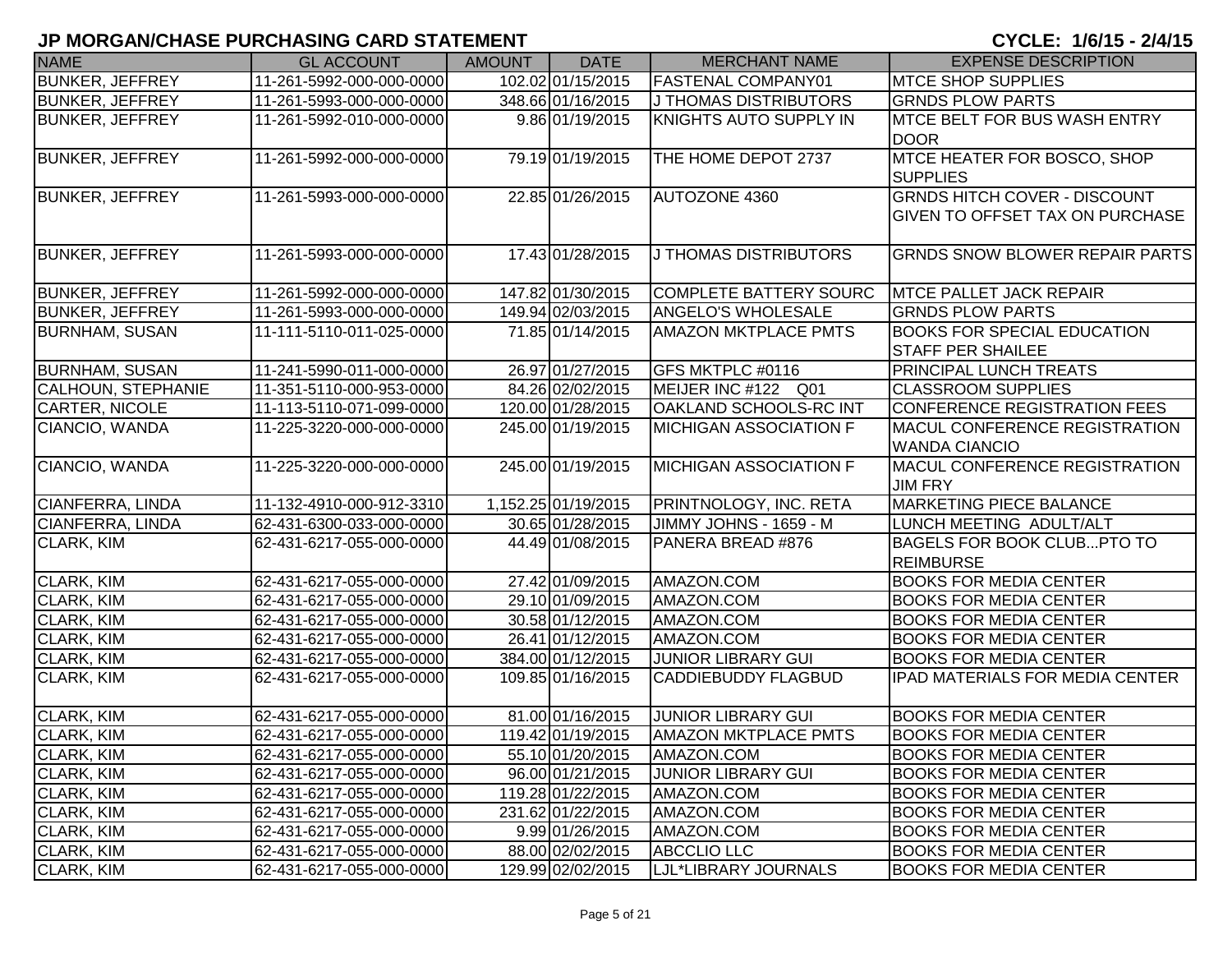| <b>NAME</b>                | <b>GL ACCOUNT</b>        | AMOUNT | <b>DATE</b>         | <b>MERCHANT NAME</b>              | <b>EXPENSE DESCRIPTION</b>             |
|----------------------------|--------------------------|--------|---------------------|-----------------------------------|----------------------------------------|
| CLARK, KIM                 | 62-431-6217-055-000-0000 |        | 58.64 02/03/2015    | AMAZON.COM                        | <b>BOOKS FOR MEDIA CENTER</b>          |
| <b>CLARK, KIM</b>          | 62-431-6217-055-000-0000 |        | 57.34 02/03/2015    | AMAZON.COM                        | <b>BOOKS FOR MEDIA CENTER</b>          |
| CLARK, KIM                 | 62-431-6217-055-000-0000 |        | 19.26 02/03/2015    | AMAZON.COM                        | <b>BOOKS FOR MEDIA CENTER</b>          |
| CLARK, KIM                 | 62-431-6217-055-000-0000 |        | 27.96 02/03/2015    | AMAZON.COM                        | <b>BOOKS FOR MEDIA CENTER</b>          |
| <b>CLARK, KIM</b>          | 62-431-6217-055-000-0000 |        | 25.12 02/04/2015    | AMAZON.COM                        | <b>BOOKS FOR MEDIA CENTER</b>          |
| <b>COOLMAN, ROBERT</b>     | 11-261-5992-000-000-0000 |        | 152.50 01/07/2015   | <b>CONSERVA ELECTRIC SUPP</b>     | <b>IMTCE STOCK BALLASTS</b>            |
| COOLMAN, ROBERT            | 11-261-5992-065-000-0000 |        | 77.96 01/09/2015    | <b>BILDON PARTS &amp; SERVICE</b> | <b>MS KITCHEN</b>                      |
| COOLMAN, ROBERT            | 11-261-5992-000-000-0000 |        | 158.91 01/09/2015   | <b>WW GRAINGER</b>                | <b>MTCE STOCK BAY DOOR ALARM</b>       |
|                            |                          |        |                     |                                   | <b>SWITCHES</b>                        |
| COOLMAN, ROBERT            | 11-261-5992-000-000-0000 |        | 158.91 01/09/2015   | <b>WW GRAINGER</b>                | MTCE BAY DOOR ALARM SWITCHES,          |
|                            |                          |        |                     |                                   | <b>STOCK</b>                           |
| COOLMAN, ROBERT            | 11-261-5992-000-000-0000 |        | 189.50 01/13/2015   | <b>AMERICAN TIME</b>              | <b>MTCE STOCK CLOCKS</b>               |
| <b>COOLMAN, ROBERT</b>     | 11-261-5992-000-000-0000 |        | 2,835.00 01/22/2015 | CONSERVA ELECTRIC SUPP            | <b>MTCE STOCK LAMPS</b>                |
| <b>COOLMAN, ROBERT</b>     | 11-261-5992-000-000-0000 |        | 520.23 01/26/2015   | <b>CONSERVA ELECTRIC SUPP</b>     | <b>MTCE STOCK LAMPS</b>                |
| <b>COOLMAN, ROBERT</b>     | 11-261-5992-065-000-0000 |        | 49.62 02/02/2015    | <b>BILDON PARTS &amp; SERVICE</b> | <b>IMS KITCHEN LIGHT</b>               |
| <b>DIATIKAR, CHRISTINE</b> | 11-252-5910-000-000-0000 |        | 33.67 01/06/2015    | <b>DBC*BLICK ART MATERIAL</b>     | MAP CASE (ORDER/RETURN/RE-             |
|                            |                          |        |                     |                                   | ORDER)                                 |
| <b>DIATIKAR, CHRISTINE</b> | 11-118-5110-000-951-0000 |        | 173.46 01/07/2015   | SSI*SCHOOL SPECIALTY              | <b>SUPPLIES</b>                        |
| <b>DIATIKAR, CHRISTINE</b> | 11-252-5910-000-000-0000 |        | 362.74 01/08/2015   | STAPLS7128911715002001            | CHARGED PREVIOUS CYCLE, SEE            |
|                            |                          |        |                     |                                   | 1/9/15 FOR CREDIT                      |
| <b>DIATIKAR, CHRISTINE</b> | 11-271-5730-000-000-0000 |        | 139.00 01/09/2015   | CORRIGAN OIL #2 - BRI             | PO 28417, BIO KLEEN                    |
| <b>DIATIKAR, CHRISTINE</b> | 11-252-5910-000-000-0000 |        | $-362.7401/12/2015$ | STAPLS7128911715001001            | CREDIT FOR 1/7/15 TRANS                |
| <b>DIATIKAR, CHRISTINE</b> | 11-293-4910-000-000-0000 |        | 3,180.55 01/19/2015 | <b>PLYMOUTH NOVI 155</b>          | 11/14 TRAINING SERVICES                |
| <b>DIATIKAR, CHRISTINE</b> | 11-113-5110-071-065-0000 |        | 1,072.50 01/19/2015 | <b>SCANTRON CORPORATION</b>       | PO 27687, TEST SHEETS                  |
| <b>DIATIKAR, CHRISTINE</b> | 11-113-5110-071-015-0000 |        | 240.94 01/19/2015   | <b>SCANTRON CORPORATION</b>       | PO 27687, TEST SHEETS                  |
| <b>DIATIKAR, CHRISTINE</b> | 11-113-5110-071-070-0000 |        | 542.11 01/19/2015   | <b>SCANTRON CORPORATION</b>       | PO 27687, TEST SHEETS                  |
| <b>DIATIKAR, CHRISTINE</b> | 11-113-5110-071-044-0000 |        | 60.23 01/19/2015    | <b>SCANTRON CORPORATION</b>       | PO 27687, TEST SHEETS                  |
| <b>DIATIKAR, CHRISTINE</b> | 11-113-5110-071-045-0000 |        | 180.70 01/19/2015   | <b>SCANTRON CORPORATION</b>       | PO 27687, TEST SHEETS                  |
| <b>DIATIKAR, CHRISTINE</b> | 11-113-5110-071-038-0000 |        | 240.94 01/19/2015   | <b>SCANTRON CORPORATION</b>       | PO 27687, TEST SHEETS                  |
| <b>DIATIKAR, CHRISTINE</b> | 11-113-5110-071-030-0000 |        | 662.57 01/19/2015   | <b>SCANTRON CORPORATION</b>       | PO 27687, TEST SHEETS                  |
| <b>DIATIKAR, CHRISTINE</b> | 11-113-5110-071-035-0000 |        | 301.17 01/19/2015   | <b>SCANTRON CORPORATION</b>       | PO 27687, TEST SHEETS                  |
| <b>DIATIKAR, CHRISTINE</b> | 41-452-3190-015-000-0014 |        | 2,450.00 01/19/2015 | SOIL AND MATERIALS ENG            | <b>GEOTECH EVALUATION FOR ADDITION</b> |
|                            |                          |        |                     |                                   |                                        |
| <b>DIATIKAR, CHRISTINE</b> | 41-452-3190-014-000-0014 |        | 2,450.00 01/19/2015 | <b>SOIL AND MATERIALS ENG</b>     | <b>GEOTECH EVALUATION FOR ADDITION</b> |
|                            |                          |        |                     |                                   |                                        |
| <b>DIATIKAR, CHRISTINE</b> | 41-452-3190-018-000-0014 |        | 2,450.00 01/19/2015 | SOIL AND MATERIALS ENG            | GEOTECH EVALUATION FOR ADDITION        |
|                            |                          |        |                     |                                   |                                        |
| <b>DIATIKAR, CHRISTINE</b> | 11-252-5910-000-000-0000 |        | 56.84 01/19/2015    | STAPLS7130344439000001            | <b>OFFICE SUPPLIES</b>                 |
| <b>DIATIKAR, CHRISTINE</b> | 62-431-6099-000-000-0000 |        | 189.90 01/21/2015   | <b>ALRO STEEL CORPORATION</b>     | <b>PARTS</b>                           |
| <b>DIATIKAR, CHRISTINE</b> | 62-431-6243-065-000-0000 |        | 8,656.45 01/21/2015 | <b>CENTURY RESOURCES</b>          | PO 28439, CHOIR FUNDRAISER             |
| <b>DIATIKAR, CHRISTINE</b> | 62-431-6238-065-000-0000 |        | 9,900.41 01/21/2015 | <b>CENTURY RESOURCES</b>          | PO 28447-ORCHESTRA FUNDRAISER          |
| DIATIKAR, CHRISTINE        | 11-111-5110-055-051-0000 |        | 38.23 01/21/2015    | J W PEPPER                        | PO 28573, MUSIC                        |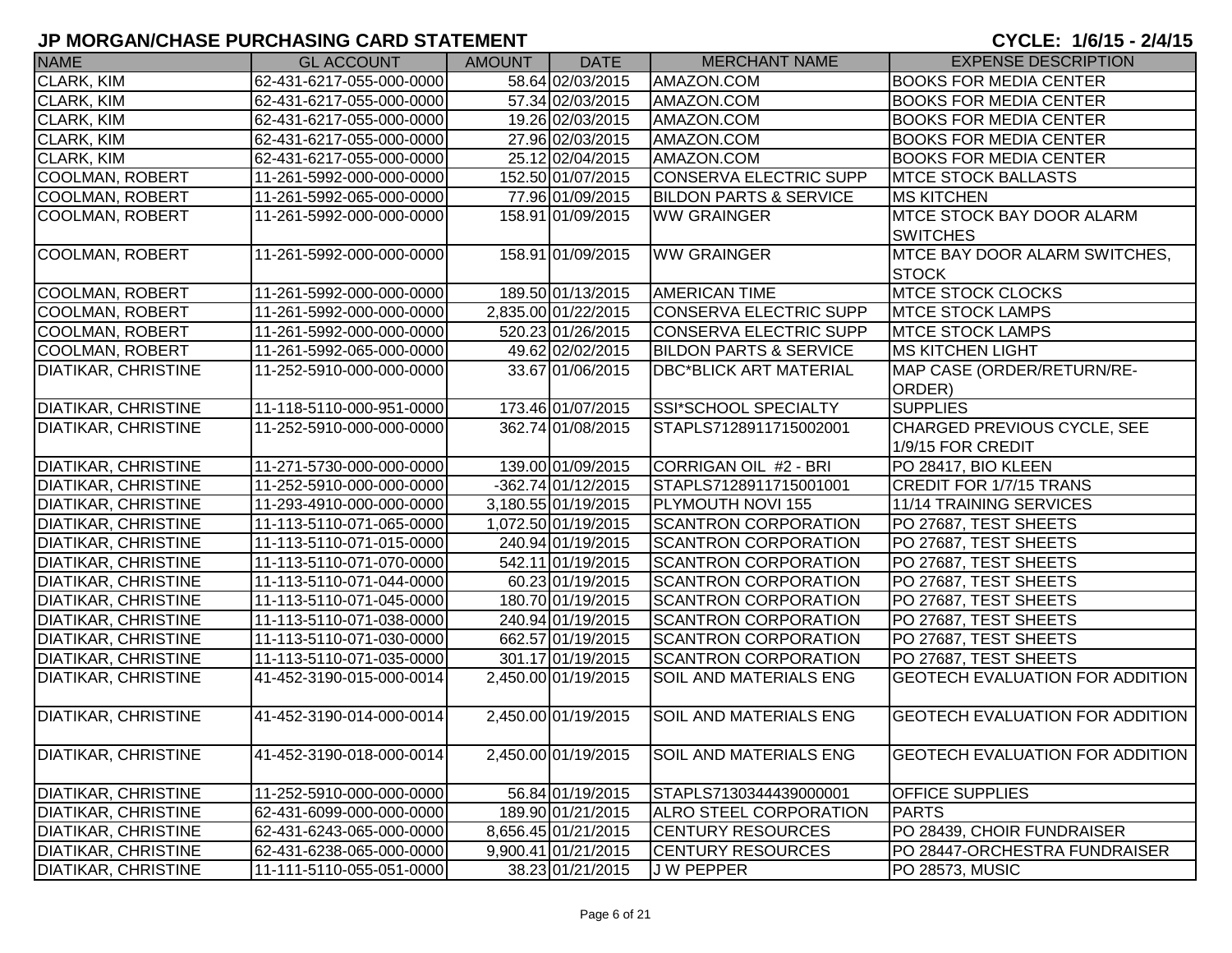| <b>NAME</b>                | <b>GL ACCOUNT</b>        | AMOUNT | <b>DATE</b>          | <b>MERCHANT NAME</b>          | <b>EXPENSE DESCRIPTION</b>         |
|----------------------------|--------------------------|--------|----------------------|-------------------------------|------------------------------------|
| <b>DIATIKAR, CHRISTINE</b> | 62-431-6212-055-000-0000 |        | 1,010.93 01/21/2015  | J W PEPPER                    | PO 28574, MUSIC                    |
| <b>DIATIKAR, CHRISTINE</b> | 62-431-6099-000-000-0000 |        | 87.10 01/22/2015     | ALRO STEEL CORPORATION        | <b>PARTS</b>                       |
| <b>DIATIKAR, CHRISTINE</b> | 62-431-6122-071-000-0000 |        | 6,588.72 01/22/2015  | <b>CENTURY RESOURCES</b>      | PO 28560, CHOIR FUNDRAISER         |
| <b>DIATIKAR, CHRISTINE</b> | 11-271-5710-000-000-0000 |        | 11,296.90 01/22/2015 | CORRIGAN OIL #2 - BRI         | 7503 GAL OF DIESEL 1/12/15         |
| <b>DIATIKAR, CHRISTINE</b> | 11-293-6410-000-000-0000 |        | 3,100.00 01/22/2015  | <b>EZ FLEX SPORT MATS</b>     | PO 27736, WRESTLING MATS           |
| <b>DIATIKAR, CHRISTINE</b> | 62-431-6103-061-000-0000 |        | 20,000.00 01/22/2015 | <b>EZ FLEX SPORT MATS</b>     | PO 27736, WRESTLING MATS           |
| <b>DIATIKAR, CHRISTINE</b> | 11-252-7410-000-000-0000 |        | 823.00 01/23/2015    | <b>MICHIGAN INFORMATION A</b> | 2015 SUBSCRIPTION                  |
| <b>DIATIKAR, CHRISTINE</b> | 62-431-6099-000-000-0000 |        | 2,675.00 01/23/2015  | <b>VERSATRUSS</b>             | <b>PARTS</b>                       |
| DIATIKAR, CHRISTINE        | 62-431-6099-000-000-0000 |        | 177.97 01/27/2015    | AIRCRAFT SPRUCE AND SP        | <b>PARTS</b>                       |
| <b>DIATIKAR, CHRISTINE</b> | 11-252-7910-000-000-0000 |        | 37.97 01/29/2015     | <b>BENITOS PIZZA-NOVI</b>     | <b>BP1 RFP OPENING/ANALYSIS</b>    |
| <b>DIATIKAR, CHRISTINE</b> | 41-456-6421-003-325-0014 |        | 249.99 01/29/2015    | <b>CDW GOVERNMENT</b>         | <b>CONFERENCE CAM</b>              |
| <b>DIATIKAR, CHRISTINE</b> | 62-431-6099-000-000-0000 |        | 118.00 02/02/2015    | <b>AIRCRAFT SPRUCE AND SP</b> | <b>PARTS</b>                       |
| <b>DIATIKAR, CHRISTINE</b> | 62-431-6099-000-000-0000 |        | 192.64 02/02/2015    | <b>ALRO STEEL CORPORATION</b> | <b>PARTS</b>                       |
| <b>DIATIKAR, CHRISTINE</b> | 62-431-6099-000-000-0000 |        | 500.00 02/02/2015    | US FIRST 00 OF 00             | FIM DISTRICT REGISTRATION          |
| DIGLIO, CAROL              | 11-283-5610-000-000-0000 |        | 108.14 01/28/2015    | <b>MARIA'S DELI</b>           | TRANSPORTATION NEGOTIATIONS        |
|                            |                          |        |                      |                               | <b>DINNER MTG</b>                  |
| <b>DIXON, KAREN</b>        | 21-297-5910-000-000-0000 |        | 60.44 01/22/2015     | DMI* DELL K-12 PTR            | TONER FOR KITCHEN OFFICE           |
|                            |                          |        |                      |                               | <b>PRINTERS</b>                    |
| <b>DIXON, KAREN</b>        | 21-297-5910-000-000-0000 |        | 169.23 01/27/2015    | DMI* DELL K-12 PTR            | PONER FOR KITCHEN OFFICE           |
|                            |                          |        |                      |                               | <b>PRINTERS</b>                    |
| DRAGOO, MICHAEL            | 41-261-4110-011-000-4449 |        | 640.00 01/08/2015    | <b>REDFORD LOCK COMPANY I</b> | VO ROOM 27 DOOR                    |
| DRAGOO, MICHAEL            | 11-261-5992-071-000-0000 |        | 121.50 01/09/2015    | <b>COCHRANE SUPPLY AND EN</b> | <b>HS ACTUATORS</b>                |
| <b>DRAGOO, MICHAEL</b>     | 11-261-5992-012-000-0000 |        | 314.79 01/09/2015    | <b>COCHRANE SUPPLY AND EN</b> | OH ACTUATORS                       |
| <b>DRAGOO, MICHAEL</b>     | 11-261-5992-071-000-0000 |        | 237.58 01/12/2015    | KELE, INC                     | <b>HS VAV'S THERMISTORS</b>        |
| <b>DRAGOO, MICHAEL</b>     | 11-261-5992-071-000-0000 |        | 260.80 01/16/2015    | KELE, INC                     | <b>HS THERMISTORS</b>              |
| <b>DRAGOO, MICHAEL</b>     | 11-261-5992-000-000-0000 |        | 410.63 01/29/2015    | <b>WW GRAINGER</b>            | <b>NW OFFICE HEATING</b>           |
| <b>DRAGOO, MICHAEL</b>     | 11-261-5992-010-000-0000 |        | 153.70 02/02/2015    | <b>MICHIGAN AIR PRODUCTS</b>  | TRANS BUS WASH BLOWER              |
| <b>DRAGOO, MICHAEL</b>     | 11-261-4910-000-000-0000 |        | 3,054.00 02/04/2015  | <b>ALTA EQUIPMENT COMPANY</b> | <b>MTCE LIFT BATTERY</b>           |
| <b>EASON, CHRISTINE</b>    | 11-351-5110-000-953-0000 |        | 51.82 01/22/2015     | JOANN ETC #1933               | <b>CRAFTING SUPPLIES</b>           |
| <b>FALLONE, MARIA</b>      | 62-431-6275-014-000-0000 |        | 157.94 01/07/2015    | APL*APPLEONLINESTOREUS        | <b>IPOD FOR PA SYSTEM (PTO</b>     |
|                            |                          |        |                      |                               | <b>REIMBURSED)</b>                 |
| <b>FALLONE, MARIA</b>      | 62-431-6275-014-000-0000 |        | 15.00 01/07/2015     | <b>DUNCAN DISPOSAL SYSTEM</b> | <b>RECYCLING FEE</b>               |
| <b>FALLONE, MARIA</b>      | 11-111-5110-014-060-0000 |        | 142.62 01/09/2015    | <b>AMAZON MKTPLACE PMTS</b>   | STAFF LITERACY LIBRARY             |
| <b>FALLONE, MARIA</b>      | 11-111-5110-014-060-0000 |        | 22.45 01/12/2015     | ASSOC SUPERV AND CURR         | FORMATIVE ASSESSMENT ACTION        |
|                            |                          |        |                      |                               | <b>PLAN BOOK</b>                   |
| <b>FALLONE, MARIA</b>      | 11-111-5110-014-060-0000 |        | 46.97 01/12/2015     | <b>BUCK INSTITUTE FOR EDU</b> | PBL BOOK 2ND GRADE                 |
| <b>FALLONE, MARIA</b>      | 11-111-5110-014-060-0000 |        | 25.00 01/13/2015     | KROGER #526                   | <b>ITUNES CARD FOR IPOD</b>        |
| <b>FALLONE, MARIA</b>      | 11-111-5110-014-025-0000 |        | 142.84 01/15/2015    | STAPLS7130123098000001        | <b>PENCIL SHARPENERS</b>           |
| <b>FALLONE, MARIA</b>      | 62-431-6275-014-000-0000 |        | 4.19 01/16/2015      | KROGER #632                   | ICE FOR STUDENT INJURIES           |
| <b>FALLONE, MARIA</b>      | 62-431-6275-014-000-0000 |        | 662.50 01/16/2015    | <b>THINKING MAPS INC</b>      | THINKING MAPS FOR KINDERGARTEN     |
| <b>FALLONE, MARIA</b>      | 11-111-5110-014-060-0000 |        | 176.40 01/19/2015    | AMAZON.COM                    | <b>REAL TALK FOR REAL TEACHERS</b> |
|                            |                          |        |                      |                               | <b>STAFF BOOKS</b>                 |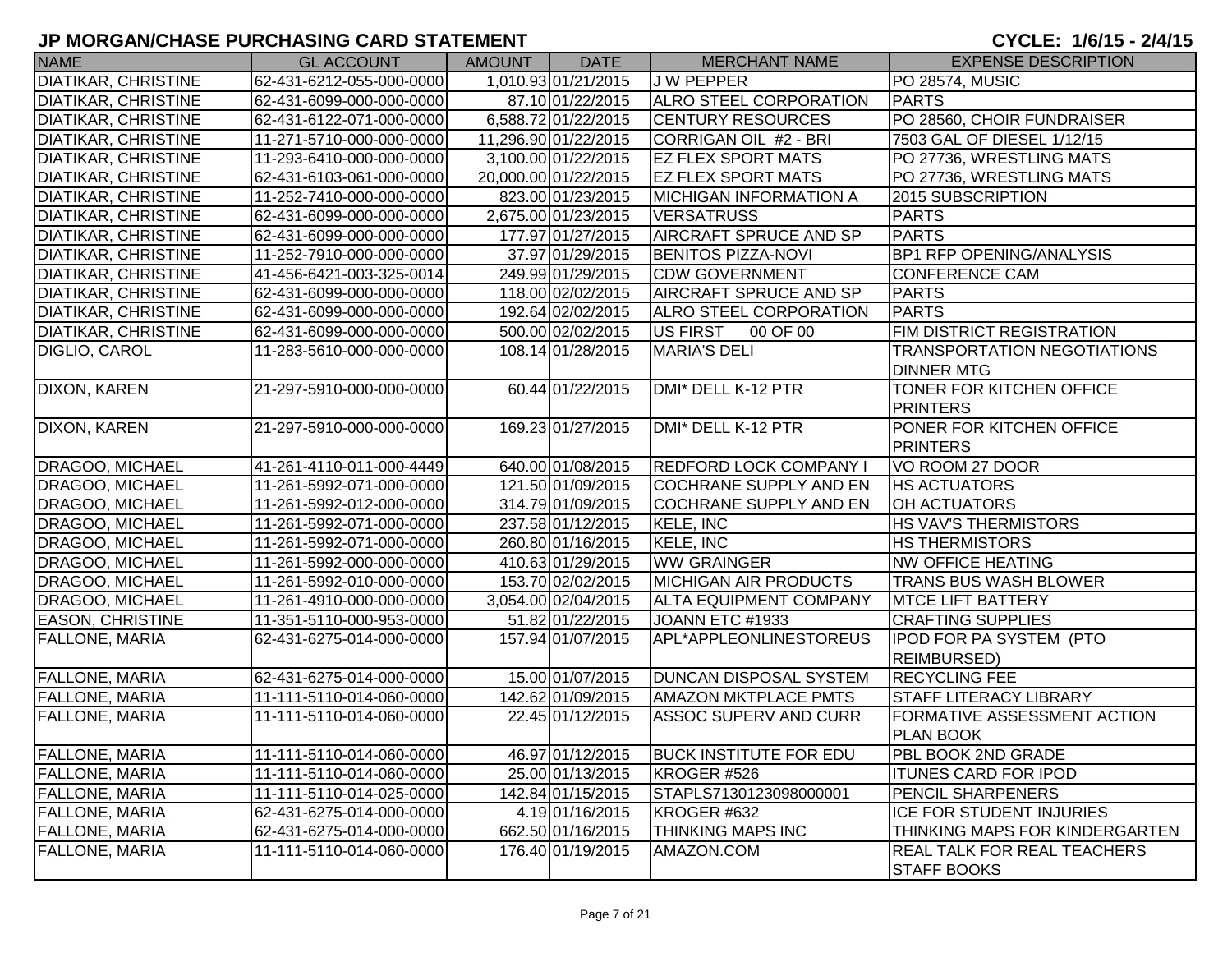| <b>NAME</b>           | <b>GL ACCOUNT</b>        | <b>AMOUNT</b> | <b>DATE</b>       | <b>MERCHANT NAME</b>             | <b>EXPENSE DESCRIPTION</b>              |
|-----------------------|--------------------------|---------------|-------------------|----------------------------------|-----------------------------------------|
| <b>FALLONE, MARIA</b> | 62-431-6275-014-000-0000 |               | 103.00 01/19/2015 | GAN*OBS. & ECCENTRIC.            | <b>NOVI NEWS SUBSCRIPTION FOR 2</b>     |
|                       |                          |               |                   |                                  | YEARS EXPIRES 2017                      |
| <b>FALLONE, MARIA</b> | 62-431-6275-014-000-0000 |               | 350.16 01/26/2015 | <b>PAYPAL *HTTPCUTLERS</b>       | CHICKEN BROODER FIRST GRADE             |
|                       |                          |               |                   |                                  | (PTO WILL REIMBURSE)                    |
| <b>FALLONE, MARIA</b> | 11-111-5110-014-025-0000 |               | 94.25 01/26/2015  | RGS PAY*                         | <b>SCHILLING CONSUMABLES SP ED</b>      |
| <b>FALLONE, MARIA</b> | 62-431-6275-014-000-0000 |               | 662.50 01/27/2015 | <b>THINKING MAPS INC</b>         | THINKING MAPS FOR SECOND GRADE          |
|                       |                          |               |                   |                                  | (PTO TO REIMBURSE)                      |
| <b>FALLONE, MARIA</b> | 62-431-6275-014-000-0000 |               | 91.21 01/28/2015  | LEOS CONEY ISLAND #11            | SIP MEETING                             |
| <b>FALLONE, MARIA</b> | 62-431-6275-014-000-0000 |               | 73.60 01/29/2015  | <b>AMAZON MKTPLACE PMTS</b>      | COFFEE MAKER FOR OFFICE VISITORS        |
|                       |                          |               |                   |                                  |                                         |
| <b>FALLONE, MARIA</b> | 11-111-5110-014-025-0000 |               | 20.68 01/30/2015  | STAPLS7130665570000001           | <b>DATA COMMITTEE</b>                   |
| FALLONE, MARIA        | 62-431-6275-014-000-0000 |               | 15.87 02/02/2015  | <b>AMAZON MKTPLACE PMTS</b>      | SUPPLIES FOR VISITORS                   |
| FALLONE, MARIA        | 62-431-6275-014-000-0000 |               | 46.47 02/03/2015  | KROGER #444                      | <b>COFFEE FOR VISITORS</b>              |
| <b>FRANK, KELLY</b>   | 11-118-5110-000-000-3430 |               | 26.50 01/12/2015  | <b>DOLLAR TOWER</b>              | <b>SUPPLIES</b>                         |
| FRANK, KELLY          | 11-118-5110-000-000-3430 |               | 14.00 01/12/2015  | DOLRTREE 179 00001792            | <b>SUPPLIES</b>                         |
| FRANK, KELLY          | 11-118-5110-000-000-3430 |               | 47.74 01/12/2015  | <b>TARGET</b><br>00002782        | <b>SUPPLIES</b>                         |
| FRANK, KELLY          | 11-118-5110-000-000-3430 |               | 21.00 01/20/2015  | DOLRTREE 3498 00034983           | <b>SUPPLIES</b>                         |
| <b>FRANK, KELLY</b>   | 11-118-5110-000-000-3430 |               | 86.93 01/20/2015  | <b>LAKESHORE LEARNING #45</b>    | <b>SUPPLIES</b>                         |
| <b>FRANK, KELLY</b>   | 11-221-3220-000-000-3430 |               | 10.00 01/23/2015  | OAKLAND SCHOOLS-RC INT           | <b>WORKSHOP</b>                         |
| <b>FRANK, KELLY</b>   | 11-118-5110-000-000-3430 |               | 99.97 01/26/2015  | <b>LAKESHORE LEARNING #45</b>    | <b>SUPPLIES</b>                         |
| <b>FRANK, KELLY</b>   | 11-118-5110-000-000-3430 |               | 22.00 01/27/2015  | DOLRTREE 3498 00034983           | <b>SUPPLIES</b>                         |
| FRANK, KELLY          | 11-118-5110-000-000-3430 |               | 20.00 02/02/2015  | DOLRTREE 179 00001792            | <b>SUPPLIES</b>                         |
| <b>FRANK, KELLY</b>   | 11-118-5110-000-000-3430 |               | 26.39 02/02/2015  | LAKESHORE LEARNING #45           | <b>SUPPLIES</b>                         |
| FRANK, KELLY          | 11-118-5110-000-000-3430 |               | -26.49 02/02/2015 | LAKESHORE LEARNING #45           | THIS WAS A RETURN FOR SUPPLIES          |
| <b>FULAR, JAMES</b>   | 11-261-4910-005-000-0000 |               | 848.62 01/09/2015 | <b>BADER AND SONS CO.</b>        | <b>GRNDS GATOR #4 SERVICE</b>           |
| <b>FULAR, JAMES</b>   | 11-261-5993-000-000-0000 |               | 37.08 01/15/2015  | <b>AMSOIL</b>                    | <b>GRNDS OIL SUPPLIES SHIPPING</b>      |
| <b>FULAR, JAMES</b>   | 11-261-5993-000-000-0000 |               | 243.15 01/15/2015 | <b>AMSOIL</b>                    | <b>GRNDS OIL SUPPLIES</b>               |
| FULAR, JAMES          | 11-261-5992-000-000-0000 |               | 7.50 01/16/2015   | <b>FASTENAL COMPANY01</b>        | <b>MTCE BOLTS</b>                       |
| FULAR, JAMES          | 11-261-5993-000-000-0000 |               | 582.00 01/20/2015 | <b>AMSOIL</b>                    | <b>GRNDS SUPPLIES</b>                   |
| FULAR, JAMES          | 11-261-4910-000-000-0000 |               | 72.45 01/27/2015  | <b>COUGAR SALES &amp; RENTAL</b> | <b>GRNDS COMPACTOR REPAIRS</b>          |
| <b>FULAR, JAMES</b>   | 11-261-5993-000-000-0000 |               | 112.69 01/30/2015 | NOR*NORTHERN TOOL                | <b>GRNDS SHAFT FOR FORD TRACTOR</b>     |
| <b>FURLOW, SETH</b>   | 11-113-5110-071-414-0000 |               | 58.15 01/07/2015  | <b>FLINN SCIENTIFIC, I</b>       | <b>GRAM STAIN SET FOR IB BIOLOGY II</b> |
| FURLOW, SETH          | 11-113-5110-071-065-0000 |               | 35.19 01/09/2015  | AMAZON.COM                       | WHITEBOARD SUPPLIES FOR CHEM            |
|                       |                          |               |                   |                                  | <b>MODELING</b>                         |
| FURLOW, SETH          | 11-113-5110-071-414-0000 |               | 57.81 01/28/2015  | <b>FLINN SCIENTIFIC, I</b>       | <b>BACTERIAL PIGMENTATION KIT IB</b>    |
|                       |                          |               |                   |                                  | <b>BIOLOGY I</b>                        |
| <b>FURLOW, SETH</b>   | 11-113-5110-071-414-0000 |               | 31.06 01/30/2015  | CAROLINA BIOLOGIC SUPP           | <b>COMPARATIVE ANATOMY LAB IB</b>       |
|                       |                          |               |                   |                                  | <b>BIOLOGY II</b>                       |
| <b>GILMORE, MEGAN</b> | 11-118-5110-000-951-0000 |               | 6.02 01/26/2015   | <b>TARGET</b><br>00014654        | <b>TEACHING SUPPLIES</b>                |
| <b>GILMORE, MEGAN</b> | 11-118-5110-000-951-0000 |               | 20.00 01/30/2015  | DOLRTREE 3623 00036236           | <b>TEACHING SUPPLIES</b>                |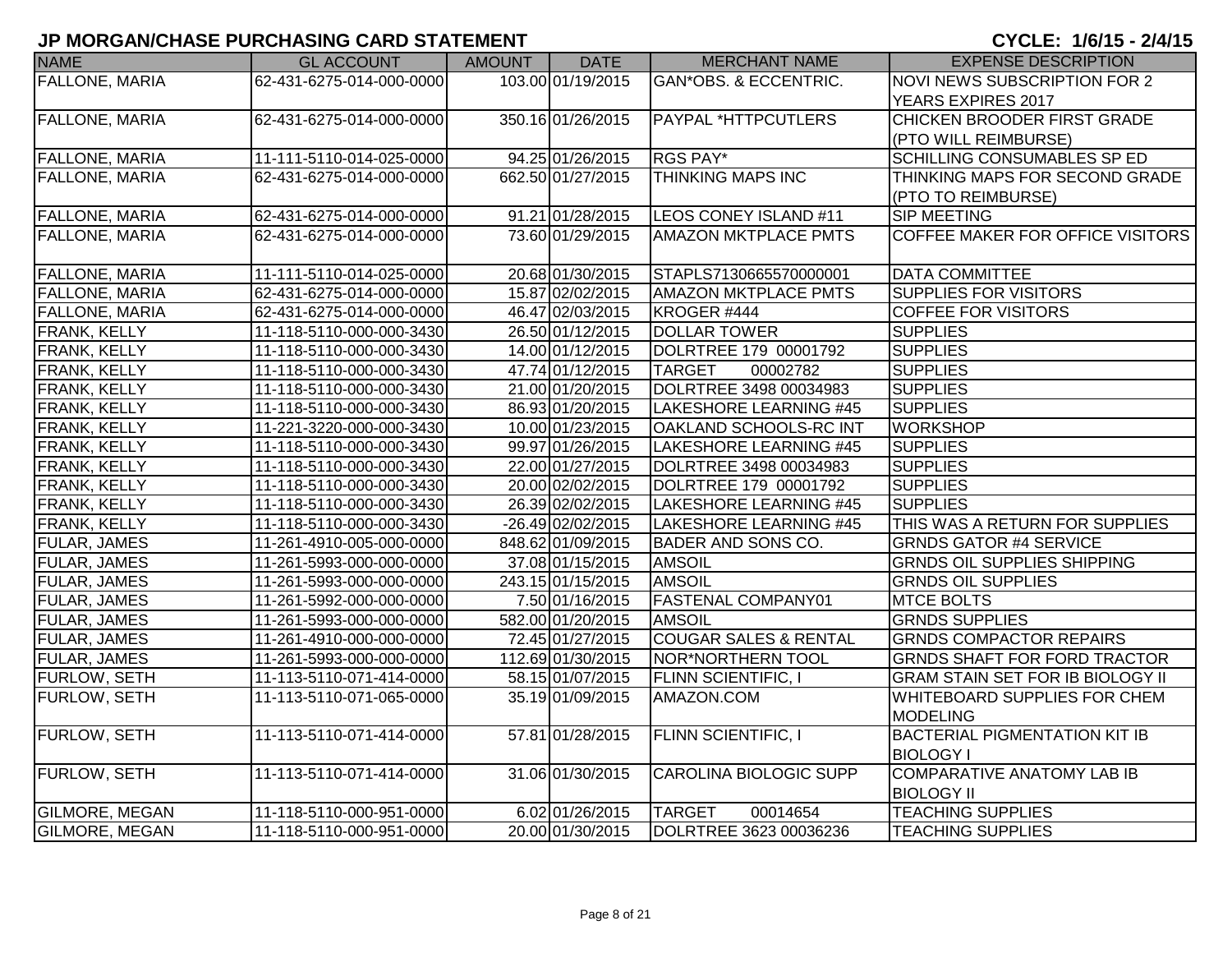| <b>NAME</b>                                     | <b>GL ACCOUNT</b>        | <b>AMOUNT</b> | <b>DATE</b>         | <b>MERCHANT NAME</b>               | <b>EXPENSE DESCRIPTION</b>           |
|-------------------------------------------------|--------------------------|---------------|---------------------|------------------------------------|--------------------------------------|
| GONZALEZ-SHEERAN, MAR(11-112-5110-065-065-0000) |                          |               | 33.57 01/29/2015    | <b>TARGET</b><br>00014654          | <b>EXPERIMENT SUPPLIES: HONEY,</b>   |
|                                                 |                          |               |                     |                                    | VINEGAR, SALT, OIL, MARSHMALLOWS;    |
|                                                 |                          |               |                     |                                    | <b>HIGHLIGHTERS</b>                  |
| <b>GORDON, BRIAN</b>                            | 62-431-6104-061-000-0000 |               | 14.08 01/08/2015    | <b>BAY SIDE SPORTS GRILLE</b>      | <b>LUNCH KLAA</b>                    |
| <b>GORDON, BRIAN</b>                            | 62-431-6104-061-000-0000 |               | 11.12 01/08/2015    | <b>BENITOS PIZZA-NOVI</b>          | <b>LUNCH</b>                         |
| <b>GORDON, BRIAN</b>                            | 62-431-6128-061-000-0000 |               | 430.68 01/08/2015   | <b>TRINITY INC</b>                 | <b>SKI BUS</b>                       |
| <b>GORDON, BRIAN</b>                            | 62-431-6104-061-000-0000 |               | 31.52 01/09/2015    | WAL-MART #2618                     | <b>SUPPLIES</b>                      |
| <b>GORDON, BRIAN</b>                            | 62-431-6104-061-000-0000 |               | 102.54 01/12/2015   | COTTAGE INN PIZZA NOVI             | <b>LUNCH FOR CHEER</b>               |
| <b>GORDON, BRIAN</b>                            | 62-431-6104-061-000-0000 |               | 35.37 01/12/2015    | PANERA BREAD #667                  | <b>BAGELS FOR CAPTAINS</b>           |
| <b>GORDON, BRIAN</b>                            | 62-431-6104-061-000-0000 |               | 31.77 01/19/2015    | PANERA BREAD #667                  | <b>LUNCH</b>                         |
| <b>GORDON, BRIAN</b>                            | 62-431-6104-061-000-0000 |               | 289.00 01/20/2015   | IN *BALFOUR CO.                    | <b>VARSITY JACKET</b>                |
| <b>GORDON, BRIAN</b>                            | 62-431-6104-061-000-0000 |               | 75.04 01/21/2015    | Q <sub>01</sub><br>MEIJER INC #057 | <b>SUPPLIES</b>                      |
| <b>GORDON, BRIAN</b>                            | 62-431-6275-061-000-0000 |               | 1,186.00 01/21/2015 | <b>MICHAEL MASSUCCI</b>            | <b>BOOKS FOR CAPTAINS</b>            |
| <b>GORDON, BRIAN</b>                            | 62-431-6275-061-000-0000 |               | 790.00 01/22/2015   | WWW.FITNESS.FACTORY.CO             | <b>WEIGHTS FOR ROOM</b>              |
| <b>GORDON, BRIAN</b>                            | 62-431-6104-061-000-0000 |               | 31.10 01/26/2015    | JIMMY JOHNS - 1659                 | <b>LUNCH FOR ADMIN</b>               |
| <b>GORDON, BRIAN</b>                            | 62-431-6104-061-000-0000 |               | 63.86 01/28/2015    | <b>BENITOS PIZZA-NOVI</b>          | PIZZA FOR KIDS                       |
| <b>GORDON, BRIAN</b>                            | 62-431-6104-061-000-0000 |               | 37.13 01/29/2015    | <b>BENITOS PIZZA-NOVI</b>          | <b>LUNCH FOR CHEER</b>               |
| <b>GORDON, BRIAN</b>                            | 11-293-7410-000-000-0000 |               | 330.00 01/29/2015   | <b>MID AMERICAN STUDIO</b>         | POM ENTRY FEE                        |
| <b>GORDON, BRIAN</b>                            | 11-293-4120-000-000-0000 |               | 759.00 02/02/2015   | KORNEY BOARD INC                   | <b>BALL CART FOR MIDDLE SCHOOL</b>   |
| <b>GREBINSKI, KRISTEN</b>                       | 62-431-6243-065-000-0000 |               | 87.91 01/26/2015    | <b>JW PEPPER</b>                   | <b>CLASSROOM MUSIC</b>               |
| <b>GREBINSKI, KRISTEN</b>                       | 62-431-6243-065-000-0000 |               | 44.95 01/26/2015    | <b>JW PEPPER</b>                   | <b>CLASSROOM MUSIC</b>               |
| <b>GREBINSKI, KRISTEN</b>                       | 62-431-6243-065-000-0000 |               | 53.17 01/26/2015    | <b>STANTON'S SHEET MUSIC</b>       | <b>CLASSROOM MUSIC</b>               |
| HARVEY, JENNIFER                                | 11-113-5110-071-414-0000 |               | 23.16 02/02/2015    | <b>BRACKER'S GOOD EARTH C</b>      | <b>CLAY FOR IB CLASS</b>             |
| <b>HAYNES, DEBORAH</b>                          | 11-351-5990-000-953-0000 |               | 142.70 01/16/2015   | <b>ORIENTAL TRADING CO</b>         | <b>SCHOOL SUPPLIES</b>               |
| HAYNES, DEBORAH                                 | 11-351-5990-000-953-0000 |               | 29.05 01/16/2015    | 00014654<br><b>TARGET</b>          | <b>SCHOOLS SUPPLIES</b>              |
| <b>HENDERSON, BETH</b>                          | 11-252-5910-000-000-0000 |               | 197.69 01/08/2015   | STAPLS7129637681000001             | <b>OFFICE SUPPLIES</b>               |
| HENDERSON, BETH                                 | 11-252-5910-000-000-0000 |               | 8.08 01/15/2015     | STAPLS7130021112000001             | <b>OFFICE SUPPLIES</b>               |
| <b>HENDERSON, BETH</b>                          | 11-252-5910-000-000-0000 |               | 57.69 01/23/2015    | STAPLS7130021112000002             | <b>OFFICE SUPPLIES</b>               |
| <b>HENDERSON, BETH</b>                          | 11-252-5910-000-000-0000 |               | 29.01 01/26/2015    | STAPLS7130628779000001             | <b>OFFICE SUPPLIES</b>               |
| <b>HOLLY, SHEILA</b>                            | 11-113-4910-071-451-0000 |               | 598.00 01/08/2015   | <b>MICHIGAN VIRTUAL U</b>          | <b>REGISTER 2 STUDENTS FOR MIVHS</b> |
|                                                 |                          |               |                     |                                    | <b>ONLINE COURSES</b>                |
| <b>HOLLY, SHEILA</b>                            | 11-221-3220-000-411-0000 |               | 50.00 01/19/2015    | <b>MICHIGAN ASSOCIATION F</b>      | 2015 MACUL REGISTRATION, MYLA LEE    |
|                                                 |                          |               |                     |                                    |                                      |
| <b>HOLLY, SHEILA</b>                            | 11-221-3220-000-411-0000 |               | 180.00 01/19/2015   | NATIONAL SCIENCE TEACH             | NSTA CONFERENCE REGISTRATION,        |
|                                                 |                          |               |                     |                                    | BRIDGET ZAHRADNIK; 3/12-15/15        |
| <b>HOLLY, SHEILA</b>                            | 11-221-3220-000-411-0000 |               | 180.00 01/19/2015   | NATIONAL SCIENCE TEACH             | NSTA CONFERENCE REGISTRATION,        |
|                                                 |                          |               |                     |                                    | JEANNE DIAL; 3/12-15/15              |
| <b>HOLLY, SHEILA</b>                            | 11-221-3220-000-411-0000 |               | 180.00 01/19/2015   | NATIONAL SCIENCE TEACH             | NSTA CONFERENCE REGISTRATION,        |
|                                                 |                          |               |                     |                                    | EMILY POHLONSKI; 3/12-15/15          |
| HOLLY, SHEILA                                   | 11-221-7410-000-441-0000 |               | 25.00 01/19/2015    | THE COUNCIL OF EDUCATI             | CEFPI ANNUAL MEMBERSHIP              |
|                                                 |                          |               |                     |                                    | <b>RENEWAL, RJ WEBBER</b>            |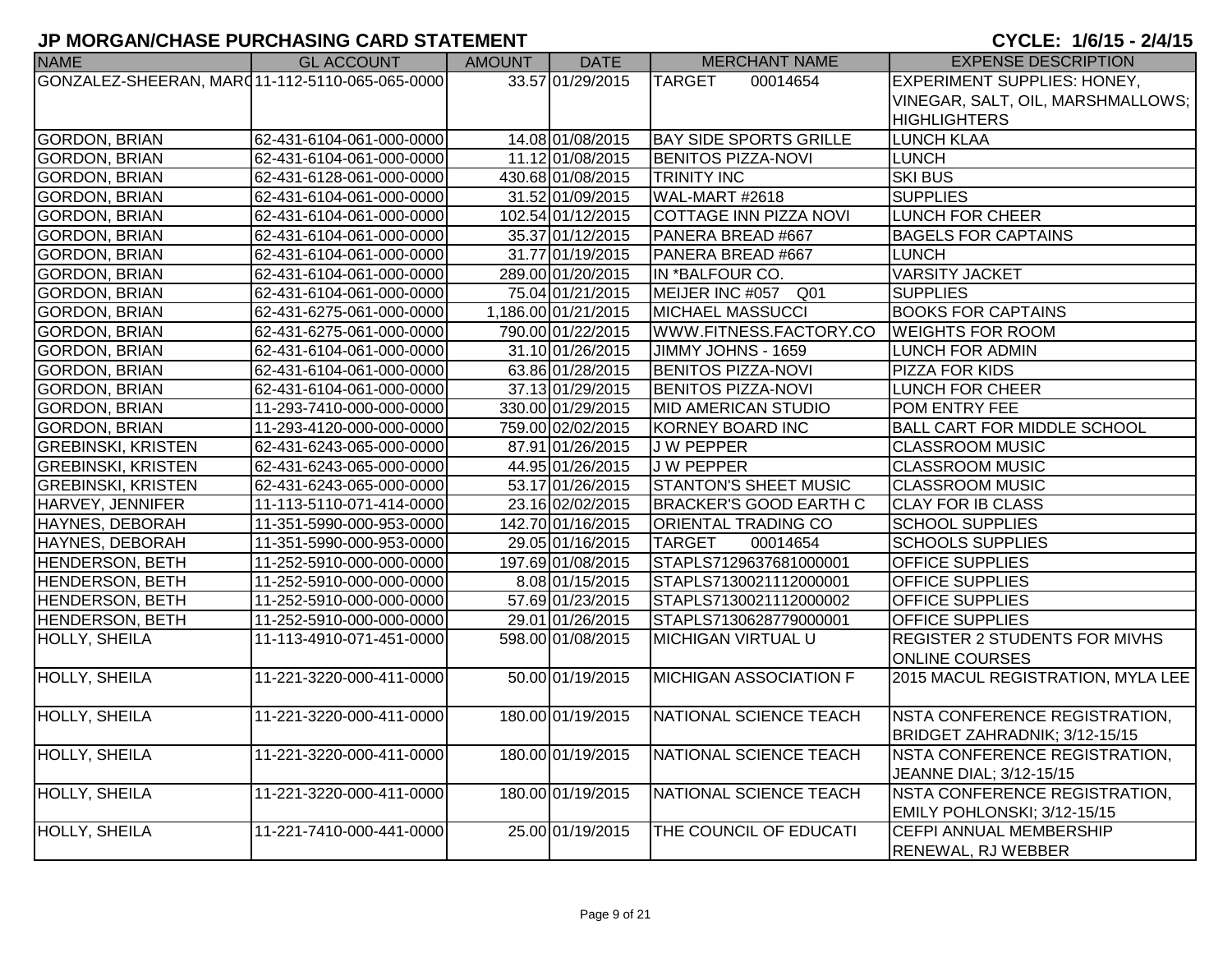| <b>NAME</b>          | <b>GL ACCOUNT</b>        | <b>AMOUNT</b> | <b>DATE</b>         | <b>MERCHANT NAME</b>              | <b>EXPENSE DESCRIPTION</b>                                                                                                                                         |
|----------------------|--------------------------|---------------|---------------------|-----------------------------------|--------------------------------------------------------------------------------------------------------------------------------------------------------------------|
| <b>HOLLY, SHEILA</b> | 11-371-4910-000-276-7665 |               | 239.00 01/20/2015   | <b>BUREAU OF EDU &amp; RESEAR</b> | TITLE IIA, CATHOLIC CENTRAL;<br><b>COMMON CORE STANDARDS IN</b><br><b>WRITING REGISTRATION; DARIA FILES</b>                                                        |
| <b>HOLLY, SHEILA</b> | 11-112-5110-065-411-0000 |               | 155.57 01/22/2015   | AMAZON.COM                        | <b>BOOKS: CLASSROOM DISCUSSIONS IN</b><br><b>MATH: A TEACHER'S GUIDE AND</b><br><b>CLASSROOM DISCUSSION IN MATH: A</b><br><b>FACILITATOR'S GUIDE; LISA LAPORTE</b> |
| <b>HOLLY, SHEILA</b> | 11-112-5110-065-411-0000 |               | 484.74 01/22/2015   | AMAZON.COM                        | 25 COPIES OF READING FOR REAL:<br>TEACH STUDENTS TO READ WITH<br>POWER, INTENTION AND JOY IN K-3;<br>DIANA STOTLER BOOK STUDY GROUP                                |
| <b>HOLLY, SHEILA</b> | 11-221-3220-000-000-7665 |               | 378.70 01/26/2015   | <b>DELTA</b>                      | <b>ASCD CONFERENCE, FLIGHT</b><br>ARRANGEMENTS FOR NICK KALAKAILO                                                                                                  |
| <b>HOLLY, SHEILA</b> | 11-221-3220-000-000-7665 |               | 378.70 01/26/2015   | <b>DELTA</b>                      | <b>ASCD CONFERENCE, FLIGHT</b><br>ARRANGEMENTS FOR EVALICIA SMITH                                                                                                  |
| <b>HOLLY, SHEILA</b> | 11-221-3220-000-000-7665 |               | 378.70 01/26/2015   | <b>DELTA</b>                      | ASCD CONFERENCE, FLIGHT<br>ARRANGEMENTS FOR RJ WEBBER                                                                                                              |
| <b>HOLLY, SHEILA</b> | 11-113-4910-071-451-0000 |               | 399.00 01/26/2015   | <b>MICHIGAN VIRTUAL U</b>         | <b>REGISTER 1 STUDENT FOR MIVHS</b><br><b>ONLINE COURSE</b>                                                                                                        |
| <b>HOLLY, SHEILA</b> | 11-221-3220-000-411-0000 |               | 155.40 01/26/2015   | <b>RADISSON</b>                   | <b>HOTEL LODGING FOR MASA</b><br><b>CONFERENCE</b>                                                                                                                 |
| <b>HOLLY, SHEILA</b> | 11-113-4910-071-451-0000 |               | 1,396.00 01/27/2015 | <b>MICHIGAN VIRTUAL U</b>         | <b>REGISTER 4 STUDENTS FOR MIVHS</b><br><b>ONLINE COURSES</b>                                                                                                      |
| <b>HOLLY, SHEILA</b> | 11-113-4910-071-451-0000 |               | 1,795.00 01/27/2015 | <b>MICHIGAN VIRTUAL U</b>         | <b>REGISTER 4 STUDENT FOR 5 MIVHS</b><br><b>ONLINE COURSES</b>                                                                                                     |
| <b>HOLLY, SHEILA</b> | 11-113-4910-071-451-0000 |               | 299.00 01/27/2015   | <b>MICHIGAN VIRTUAL U</b>         | <b>REGISTER 1 STUDENT FOR MIVHS</b><br><b>ONLINE COURSE</b>                                                                                                        |
| <b>HOLLY, SHEILA</b> | 11-113-4910-071-451-0000 |               | 399.00 01/27/2015   | <b>MICHIGAN VIRTUAL U</b>         | <b>REGISTER 1 STUDENT FOR MIVHS</b><br><b>ONLINE COURSE</b>                                                                                                        |
| <b>HOLLY, SHEILA</b> | 11-221-3220-000-411-0000 |               | 231.00 01/28/2015   | MICHIGAN READING ASSOC            | <b>MRA CONFERENCE REGISTRATION</b><br><b>FOR DIANA STOTLER</b>                                                                                                     |
| <b>HOLLY, SHEILA</b> | 11-221-3220-000-411-0000 |               | 231.00 01/28/2015   | <b>MICHIGAN READING ASSOC</b>     | <b>MRA CONFERENCE REGISTRATION</b><br><b>FOR PEGGY HARE</b>                                                                                                        |
| <b>HOLLY, SHEILA</b> | 11-113-4910-071-451-0000 |               | 399.00 01/28/2015   | <b>MICHIGAN VIRTUAL U</b>         | <b>REGISTER 1 STUDENT FOR MIVHS</b><br><b>ONLINE COURSE</b>                                                                                                        |
| HOLLY, SHEILA        | 11-113-4910-071-451-0000 |               | 299.00 01/28/2015   | MICHIGAN VIRTUAL U                | <b>REGISTER 1 STUDENT FOR MIVHS</b><br><b>ONLINE COURSE</b>                                                                                                        |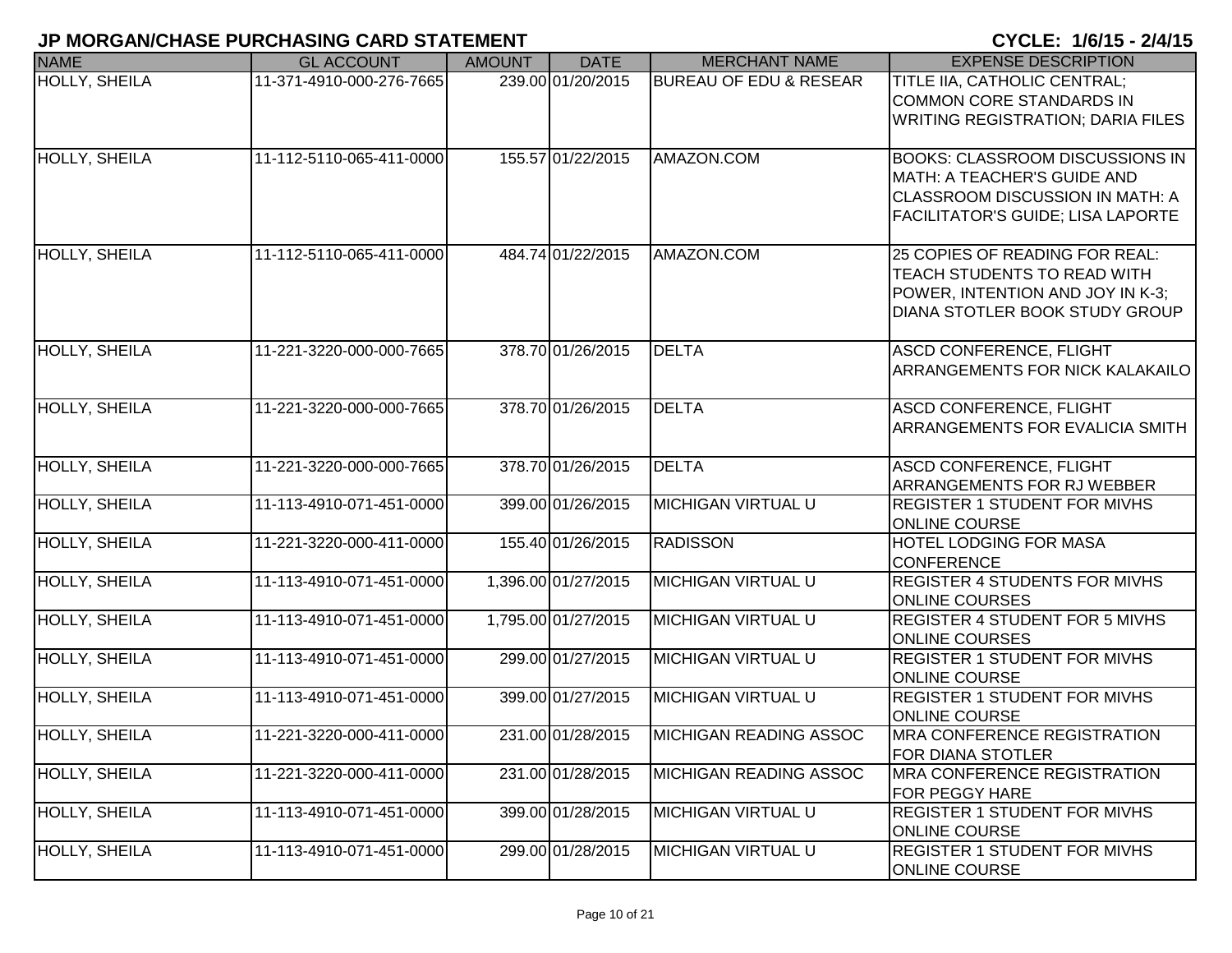| <b>NAME</b>           | <b>GL ACCOUNT</b>        | AMOUNT | <b>DATE</b>          | <b>MERCHANT NAME</b>          | <b>EXPENSE DESCRIPTION</b>            |
|-----------------------|--------------------------|--------|----------------------|-------------------------------|---------------------------------------|
| <b>HOLLY, SHEILA</b>  | 11-371-4910-000-276-7665 |        | 229.00 01/29/2015    | <b>INSTITUTE FOR EDU</b>      | <b>TITLE IIA CATHOLIC CENTRAL</b>     |
|                       |                          |        |                      |                               | <b>REGISTRATION FOR USING PROJECT</b> |
|                       |                          |        |                      |                               | <b>BASED LEARNING TO STRENGTHEN</b>   |
|                       |                          |        |                      |                               | LEARNING IN CONTENT AREAS; SUSAN      |
|                       |                          |        |                      |                               | <b>WARDLE</b>                         |
| <b>HOLLY, SHEILA</b>  | 11-113-4910-071-451-0000 |        | 299.00 01/29/2015    | <b>MICHIGAN VIRTUAL U</b>     | <b>REGISTER 1 STUDENT FOR MIVHS</b>   |
|                       |                          |        |                      |                               | <b>ONLINE COURSE</b>                  |
| HOLLY, SHEILA         | 11-113-4910-071-451-0000 |        | 399.00 01/30/2015    | <b>MICHIGAN VIRTUAL U</b>     | <b>REGISTER 1 STUDENT FOR MIVHS</b>   |
|                       |                          |        |                      |                               | <b>ONLINE COURSE</b>                  |
| HOLLY, SHEILA         | 11-113-4910-071-451-0000 |        | $-299.00$ 02/02/2015 | <b>MICHIGAN VIRTUAL U</b>     | <b>REIMBURSEMENT FOR 1 STUDENT'S</b>  |
|                       |                          |        |                      |                               | <b>MIVHS ONLINE COURSE</b>            |
| HOSKINS, DIANE        | 62-431-6301-033-000-0000 |        | 63.40 01/06/2015     | <b>GUIDOS PREMIUM PIZZA I</b> | <b>DINNER FOR STUDENTS</b>            |
| HOSKINS, DIANE        | 62-431-6301-033-000-0000 |        | 183.43 01/06/2015    | SAMS CLUB #6657               | <b>FOOD FOR STUDENTS</b>              |
| HOSKINS, DIANE        | 62-431-6301-033-000-0000 |        | 86.40 01/07/2015     | <b>GUIDOS PREMIUM PIZZA I</b> | <b>DINNER FOR STUDENTS</b>            |
| HOSKINS, DIANE        | 11-221-3220-000-913-3310 |        | 20.00 01/08/2015     | ACT*MAEPD/NHRD                | CASAS TRAINING - ESL TEACHER          |
| HOSKINS, DIANE        | 11-221-3220-000-913-3310 |        | 20.00 01/09/2015     | <b>ACT*MAEPD/NHRD</b>         | <b>CASAS TRAINING ESL TEACHER -</b>   |
|                       |                          |        |                      |                               | <b>SCOBIE</b>                         |
| <b>HOSKINS, DIANE</b> | 11-221-3220-000-913-3310 |        | 20.00 01/09/2015     | <b>ACT*MAEPD/NHRD</b>         | <b>CASAS TRAINING ESL TEACHER -</b>   |
|                       |                          |        |                      |                               | <b>FISCHER</b>                        |
| <b>HOSKINS, DIANE</b> | 62-431-6301-033-000-0000 |        | 67.67 01/09/2015     | <b>GUIDOS PREMIUM PIZZA I</b> | <b>DINNER FOR STUDENTS</b>            |
| <b>HOSKINS, DIANE</b> | 11-131-5110-000-000-6710 |        | 197.12 01/09/2015    | <b>STAPLES DIRECT</b>         | <b>PAPER ORDER</b>                    |
| <b>HOSKINS, DIANE</b> | 62-431-6301-033-000-0000 |        | 59.27 01/13/2015     | SAMS CLUB #6657               | <b>FOOD FOR STUDENTS</b>              |
| HOSKINS, DIANE        | 62-431-6301-033-000-0000 |        | 65.00 01/14/2015     | <b>GUIDOS PREMIUM PIZZA I</b> | <b>DINNER FOR STUDENTS</b>            |
| HOSKINS, DIANE        | 11-132-5110-000-912-3310 |        | 205.71 01/19/2015    | <b>DBC*BLICK ART MATERIAL</b> | <b>ART SUPPLIES</b>                   |
| <b>HOSKINS, DIANE</b> | 62-431-6301-033-000-0000 |        | 159.00 01/19/2015    | LIVINGSOCIAL*                 | STUDENT OUTING - FIELD TRIP           |
| <b>HOSKINS, DIANE</b> | 62-431-6301-033-000-0000 |        | 22.38 01/19/2015     | <b>WHIRLY BALL NOVI</b>       | STUDENT FIELD TRIP OUTING             |
| HOSKINS, DIANE        | 62-431-6301-033-000-0000 |        | 93.35 01/21/2015     | <b>GUIDOS PREMIUM PIZZA I</b> | <b>DINNER FOR STUDENTS</b>            |
| <b>HOSKINS, DIANE</b> | 11-131-5110-000-000-6710 |        | 465.05 01/26/2015    | STAPLS7130592200000001        | <b>TEACHER SUPPLY</b>                 |
| HOSKINS, DIANE        | 11-131-5110-000-000-6710 |        | 32.64 01/26/2015     | STAPLS7130592200000002        | <b>TEACHER SUPPLY</b>                 |
| <b>HOSKINS, DIANE</b> | 62-431-6301-033-000-0000 |        | 63.26 01/27/2015     | COTTAGE INN PIZZA NOVI        | <b>DINNER FOR STUDENTS</b>            |
| <b>HOSKINS, DIANE</b> | 62-431-6301-033-000-0000 |        | 87.01 01/28/2015     | <b>MARIA'S DELI</b>           | <b>DINNER FOR STUDENTS</b>            |
| <b>HOURIGAN, MARK</b> | 11-113-5110-071-050-0000 |        | 100.00 01/08/2015    | <b>JW PEPPER</b>              | PURCHASE OF 2 CHARTS FOR JAZZ         |
|                       |                          |        |                      |                               | <b>BAND</b>                           |
| <b>HOURIGAN, MARK</b> | 11-113-5110-071-050-0000 |        | 42.79 01/14/2015     | <b>JW PEPPER</b>              | SOLO AND ENSEMBLE MUSIC (3)           |
| JUOPPERI, JOHN        | 11-261-5992-014-000-0000 |        | 47.97 01/22/2015     | THE HOME DEPOT 2737           | PV DOOR STOP ROOM 106                 |
| KORTLANDT, PATRICIA   | 11-125-5110-011-000-6015 |        | 91.76 01/14/2015     | <b>TRIUMPH LEARNING</b>       | <b>ELA COMMON CORE MATERIALS</b>      |
| KORTLANDT, PATRICIA   | 11-111-5110-011-060-0000 |        | 56.88 01/14/2015     | TRIUMPH LEARNING              | ELA COMMON CORE MATERIALS             |
| LAINE, MARGARET       | 11-113-5110-071-414-0000 |        | 124.00 01/08/2015    | <b>IB SOURCE</b>              | <b>IB RESOURCES FOR CHINESE</b>       |
|                       |                          |        |                      |                               | <b>TEACHER</b>                        |
| LAINE, MARGARET       | 11-113-5110-071-011-0000 |        | 379.00 01/15/2015    | <b>DSMARKETING</b>            | AP EXAM PREPARATION MATERIALS         |
|                       |                          |        |                      |                               | <b>IFOR AP BIOLOGY</b>                |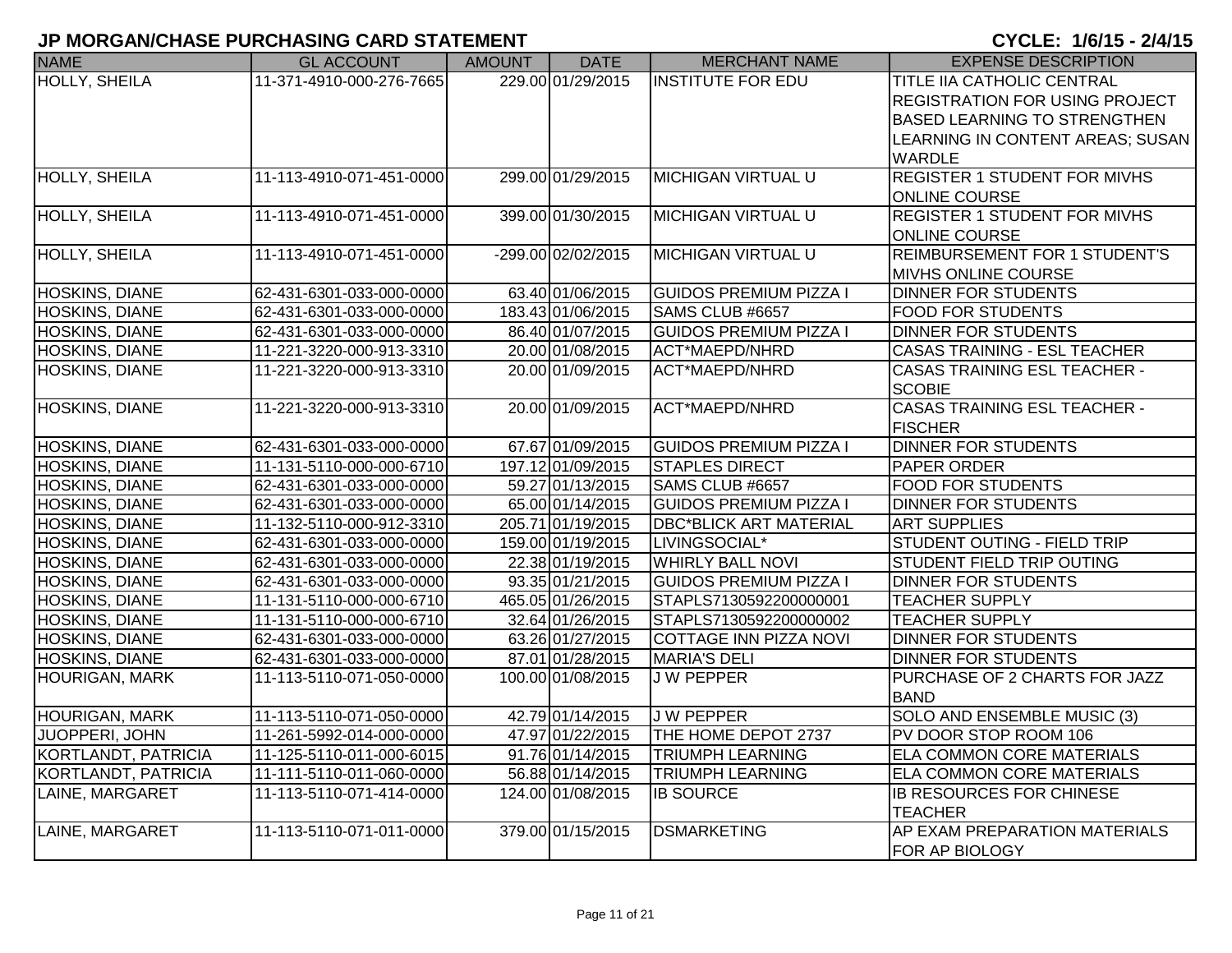| <b>NAME</b>        | <b>GL ACCOUNT</b>        | <b>AMOUNT</b> | <b>DATE</b>         | <b>MERCHANT NAME</b>                                       | <b>EXPENSE DESCRIPTION</b>                                |
|--------------------|--------------------------|---------------|---------------------|------------------------------------------------------------|-----------------------------------------------------------|
| LAINE, MARGARET    | 62-431-6105-071-000-0000 |               | 274.75 01/27/2015   | <b>AMAZON MKTPLACE PMTS</b>                                | BATTERIES FOR AP CALCULATORS, AP                          |
|                    |                          |               |                     |                                                            | AUDIO EQUIPMENT FOR AP TESTING                            |
|                    |                          |               |                     |                                                            |                                                           |
| LAINE, MARGARET    | 11-221-3220-000-414-0000 |               | 150.00 01/29/2015   | SQ *IB SCHOOLS OF MICH                                     | <b>IBSOM CONFERENCE FOR TOK AT</b>                        |
|                    |                          |               |                     |                                                            | <b>MACOMB ISD</b>                                         |
| LAINE, MARGARET    | 11-221-3220-000-414-0000 |               | 150.00 01/29/2015   | SQ *IB SCHOOLS OF MICH                                     | <b>IBSOM CONFERENCE FOR TOK AT</b>                        |
|                    |                          |               |                     |                                                            | <b>MACOMB ISD</b>                                         |
| LAMBERT, ELIZABETH | 41-261-4110-012-000-4449 |               | 1,089.38 01/07/2015 | <b>DE-CAL INC</b>                                          | OH BOILER #2 REPAIRS                                      |
| LAMBERT, ELIZABETH | 41-261-4110-071-000-4449 |               | 1,089.38 01/07/2015 | <b>DE-CAL INC</b>                                          | HS BOILER #1 NORTH BOILER ROOM                            |
| LAMBERT, ELIZABETH | 41-261-4110-071-000-4449 |               | 791.00 01/07/2015   | <b>DE-CAL INC</b>                                          | HS WATER LEAK REPAIR ROOM 226                             |
| LAMBERT, ELIZABETH | 41-261-4110-071-000-4449 |               | 3,238.39 01/07/2015 | <b>DE-CAL INC</b>                                          | HS AHU FIRE DAMPER REPAIRS                                |
| LAMBERT, ELIZABETH | 11-261-4910-071-000-0000 |               | 140.00 01/07/2015   | IN *AQUATIC SOURCE, LL                                     | HS POOL MAINTENANCE VISIT                                 |
| LAMBERT, ELIZABETH | 11-261-5992-071-000-0000 |               | 282.50 01/07/2015   | IN *AQUATIC SOURCE, LL                                     | <b>HS POOL CHLORINE</b>                                   |
| LAMBERT, ELIZABETH | 11-261-4910-005-000-0000 |               | 1,120.00 01/07/2015 | IN *SECURE DOORS LLC                                       | MTCE REPLACE DOCK HOLD-DOWN                               |
| LAMBERT, ELIZABETH | 11-261-4910-071-000-0000 |               | 165.00 01/07/2015   | IN *SECURE DOORS LLC                                       | <b>ASSY</b><br>HS MIDDLE DOOR ADJUSTMENT                  |
| LAMBERT, ELIZABETH | 11-261-4910-005-000-0000 |               | 297.50 01/07/2015   | IN *SECURE DOORS LLC                                       | <b>MTCE DOCK</b>                                          |
| LAMBERT, ELIZABETH | 11-261-4910-012-000-0000 |               | 245.00 01/07/2015   | <b>NATIONAL TIME</b>                                       | OH FIRE ALARM PANEL TROUBLE                               |
| LAMBERT, ELIZABETH | 11-261-5710-000-000-0000 |               | 332.64 01/07/2015   | <b>SUBURBAN PROPANE LP</b>                                 | <b>BOSCO PROPANE</b>                                      |
| LAMBERT, ELIZABETH | 11-261-4910-071-000-0000 |               | 1,058.97 01/07/2015 |                                                            | THYSSENKRUPPELEVATOR W   HS ELEVATOR MAINTENANCE 10/01/14 |
|                    |                          |               |                     |                                                            | TO 3/31/15                                                |
| LAMBERT, ELIZABETH | 11-261-4910-011-000-0000 |               | 25.00 01/08/2015    | <b>ERADICO SERVICES INC</b>                                | VO PEST CONTROL SERVICES                                  |
| LAMBERT, ELIZABETH | 11-261-4910-071-000-0000 |               | 205.00 01/08/2015   | <b>ERADICO SERVICES INC</b>                                | HS PEST CONTROL SERVICES                                  |
| LAMBERT, ELIZABETH | 11-261-4910-013-000-0000 |               | 25.00 01/08/2015    | <b>ERADICO SERVICES INC</b>                                | <b>NW PEST CONTROL SERVICES</b>                           |
| LAMBERT, ELIZABETH | 11-261-4910-055-000-0000 |               | 25.00 01/08/2015    | <b>ERADICO SERVICES INC</b>                                | NM6 PEST CONTROL SERVICES                                 |
| LAMBERT, ELIZABETH | 11-261-4910-001-000-0000 |               | 40.00 01/08/2015    | <b>ERADICO SERVICES INC</b>                                | <b>ESB PEST CONTROL SERVICES</b>                          |
| LAMBERT, ELIZABETH | 11-261-4910-060-000-0000 |               | 25.00 01/08/2015    | <b>ERADICO SERVICES INC</b>                                | <b>ITC PEST CONTROL SERVICES</b>                          |
| LAMBERT, ELIZABETH | 11-261-4910-055-000-0000 |               | 25.00 01/08/2015    | <b>ERADICO SERVICES INC</b>                                | NM5 PEST CONTROL SERVICES                                 |
| LAMBERT, ELIZABETH | 11-261-4910-003-000-0000 |               | 28.00 01/08/2015    | <b>ERADICO SERVICES INC</b>                                | PS PEST CONTROL SERVICES                                  |
| LAMBERT, ELIZABETH | 11-261-4910-015-000-0000 |               | 25.00 01/08/2015    | <b>ERADICO SERVICES INC</b>                                | DF PEST CONTROL SERVICES                                  |
| LAMBERT, ELIZABETH | 11-261-4910-012-000-0000 |               | 25.00 01/08/2015    | <b>ERADICO SERVICES INC</b>                                | OH PEST CONTROL SERVICES                                  |
| LAMBERT, ELIZABETH | 11-261-4910-014-000-0000 |               | 25.00 01/08/2015    | <b>ERADICO SERVICES INC</b>                                | PV PEST CONTROL SERVICES                                  |
| LAMBERT, ELIZABETH | 11-261-4910-065-000-0000 |               | 34.00 01/08/2015    |                                                            | MS PEST CONTROL SERVICES                                  |
|                    |                          |               |                     | <b>ERADICO SERVICES INC</b><br><b>UST REGISTRATION FEE</b> |                                                           |
| LAMBERT, ELIZABETH | 11-261-4966-010-000-0000 |               | 100.00 01/08/2015   |                                                            | TRANS UST ANNUAL REGISTRATION                             |
| LAMBERT, ELIZABETH | 11-261-3840-000-000-0000 |               | 3,132.27 01/09/2015 | <b>WM EZPAY</b>                                            | <b>DISTRICT WASTE REMOVAL</b>                             |
| LAMBERT, ELIZABETH | 21-261-3840-000-000-0023 |               | 1,044.09 01/09/2015 | <b>WM EZPAY</b>                                            | <b>DISTRICT WASTE DISPOSAL - REC</b>                      |
|                    |                          |               |                     |                                                            | <b>MILLAGE</b>                                            |
| LAMBERT, ELIZABETH | 11-261-4910-071-000-0000 |               | 1,440.00 01/12/2015 | ALL CITY ROOTER                                            | HS JET & VAC NORTH & SOUTH                                |
|                    |                          |               |                     |                                                            | <b>SEWAGE PITS</b>                                        |
| LAMBERT, ELIZABETH | 11-261-4910-071-000-0000 |               | 280.00 01/12/2015   | <b>ALL CITY ROOTER</b>                                     | HS LOCKER ROOM URINALS                                    |
| LAMBERT, ELIZABETH | 11-261-4910-071-000-0000 |               | 195.00 01/12/2015   | <b>ALL CITY ROOTER</b>                                     | <b>HS DRAIN CLEANING</b>                                  |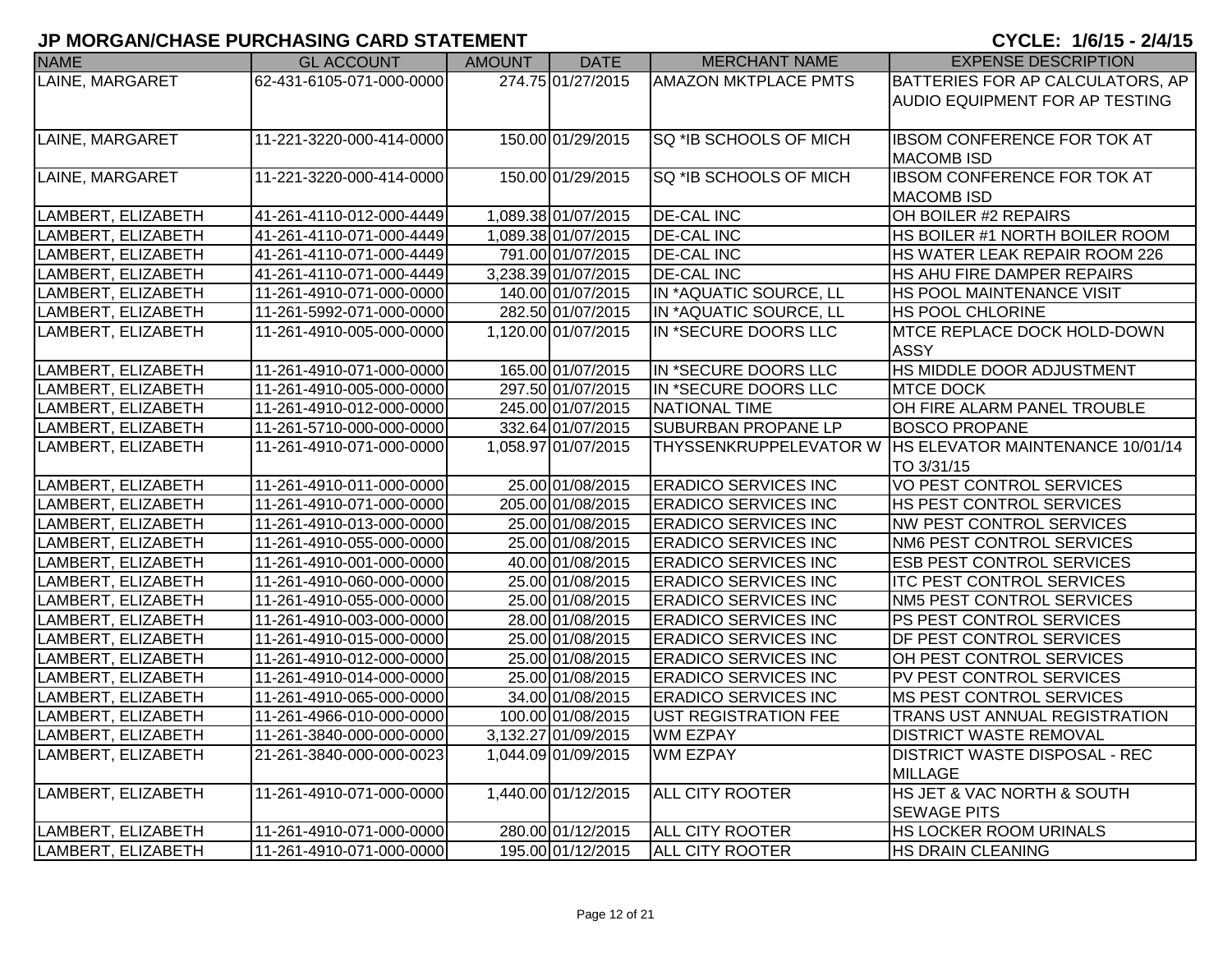| <b>NAME</b>        | <b>GL ACCOUNT</b>        | <b>AMOUNT</b> | <b>DATE</b>          | <b>MERCHANT NAME</b>          | <b>EXPENSE DESCRIPTION</b>            |
|--------------------|--------------------------|---------------|----------------------|-------------------------------|---------------------------------------|
| LAMBERT, ELIZABETH | 11-261-4910-000-000-0000 |               | 784.89 01/12/2015    | <b>ARCH ENVIRONMENTAL GRO</b> | <b>DISTRICT ENVIRONMENTAL WASTE</b>   |
|                    |                          |               |                      |                               | <b>DISPOSAL</b>                       |
| LAMBERT, ELIZABETH | 11-261-4910-000-000-0611 |               | 2,682.75 01/12/2015  | <b>ARCH ENVIRONMENTAL GRO</b> | <b>DISTRICT STORMWATER</b>            |
|                    |                          |               |                      |                               | MANAGEMENT                            |
| LAMBERT, ELIZABETH | 11-261-5710-000-000-0000 |               | 363.78 01/12/2015    | CORRIGAN OIL #2 - BRI         | <b>MTCE FUEL</b>                      |
| LAMBERT, ELIZABETH | 11-261-5730-000-000-0000 |               | 418.76 01/12/2015    | KNIGHTS AUTO SUPPLY IN        | MTCE 2009 F350 TRUCK #25 BRAKES,      |
|                    |                          |               |                      |                               | <b>ROTARS, FILTERS</b>                |
| LAMBERT, ELIZABETH | 11-261-5730-000-000-0000 |               | 173.40 01/13/2015    | <b>COMPLETE BATTERY SOURC</b> | MTCE 2009 PICK-UPS, OLD HVAC VAN      |
|                    |                          |               |                      |                               | <b>CORES</b>                          |
| LAMBERT, ELIZABETH | 41-261-4110-011-000-4449 |               | 9,554.23 01/13/2015  | IN *CONTROLLED TEMPERA        | <b>VO PUMP REPAIR</b>                 |
| LAMBERT, ELIZABETH | 41-261-4110-071-000-4449 |               | 17,305.47 01/13/2015 | IN *CONTROLLED TEMPERA        | <b>HS SUMP PUMP</b>                   |
| LAMBERT, ELIZABETH | 11-261-4910-071-000-0000 |               | 944.55 01/13/2015    | IN *CONTROLLED TEMPERA        | HS DRAIN NORTHWEST BOILER FOR         |
|                    |                          |               |                      |                               | <b>RETUBING</b>                       |
| LAMBERT, ELIZABETH | 11-261-5991-015-000-0000 |               | 625.28 01/14/2015    | <b>NICHOLS</b>                | <b>DF CUSTODIAL SUPPLIES</b>          |
| LAMBERT, ELIZABETH | 11-261-5991-055-000-0000 |               | 1,331.11 01/14/2015  | <b>NICHOLS</b>                | <b>NM5 CUSTODIAL SUPPLIES</b>         |
| LAMBERT, ELIZABETH | 11-261-5991-065-000-0000 |               | 711.42 01/14/2015    | <b>NICHOLS</b>                | <b>IMS CUSTODIAL SUPPLIES</b>         |
| LAMBERT, ELIZABETH | 11-261-5991-011-000-0000 |               | 705.60 01/14/2015    | <b>NICHOLS</b>                | <b>VO CUSTODIAL SUPPLIES</b>          |
| LAMBERT, ELIZABETH | 11-261-5991-013-000-0000 |               | 493.25 01/14/2015    | <b>NICHOLS</b>                | <b>NW CUSTODIAL SUPPLIES</b>          |
| LAMBERT, ELIZABETH | 11-261-5991-014-000-0000 |               | 770.91 01/14/2015    | <b>NICHOLS</b>                | <b>PV CUSTODIAL SUPPLIES</b>          |
| LAMBERT, ELIZABETH | 11-261-5991-055-000-0000 |               | 484.96 01/14/2015    | <b>NICHOLS</b>                | <b>NM6 CUSTODIAL SUPPLIES</b>         |
| LAMBERT, ELIZABETH | 11-261-5991-012-000-0000 |               | 279.33 01/14/2015    | <b>NICHOLS</b>                | OH CUSTODIAL SUPPLIES                 |
| LAMBERT, ELIZABETH | 11-261-5991-071-000-0000 |               | 2,264.30 01/14/2015  | <b>NICHOLS</b>                | <b>HS CUSTODIAL SUPPLIES</b>          |
| LAMBERT, ELIZABETH | 11-261-5992-000-000-0000 |               | 85.40 01/15/2015     | <b>AIRGASS NORTH</b>          | <b>MTCE DISTRICT WELDING</b>          |
| LAMBERT, ELIZABETH | 11-261-4910-071-000-0000 |               | 534.70 01/15/2015    | <b>CUMMINS BRIDGEWAY-6</b>    | <b>HS GENERATOR TRANSFER SWITCH</b>   |
|                    |                          |               |                      |                               | <b>ISSUES</b>                         |
| LAMBERT, ELIZABETH | 11-261-4910-071-000-0000 |               | 1,072.61 01/15/2015  | IN *AQUATIC SOURCE, LL        | HS POOL LOW UV ALARM                  |
| LAMBERT, ELIZABETH | 11-261-5992-071-000-0000 |               | 36.92 01/15/2015     | IN *AQUATIC SOURCE, LL        | <b>HS POOL DPD POWDER</b>             |
| LAMBERT, ELIZABETH | 11-261-4910-065-000-0000 |               | 560.00 01/16/2015    | <b>DE-CAL INC</b>             | MS ROOM 324 ACTUATOR & HOT            |
|                    |                          |               |                      |                               | <b>WATER VALVE</b>                    |
| LAMBERT, ELIZABETH | 11-261-4910-065-000-0000 |               | 6,383.93 01/16/2015  | <b>DE-CAL INC</b>             | <b>MS WATER LEAK IN MAIN OFFICE</b>   |
| LAMBERT, ELIZABETH | 11-261-4910-015-000-0000 |               | 560.00 01/16/2015    | <b>DE-CAL INC</b>             | <b>DF MAIN OFFICE HOT WATER VALVE</b> |
|                    |                          |               |                      |                               | REPLACEMENT                           |
| LAMBERT, ELIZABETH | 41-261-4110-060-000-4449 |               | 2,562.00 01/16/2015  | <b>DE-CAL INC</b>             | <b>ITC PUMP LEAK</b>                  |
| LAMBERT, ELIZABETH | 11-261-4910-055-000-0000 |               | 368.00 01/19/2015    | 800 4 BLINDS                  | NM6 MINI-BLINDS                       |
| LAMBERT, ELIZABETH | 11-261-4910-014-000-0000 |               | 168.00 01/19/2015    | <b>800 4 BLINDS</b>           | PV MINI-BLINDS                        |
| LAMBERT, ELIZABETH | 11-261-4910-013-000-0000 |               | 98.00 01/19/2015     | 800 4 BLINDS                  | <b>NW MINI-BLINDS</b>                 |
| LAMBERT, ELIZABETH | 11-261-4910-060-000-0000 |               | 139.00 01/19/2015    | <b>800 4 BLINDS</b>           | <b>ITC TRACK FOR VERTICAL BLINDS</b>  |
| LAMBERT, ELIZABETH | 11-261-5992-065-000-0000 |               | 628.25 01/19/2015    | <b>REPUBLIC SERVICES TRAS</b> | <b>IMS CONSTRUCTION/DEMOLITION</b>    |
|                    |                          |               |                      |                               | <b>DUMPSTER</b>                       |
| LAMBERT, ELIZABETH | 11-261-5730-000-000-0000 |               | 241.27 01/20/2015    | KNIGHTS AUTO SUPPLY IN        | <b>MTCE TRUCK #24 BRAKES</b>          |
| LAMBERT, ELIZABETH | 11-261-5730-000-000-0000 |               | 295.41 01/20/2015    | KNIGHTS AUTO SUPPLY IN        | MTCE TRUCK #21 MUFFLER                |
| LAMBERT, ELIZABETH | 11-261-4910-071-000-0000 |               | 493.00 01/21/2015    | <b>COMMERICAL GLASS,</b>      | <b>HS WEIGHT ROOM WINDOW</b>          |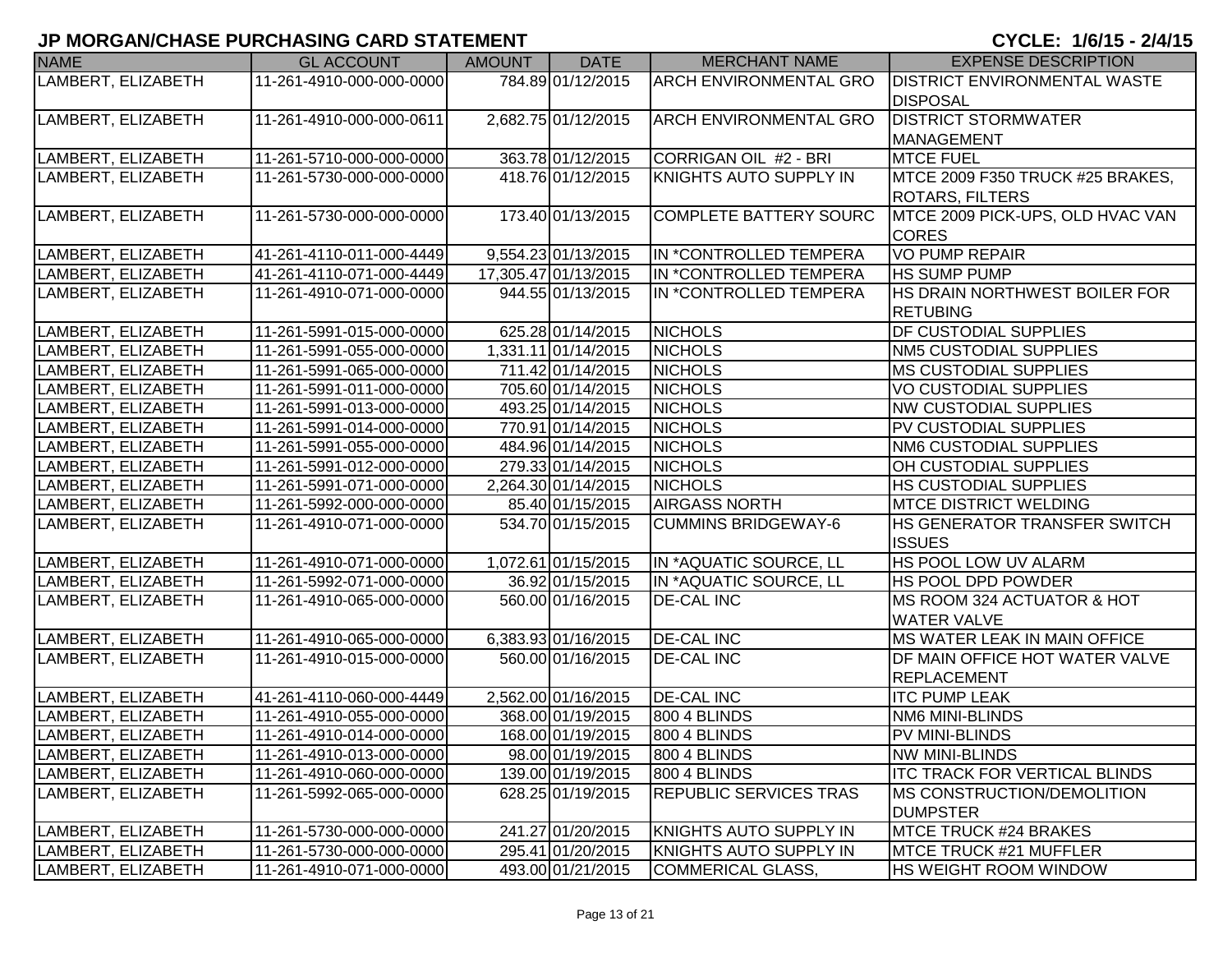| <b>NAME</b>        | <b>GL ACCOUNT</b>        | <b>AMOUNT</b> | <b>DATE</b>         | <b>MERCHANT NAME</b>          | <b>EXPENSE DESCRIPTION</b>                                    |
|--------------------|--------------------------|---------------|---------------------|-------------------------------|---------------------------------------------------------------|
| LAMBERT, ELIZABETH | 11-261-5710-000-000-0000 |               | 543.17 01/21/2015   | CORRIGAN OIL #2 - BRI         | <b>MTCE FUEL</b>                                              |
| LAMBERT, ELIZABETH | 11-261-4910-071-000-0000 |               | 207.50 01/21/2015   | IN *SECURE DOORS LLC          | HS CAFETERIA ROLLING STEEL DOOR                               |
| LAMBERT, ELIZABETH | 11-261-4910-010-000-0000 |               | 380.00 01/21/2015   | IN *SECURE DOORS LLC          | TRANS BUS WASH EXIT DOOR                                      |
| LAMBERT, ELIZABETH | 11-261-5991-071-000-0000 |               | 373.80 01/21/2015   | <b>NICHOLS</b>                | <b>HS CUSTODIAL SUPPLIES</b>                                  |
| LAMBERT, ELIZABETH | 11-261-5991-071-000-0000 |               | 111.88 01/23/2015   | <b>NICHOLS</b>                | <b>HS CUSTODIAL SUPPLIES</b>                                  |
| LAMBERT, ELIZABETH | 11-266-4934-000-000-0000 |               | 949.25 01/23/2015   | <b>PROTECTION ONE ALARM</b>   | <b>DISTRICT BUILDING SECURITY</b>                             |
| LAMBERT, ELIZABETH | 11-266-4934-000-000-0000 |               | 10.00 01/23/2015    | PROTECTION ONE ALARM          | <b>ESB BUILDING SECURITY</b>                                  |
| LAMBERT, ELIZABETH | 11-261-5710-000-000-0000 |               | 850.13 01/26/2015   | <b>SUBURBAN PROPANE LP</b>    | <b>BOSCO PROPANE</b>                                          |
| LAMBERT, ELIZABETH | 11-261-4910-071-000-0000 |               | 1,199.00 01/28/2015 | IN *AQUATIC SOURCE, LL        | HS POOL FLOWMETER ON BACK WASH<br><b>LINE</b>                 |
| LAMBERT, ELIZABETH | 11-261-5992-071-000-0000 |               | 43.20 01/28/2015    | IN *AQUATIC SOURCE, LL        | <b>HS POOL CHEMICALS</b>                                      |
| LAMBERT, ELIZABETH | 11-261-5992-071-000-0000 |               | 248.01 01/28/2015   | NUCO <sub>2</sub>             | HS POOL CO2                                                   |
| LAMBERT, ELIZABETH | 11-266-4934-000-000-0000 |               | 25.00 01/29/2015    | PROTECTION ONE ALARM          | <b>MS ALARM SYSTEM</b>                                        |
| LAMBERT, ELIZABETH | 11-261-4910-071-000-0000 |               | 665.50 01/30/2015   | <b>ARCH ENVIRONMENTAL GRO</b> | <b>HS CHEMISTRY LAB AUDIT &amp;</b><br><b>INVENTORY</b>       |
| LAMBERT, ELIZABETH | 11-261-4910-010-000-0000 |               | 1,622.25 01/30/2015 | ARCH ENVIRONMENTAL GRO        | <b>TRANS EMISSIONS ANALYSIS</b>                               |
| LAMBERT, ELIZABETH | 11-261-4910-000-000-0611 |               | 1,244.75 01/30/2015 | <b>ARCH ENVIRONMENTAL GRO</b> | <b>DISTRICT STORM WATER</b><br><b>MANAGEMENT</b>              |
| LAMBERT, ELIZABETH | 11-261-4910-010-000-0000 |               | 429.00 01/30/2015   | <b>ARCH ENVIRONMENTAL GRO</b> | <b>TRANS UST OPERATOR REGULATORY</b><br><b>REQUIREMENTS</b>   |
| LAMBERT, ELIZABETH | 11-261-4910-015-000-0000 |               | 52.00 01/30/2015    | <b>HAYES GRINDING SERVICE</b> | DF HAND TRIMMER SHARPENING                                    |
| LAMBERT, ELIZABETH | 11-261-4910-013-000-0000 |               | 1,250.00 01/30/2015 | <b>HOH WATER TECHNOLOGY</b>   | <b>NW COOLING TOWER SEMI-ANNUAL</b><br><b>WATER TREATMENT</b> |
| LAMBERT, ELIZABETH | 11-261-4910-012-000-0000 |               | 249.00 01/30/2015   | <b>PROTECTION ONE ALARM</b>   | OH ALARM SYSTEM                                               |
| LAMBERT, ELIZABETH | 11-261-3840-000-000-0000 |               | 3,267.27 02/02/2015 | <b>WM EZPAY</b>               | <b>DISTRICT WASTE REMOVAL</b>                                 |
| LAMBERT, ELIZABETH | 21-261-3840-000-000-0023 |               | 1,089.09 02/02/2015 | <b>WM EZPAY</b>               | <b>DISTRICT WASTE DISPOSAL - REC</b><br><b>MILLAGE</b>        |
| LAMBERT, ELIZABETH | 11-261-5991-055-000-0000 |               | 775.31 02/04/2015   | <b>NICHOLS</b>                | <b>NM5 CUSTODIAL SUPPLIES</b>                                 |
| LAMBERT, ELIZABETH | 11-261-5991-014-000-0000 |               | 770.91 02/04/2015   | <b>NICHOLS</b>                | <b>PV CUSTODIAL SUPPLIES</b>                                  |
| LAMBERT, ELIZABETH | 11-261-5991-055-000-0000 |               | 365.47 02/04/2015   | <b>NICHOLS</b>                | <b>NM6 CUSTODIAL SUPPLIES</b>                                 |
| LAMBERT, ELIZABETH | 11-261-5991-065-000-0000 |               | 948.24 02/04/2015   | <b>NICHOLS</b>                | <b>MS CUSTODIAL SUPPLIES</b>                                  |
| LAMBERT, ELIZABETH | 11-261-5991-071-000-0000 |               | 429.30 02/04/2015   | <b>NICHOLS</b>                | <b>HS CUSTODIAL SUPPLIES</b>                                  |
| LAMBERT, ELIZABETH | 11-261-5991-011-000-0000 |               | 307.54 02/04/2015   | <b>NICHOLS</b>                | <b>VO CUSTODIAL SUPPLIES</b>                                  |
| LAMBERT, ELIZABETH | 11-261-5991-013-000-0000 |               | 405.13 02/04/2015   | <b>NICHOLS</b>                | <b>NW CUSTODIAL SUPPLIES</b>                                  |
| LAMBERT, ELIZABETH | 11-261-5991-012-000-0000 |               | 279.33 02/04/2015   | <b>NICHOLS</b>                | OH CUSTODIAL SUPPLIES                                         |
| LANEY, CHRISTOPHER | 62-431-6247-065-000-0000 |               | 485.45 02/03/2015   | <b>INDUSTRIAL ARTS SUPPLY</b> | <b>CLASSROOM PROJECT SUPPLIES</b>                             |
| LANEY, CHRISTOPHER | 62-431-6247-065-000-0000 |               | 15.80 02/03/2015    | KROGER #441                   | <b>CLASSROOM PROJECT SUPPLIES</b>                             |
| LUDWIG, CORINA     | 62-431-6249-065-000-0000 |               | 182.10 01/16/2015   | <b>HAAN CRAFTS</b>            | <b>CRAFT SUPPLIES</b>                                         |
| LUMLEY, SHERYL     | 62-431-6301-033-000-0000 |               | 46.56 01/06/2015    | SAMS CLUB #6657               | <b>FOOD FOR STUDENTS</b>                                      |
| LUMLEY, SHERYL     | 62-431-6301-033-000-0000 |               | 73.04 01/22/2015    | SAMSCLUB #6657                | <b>FOOD FOR STUDENTS</b>                                      |
| LUMLEY, SHERYL     | 62-431-6301-033-000-0000 |               | 134.66 01/29/2015   | SAMSCLUB #6657                | <b>FOOD FOR STUDENTS</b>                                      |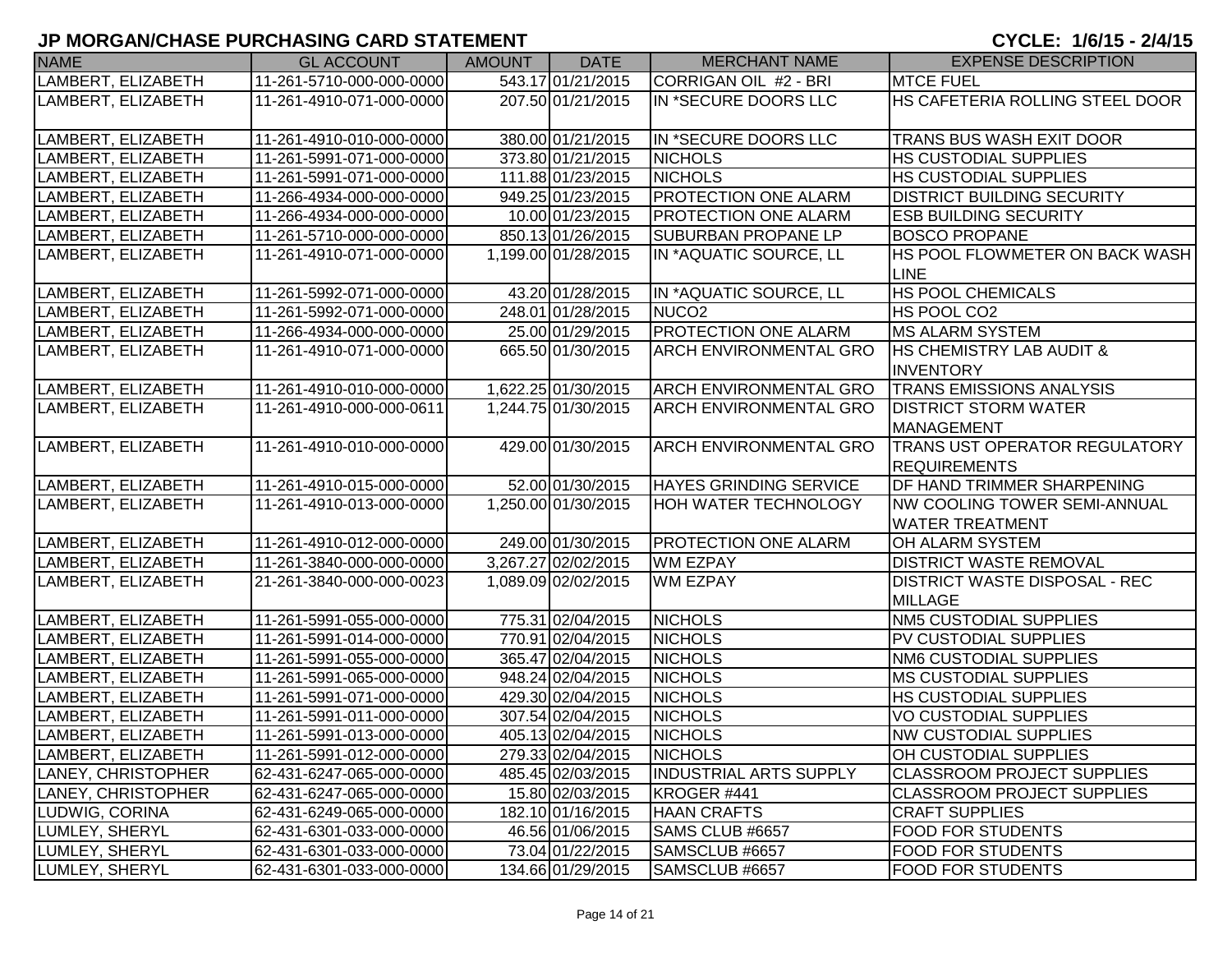| <b>NAME</b>              | <b>GL ACCOUNT</b>        | <b>AMOUNT</b> | <b>DATE</b>       | <b>MERCHANT NAME</b>               | <b>EXPENSE DESCRIPTION</b>            |
|--------------------------|--------------------------|---------------|-------------------|------------------------------------|---------------------------------------|
| <b>LUSSENDEN, ASHLEY</b> | 11-118-5110-000-951-0000 |               | 5.47 01/12/2015   | MEIJER INC #122 Q01                | <b>SCIENCE EXPERIMENT</b>             |
| <b>LUSSENDEN, ASHLEY</b> | 11-118-5110-000-951-0000 |               | 9.33 01/29/2015   | MEIJER INC #122 Q01                | <b>TEACHING SUPPLIES</b>              |
| MATTHEWS, STEVEN         | 11-232-3229-000-000-0000 |               | 59.00 01/21/2015  | <b>DELTA</b>                       | AIRFARE TO NATIONAL                   |
|                          |                          |               |                   |                                    | SUPERINTENDENT'S CONFERENCE           |
| <b>MATTHEWS, STEVEN</b>  | 11-232-3229-000-000-0000 |               | 541.70 01/21/2015 | <b>DELTA</b>                       | AIRFARE TO NATIONAL                   |
|                          |                          |               |                   |                                    | SUPERINTENDENT'S CONFERENCE           |
| MATTHEWS, STEVEN         | 11-232-3220-000-000-0000 |               | 340.80 01/26/2015 | <b>RADISSON</b>                    | <b>STATE MASA HOTEL EXPENSE</b>       |
| MATTHEWS, STEVEN         | 11-232-3220-000-000-0000 |               | 52.25 01/26/2015  | <b>RADISSON PARKING</b>            | <b>STATE MASA HOTEL PARKING</b>       |
| MCDOUGALL, BARBARA       | 62-431-6187-061-000-0000 |               | 116.98 01/19/2015 | <b>OFFICE MAX</b>                  | <b>PRINTER CARTRIDGE FOR SWIMMING</b> |
|                          |                          |               |                   |                                    | <b>POOL PRINTER</b>                   |
| MCDOUGALL, BARBARA       | 11-293-5990-000-000-0000 |               | 10.00 01/26/2015  | <b>OFFICE MAX</b>                  | MANILLA FILE FOLDERS FOR THE          |
|                          |                          |               |                   |                                    | <b>OFFICE</b>                         |
| <b>MCKAIG, HEATHER</b>   | 11-113-5110-071-026-0000 |               | 15.22 01/12/2015  | <b>OFFICE MAX</b>                  | <b>PROPS (PAPER) - ONE ACT</b>        |
| <b>MCKAIG, HEATHER</b>   | 11-113-5110-071-026-0000 |               | 31.45 01/13/2015  | <b>FREUNDNOSTALIMPRESS</b>         | <b>STAMPING SUPPLIES FOR PROGRAMS</b> |
|                          |                          |               |                   |                                    | <b>ONE ACT</b>                        |
| <b>MCKAIG, HEATHER</b>   | 11-113-5110-071-026-0000 |               | 118.80 01/19/2015 | THE HOME DEPOT 2737                | <b>BUILDING SUPPLIES - ONE ACT</b>    |
| <b>MCKAIG, HEATHER</b>   | 11-113-5110-071-026-0000 |               | 44.79 01/19/2015  | THE HOME DEPOT 2762                | <b>BUILDING SUPPLIES - ONE ACT</b>    |
| <b>MCKAIG, HEATHER</b>   | 11-113-5110-071-026-0000 |               | 33.39 01/21/2015  | <b>TARGET</b><br>00014654          | <b>PROPS (PLATES) - ONE ACT</b>       |
| <b>MCKAIG, HEATHER</b>   | 11-113-5110-071-026-0000 |               | 262.87 01/22/2015 | THE HOME DEPOT 2737                | <b>BUILDING SUPPLIES - ONE ACT</b>    |
| <b>MCKAIG, HEATHER</b>   | 11-113-5110-071-026-0000 |               | 110.20 01/23/2015 | JOANN ETC #1933                    | <b>FABRIC AND INTERFACING AND</b>     |
|                          |                          |               |                   |                                    | <b>BUTTONS FOR COSTUMES AND</b>       |
|                          |                          |               |                   |                                    | <b>FABRIC FOR SET - ONE ACT</b>       |
| <b>MCKAIG, HEATHER</b>   | 62-431-6143-071-000-0000 |               | 114.82 01/23/2015 | SAMS CLUB #6657                    | CONCESSION SUPPLIES - ONE ACT         |
|                          |                          |               |                   |                                    | <b>DISTRICTS</b>                      |
| <b>MCKAIG, HEATHER</b>   | 62-431-6143-071-000-0000 |               | 65.13 01/26/2015  | GFS MKTPLC #1985                   | CONCESSION SUPPLIES - ONE ACT         |
|                          |                          |               |                   |                                    | <b>DISTRICTS</b>                      |
| <b>MCKAIG, HEATHER</b>   | 62-431-6143-071-000-0000 |               | 251.40 01/26/2015 | JIMMY JOHNS - 1659 - M             | CONCESSION SUPPLIES - ONE ACT         |
|                          |                          |               |                   |                                    | <b>DISTRICTS</b>                      |
| <b>MCKAIG, HEATHER</b>   | 11-113-5110-071-026-0000 |               | 16.76 01/26/2015  | JOANN ETC #1933                    | SET SUPPLIES (FABRIC) - ONE ACT       |
| <b>MCKAIG, HEATHER</b>   | 11-113-5110-071-026-0000 |               | 19.99 01/26/2015  | KOHL'S #0009                       | COSTUMES (SKIRT) - ONE ACT            |
| <b>MCKAIG, HEATHER</b>   | 11-113-5110-071-026-0000 |               | 23.04 01/26/2015  | MEIJER INC #122<br>Q <sub>01</sub> | <b>PROPS (FOOD) - ONE ACT</b>         |
| <b>MCKAIG, HEATHER</b>   | 11-113-5110-071-026-0000 |               | 15.97 01/26/2015  | MEIJER INC #122 Q01                | TOOL BOX AND GLUE STICKS - ONE        |
|                          |                          |               |                   |                                    | <b>ACT</b>                            |
| <b>MCKAIG, HEATHER</b>   | 11-113-5110-071-026-0000 |               | 5.99 01/26/2015   | <b>PARTY CITY</b>                  | PROPS (COINS) - ONE ACT               |
| <b>MCKAIG, HEATHER</b>   | 62-431-6143-071-000-0000 |               | 325.00 01/26/2015 | <b>PIZZA MARVELOUS</b>             | CONCESSION SUPPLIES - ONE ACT         |
|                          |                          |               |                   |                                    | <b>DISTRICTS</b>                      |
| <b>MCKAIG, HEATHER</b>   | 11-113-5110-071-026-0000 |               | 34.66 01/26/2015  | <b>TARGET</b><br>00014654          | <b>PROPS (PLATES) - ONE ACT</b>       |
| <b>MCKAIG, HEATHER</b>   | 11-113-5110-071-026-0000 |               | 20.80 01/26/2015  | <b>TARGET</b><br>00014654          | <b>PROPS (PLATES) - ONE ACT</b>       |
| MCKAIG, HEATHER          | 11-113-5110-071-026-0000 |               | 103.81 01/26/2015 | THE HOME DEPOT 2737                | <b>BUILDING SUPPLIES - ONE ACT</b>    |
| <b>MCKAIG, HEATHER</b>   | 11-113-5110-071-026-0000 |               | 27.72 01/26/2015  | THE HOME DEPOT 2737                | <b>BUILDING SUPPLIES - ONE ACT</b>    |
| <b>MCKAIG, HEATHER</b>   | 11-113-5110-071-026-0000 |               | 59.96 02/04/2015  | <b>STAPLES</b><br>00103713         | <b>PAPER FOR PROGRAMS</b>             |
| MILLER, HELEN            | 11-283-5910-000-000-0000 |               | -26.34 01/07/2015 | STAPLS7129006321002001             | <b>OFFICE SUPPLIES CREDIT</b>         |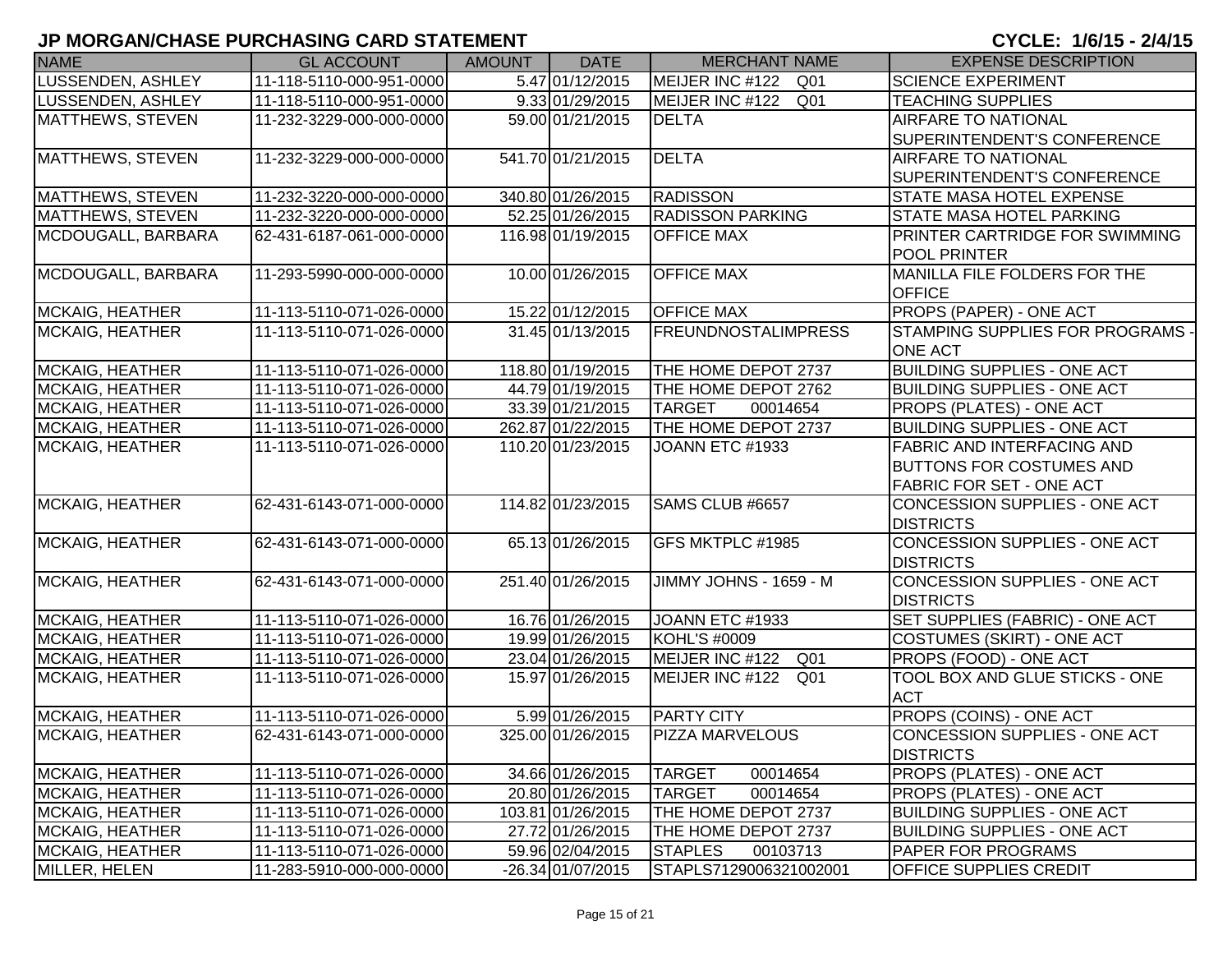| <b>NAME</b>             | <b>GL ACCOUNT</b>        | <b>AMOUNT</b> | <b>DATE</b>       | <b>MERCHANT NAME</b>          | <b>EXPENSE DESCRIPTION</b>              |
|-------------------------|--------------------------|---------------|-------------------|-------------------------------|-----------------------------------------|
| MILLER, HELEN           | 11-283-5910-000-000-0000 |               | 12.27 01/07/2015  | STAPLS7129006321003001        | <b>OFFICE SUPPLIES</b>                  |
| MILLER, HELEN           | 11-283-5910-000-000-0000 |               | 2.98 01/08/2015   | STAPLS7129006321003002        | <b>OFFICE SUPPLIES</b>                  |
| MILLER, HELEN           | 11-283-5910-000-000-0000 |               | 11.09 01/08/2015  | STAPLS7129006321003003        | <b>OFFICE SUPPLIES</b>                  |
| MILLER, HELEN           | 11-283-3220-000-000-0000 |               | 75.00 01/16/2015  | MI INST FOR ED MGT            | <b>WEBINAR REGISTRATION FEE/DIGLIO</b>  |
| MILLER, HELEN           | 11-283-5910-000-000-0000 |               | -11.09 01/26/2015 | STAPLS7129006321004001        | <b>OFFICE SUPPLIES CREDIT</b>           |
| MILLER, HELEN           | 62-431-6770-001-000-0000 |               | 71.95 01/27/2015  | <b>TLF VANESSAS FLOWERS</b>   | <b>FUNERAL FLOWERS/CARMEN'S SISTER</b>  |
|                         |                          |               |                   |                               |                                         |
| MILLER, HELEN           | 11-283-5910-000-000-0000 |               | -13.76 01/28/2015 | STAPLS7129006321005001        | <b>OFFICE SUPPLIES CREDIT</b>           |
| MILLER, HELEN           | 11-283-5610-000-000-0000 |               | 85.00 01/29/2015  | <b>QDOBA MEXICAN GRILLQPS</b> | NEGOTIATIONS MTG DINNER                 |
| MILLER, HELEN           | 11-283-5610-000-000-0000 |               | 11.56 01/29/2015  | SAMSCLUB #6657                | <b>WATER/REFRESHMENTS FOR MTGS</b>      |
| MILLER, WILLIAM         | 11-261-5992-065-000-0000 |               | 393.25 01/12/2015 | THE TRANE COMPANY             | MS ROOM 305 FAN MOTOR                   |
| MILLER, WILLIAM         | 11-261-5992-000-000-0000 |               | 618.58 01/16/2015 | <b>COCHRANE SUPPLY AND EN</b> | <b>MTCE STOCK ACTUATORS</b>             |
| MILLER, WILLIAM         | 11-261-5992-011-000-0000 |               | 94.95 01/16/2015  | <b>COCHRANE SUPPLY AND EN</b> | <b>VO ACTUATOR</b>                      |
| MILLER, WILLIAM         | 11-261-5992-071-000-0000 |               | 297.36 01/19/2015 | <b>COCHRANE SUPPLY AND EN</b> | <b>HS ACTUATORS</b>                     |
| MILLER, WILLIAM         | 11-261-5992-055-000-0000 |               | 50.90 01/29/2015  | DOWNRIVER REFRIG SUP C        | NM6 ROOM 649 INSULATION                 |
| MILLER, WILLIAM         | 11-261-5992-071-000-0000 |               | 2.61 01/30/2015   | THE HOME DEPOT 2737           | HS AHU 24                               |
| NESMITH, RUSSELL        | 11-261-5992-000-000-0000 |               | 11.94 01/09/2015  | THE HOME DEPOT 2704           | NM6 KITCHEN MOUSETRAP                   |
| NESMITH, RUSSELL        | 11-261-5992-055-000-0000 |               | 1.09 01/09/2015   | THE HOME DEPOT 2737           | NM6 ROOM 601 PUTTY                      |
| NESMITH, RUSSELL        | 11-261-5992-000-000-0000 |               | 179.60 01/12/2015 | <b>BEST PLUMBING SPECIALT</b> | <b>MTCE PLUMBING STOCK</b>              |
| NESMITH, RUSSELL        | 11-261-5992-071-000-0000 |               | 13.26 01/15/2015  | THE HOME DEPOT 2737           | <b>HS KITCHEN DRYER</b>                 |
| NESMITH, RUSSELL        | 11-261-5992-000-000-0000 |               | 141.42 01/16/2015 | <b>BEST PLUMBING SPECIALT</b> | <b>IMTCE KITCHEN PRE-RINSE SPRAYERS</b> |
|                         |                          |               |                   |                               |                                         |
| NESMITH, RUSSELL        | 11-261-5992-000-000-0000 |               | 552.52 01/19/2015 | <b>BEST PLUMBING SPECIALT</b> | <b>IMTCE ELEMENTARY ART ROOMS LAV</b>   |
|                         |                          |               |                   |                               | <b>HANDLES</b>                          |
| NESMITH, RUSSELL        | 11-261-5992-071-000-0000 |               | 24.65 01/19/2015  | <b>ETNA DISTRIBUTORS WIXO</b> | HS AUTO SHOP CLEAN OUT PLUG             |
| <b>NESMITH, RUSSELL</b> | 11-261-5993-000-000-0000 |               | 89.29 01/23/2015  | <b>KNIGHTS AUTO SUPPLY IN</b> | <b>GRNDS JACOBSON AUCTION</b>           |
| <b>NESMITH, RUSSELL</b> | 11-261-5710-000-000-0000 |               | 33.90 01/26/2015  | MARATHON PETRO144568          | <b>IMTCE TRUCK RENTAL FUEL</b>          |
| NESMITH, RUSSELL        | 11-261-4290-000-000-0000 |               | 120.74 01/26/2015 | PENSKE TRK LSG 059110         | <b>MTCE TRUCK RENTAL</b>                |
| NESMITH, RUSSELL        | 11-261-5992-000-000-0000 |               | 239.88 01/27/2015 | <b>BEST PLUMBING SPECIALT</b> | <b>MTCE ELEMENTARY ART ROOMS</b>        |
| NESMITH, RUSSELL        | 11-261-5992-000-000-0000 |               | 7.98 01/29/2015   | THE HOME DEPOT 2737           | <b>NM6 KITCHEN COOLER</b>               |
| NESMITH, RUSSELL        | 11-261-5992-000-000-0000 |               | 35.94 01/30/2015  | THE HOME DEPOT 2737           | <b>MTCE STOCK DRILL BITS, DRILL SET</b> |
| NESMITH, RUSSELL        | 11-261-5710-000-000-0000 |               | 15.00 02/02/2015  | MARATHON PETRO144568          | <b>IMTCE GAS FOR RENTAL TRUCK</b>       |
| NESMITH, RUSSELL        | 11-261-4290-000-000-0000 |               | 114.80 02/02/2015 | PENSKE TRK LSG 059110         | <b>IMTCE TRUCK RENTAL</b>               |
| NESMITH, RUSSELL        | 11-261-5992-000-000-0000 |               | 11.49 02/04/2015  | KNIGHTS AUTO SUPPLY IN        | <b>IMTCE RED DUMP GAS CAP</b>           |
| <b>OCONNOR, GAIL</b>    | 11-351-5110-000-953-0000 |               | 350.00 01/09/2015 | PRINTNOLOGY, INC. RETA        | <b>TEACHING SUPPLIES</b>                |
| OCONNOR, GAIL           | 11-118-5110-000-951-0000 |               | 280.54 01/12/2015 | STAPLS7129840784000001        | <b>TEACHING SUPPLIES</b>                |
| OCONNOR, GAIL           | 11-118-5110-000-951-0000 |               | 24.85 01/12/2015  | STAPLS7129840784000002        | <b>TEACHING SUPPLIES</b>                |
| OCONNOR, GAIL           | 11-118-5110-000-951-0000 |               | 13.17 01/12/2015  | STAPLS7129840784000004        | <b>TEACHING SUPPLIES</b>                |
| OCONNOR, GAIL           | 11-118-5110-000-951-0000 |               | 10.47 01/12/2015  | STAPLS7129840784000005        | <b>TEACHING SUPPLIES</b>                |
| OCONNOR, GAIL           | 11-118-5110-000-951-0000 |               | 8.70 01/12/2015   | STAPLS7129840784000006        | <b>TEACHING SUPPLIES</b>                |
| OCONNOR, GAIL           | 11-118-5110-000-951-0000 |               | 90.00 01/14/2015  | NWF*NATIONAL WILDLIFE         | <b>TEACHING SUPPLIES</b>                |
| OCONNOR, GAIL           | 11-118-5110-000-951-0000 |               | 53.34 01/14/2015  | SSI*SCHOOL SPECIALTY          | <b>TEACHING SUPPLIES</b>                |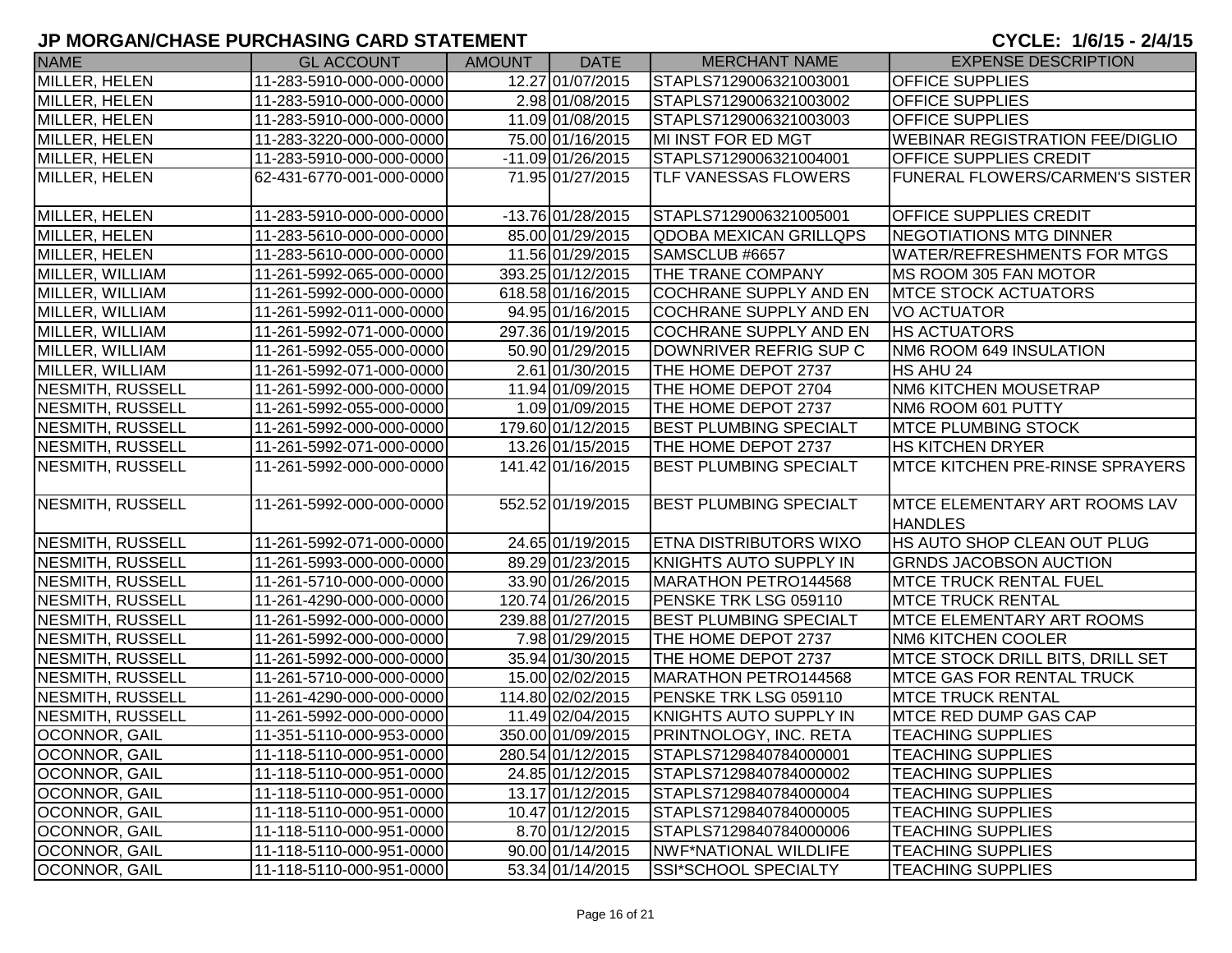| <b>NAME</b>              | <b>GL ACCOUNT</b>        | <b>AMOUNT</b> | <b>DATE</b>         | <b>MERCHANT NAME</b>          | <b>EXPENSE DESCRIPTION</b>                 |
|--------------------------|--------------------------|---------------|---------------------|-------------------------------|--------------------------------------------|
| OCONNOR, GAIL            | 11-118-5110-000-951-0000 |               | 2.97 01/14/2015     | STAPLS7129169402000004        | <b>TEACHING SUPPLIES</b>                   |
| <b>OCONNOR, GAIL</b>     | 11-118-5110-000-951-0000 |               | 71.89 01/15/2015    | STAPLS7129169402002001        | <b>TEACHING SUPPLIES</b>                   |
| <b>OCONNOR, GAIL</b>     | 11-118-5110-000-951-0000 |               | 23.36 01/15/2015    | STAPLS7129840784000003        | <b>TEACHING SUPPLIES</b>                   |
| OCONNOR, GAIL            | 11-118-5110-000-951-0000 |               | 45.37 01/19/2015    | STAPLS7130204873000001        | <b>TEACHING SUPPLIES</b>                   |
| <b>OCONNOR, GAIL</b>     | 11-351-5110-000-953-0000 |               | 29.16 01/19/2015    | STAPLS7130204873000002        | <b>TEACHING SUPPLIES</b>                   |
| <b>OCONNOR, GAIL</b>     | 11-118-5110-000-951-0000 |               | 5.98 01/19/2015     | STAPLS7130204873000003        | <b>TEACHING SUPPLIES</b>                   |
| OCONNOR, GAIL            | 11-118-5110-000-951-0000 |               | 101.43 01/19/2015   | <b>TARGET</b><br>00014654     | <b>TEACHING SUPPLIES</b>                   |
| <b>OCONNOR, GAIL</b>     | 11-118-5110-000-951-0000 |               | 10.00 01/21/2015    | MEIJER INC #122 Q01           | <b>TEACHING SUPPLIES</b>                   |
| <b>OCONNOR, GAIL</b>     | 11-118-5110-000-951-0000 |               | -71.89 01/23/2015   | STAPLS7129169402003001        | <b>TEACHING SUPPLIES</b>                   |
| <b>OCONNOR, GAIL</b>     | 11-118-5110-000-951-0000 |               | -10.49 01/26/2015   | STAPLS7129169402004001        | <b>TEACHING SUPPLIES</b>                   |
| <b>OCONNOR, GAIL</b>     | 11-118-5110-000-951-0000 |               | 40.52 01/30/2015    | STAPLS7130870670000001        | <b>TEACHING SUPPLIES</b>                   |
| <b>OCONNOR, GAIL</b>     | 11-351-5110-000-953-0000 |               | 13.60 01/30/2015    | STAPLS7130870670000002        | <b>TEACHING SUPPLIES</b>                   |
| RAIS, MICHELLE           | 62-431-6238-065-000-0000 |               | 59.50 01/28/2015    | HUNGRY HOWIE'S #1014          | PIZZA PRIZE FOR REACHING                   |
|                          |                          |               |                     |                               | <b>FUNDRAISER GOAL</b>                     |
| RAIS, MICHELLE           | 11-112-5110-065-052-0000 |               | 36.49 01/30/2015    | <b>JW PEPPER</b>              | SCORES FOR THE JUDGES AT MSBOA             |
|                          |                          |               |                     |                               | <b>FESTIVAL</b>                            |
| <b>REICHLEY, CARRIE</b>  | 11-111-5110-015-099-0000 |               | 1,827.51 01/07/2015 | SSI*SCHOOL SPECIALTY          | LOST & FOUND CABINET, MAGAZINE             |
|                          |                          |               |                     |                               | RACK AND BULLETIN BOARD FOR                |
|                          |                          |               |                     |                               | <b>ENTRYWAY</b>                            |
| <b>REICHLEY, CARRIE</b>  | 11-111-5110-015-010-0000 |               | 329.61 01/09/2015   | <b>MOLLY HAWKINS HOUSE IN</b> | DRAWING PAPER 12 X 18 FOR J.               |
|                          |                          |               |                     |                               | <b>NORTH (ART)</b>                         |
| <b>REICHLEY, CARRIE</b>  | 11-111-5110-015-099-0000 |               | 75.00 01/14/2015    | OU MP SEHS PD                 | <b>TECHNOLOGY WORKSHOP @</b>               |
|                          |                          |               |                     |                               | OAKLAND UNIVERSITY: C. PINGEL              |
| <b>REICHLEY, CARRIE</b>  | 11-111-5110-015-099-0000 |               | 75.00 01/14/2015    | OU MP SEHS PD                 | TECHNOLOGY WORKSHOP @                      |
|                          |                          |               |                     |                               | OAKLAND UNIVERSITY: J. NORTH               |
| <b>REICHLEY, CARRIE</b>  | 11-111-5110-015-099-0000 |               | 603.63 01/14/2015   | STAPLS7130002684000001        | <b>OFFICE SUPPLIES</b>                     |
| <b>REICHLEY, CARRIE</b>  | 11-111-5110-015-099-0000 |               | 1,206.38 01/15/2015 | <b>SSI*SCHOOL SPECIALTY</b>   | <b>OFFICE SUPPLIES</b>                     |
| <b>REICHLEY, CARRIE</b>  | 11-111-5110-015-099-0000 |               | 379.98 01/22/2015   | <b>PESI INC</b>               | <b>ANXIETY DISORDERS IN CHILDREN &amp;</b> |
|                          |                          |               |                     |                               | ADOLESCENTS CONFERENCE: J.                 |
|                          |                          |               |                     |                               | <b>HENRY &amp; A. SEAVER</b>               |
| <b>REICHLEY, CARRIE</b>  | 11-111-5110-015-010-0000 |               | 200.00 01/23/2015   | IN *ROVIN CERAMICS            | <b>ART SUPPLIES</b>                        |
| RODRIGUEZ, SANDRA        | 11-111-5110-013-025-0000 |               | 96.60 01/06/2015    | <b>HAMERAY PUBLISHING</b>     | NOVI WOODS GUIDED LIBRARY BOOKS            |
|                          |                          |               |                     |                               |                                            |
| <b>RODRIGUEZ, SANDRA</b> | 11-111-5110-013-025-0000 |               | 1,100.00 01/09/2015 | <b>BRAINPOP</b>               | SCHOOL ACCESS TO BRAINPOP JR               |
|                          |                          |               |                     |                               | FOR 12 MONTHS LICENSE                      |
| RODRIGUEZ, SANDRA        | 62-431-6275-013-000-0000 |               | 276.99 01/20/2015   | SCHOOLLABELS.COM              | <b>NOVI WOODS VISITOR LABELS</b>           |
| <b>ROY, MICHAEL</b>      | 62-431-6191-071-000-0000 |               | 16.97 01/12/2015    | THE HOME DEPOT 2737           | <b>SUPPLIES</b>                            |
| <b>SALTZMAN, DANA</b>    | 11-118-4910-000-951-0000 |               | 7.00 01/16/2015     | <b>TEACHERSPAYTEACHERS</b>    | <b>CLASSROOM MATERIALS</b>                 |
| SALTZMAN, DANA           | 11-118-5110-000-951-0000 |               | 15.96 01/21/2015    | MEIJER INC #034<br>Q01        | <b>TEACHING SUPPLIES</b>                   |
| SALTZMAN, DANA           | 11-118-5110-000-951-0000 |               | 15.02 01/21/2015    | WAL-MART #5893                | <b>TEACHING SUPPLIES</b>                   |
| SALTZMAN, DANA           | 11-118-4910-000-951-0000 |               | 32.00 01/22/2015    | <b>SCHOLASTIC BOOK CLUB</b>   | <b>CLASSROOM MATERIALS</b>                 |
| SALTZMAN, DANA           | 11-118-5110-000-951-0000 |               | 41.41 02/03/2015    | MEIJER INC #034 Q01           | <b>TEACHING SUPPLIES</b>                   |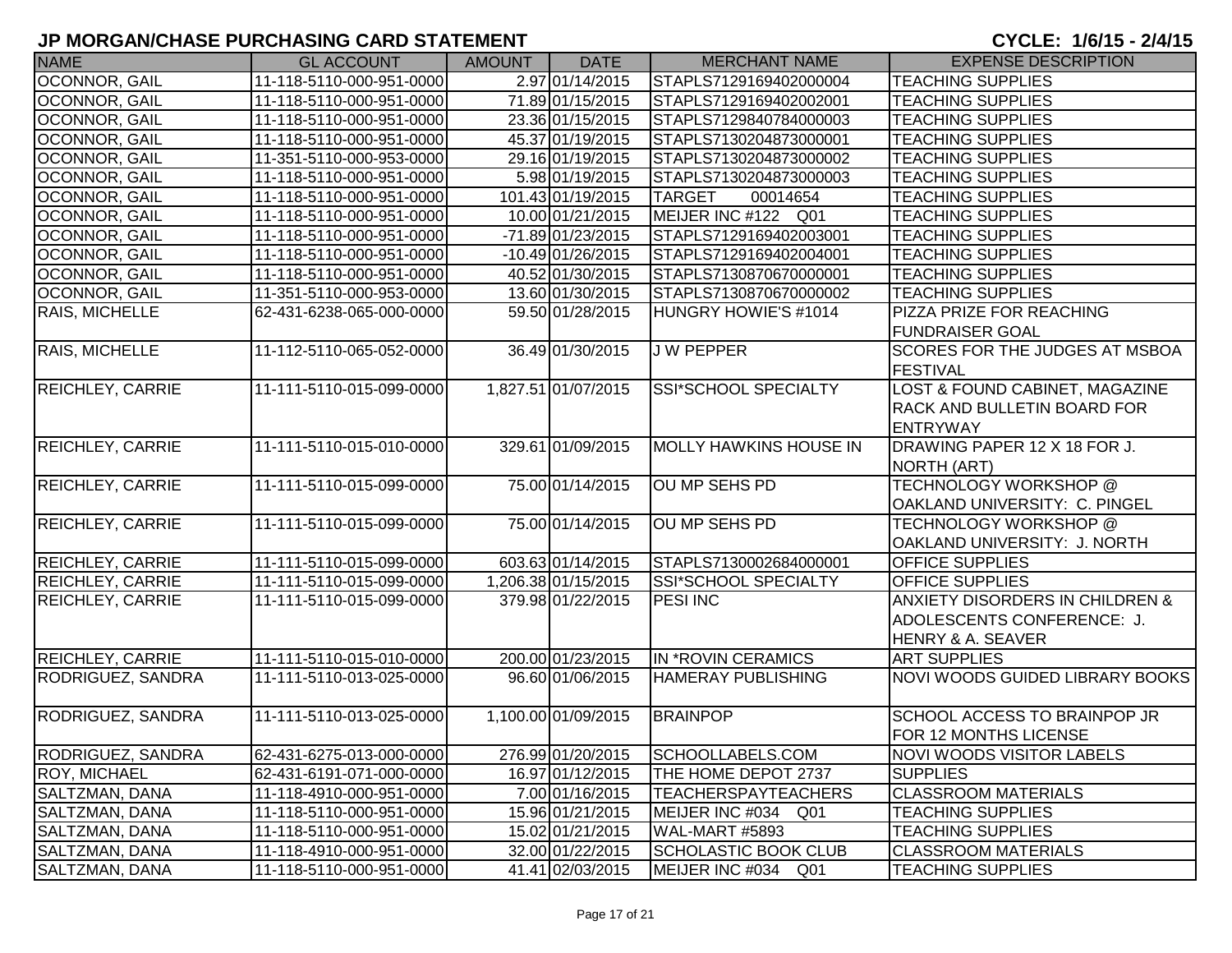| <b>NAME</b>                | <b>GL ACCOUNT</b>        | <b>AMOUNT</b> | <b>DATE</b>        | <b>MERCHANT NAME</b>              | <b>EXPENSE DESCRIPTION</b>            |
|----------------------------|--------------------------|---------------|--------------------|-----------------------------------|---------------------------------------|
| <b>SCHRINER, STEPHANIE</b> | 62-431-6770-065-000-0000 |               | 46.06 01/12/2015   | <b>COTTAGE INN PIZZA NOVI</b>     | <b>ADMINISTRATIVE MEETING</b>         |
| <b>SCHRINER, STEPHANIE</b> | 62-431-6770-065-000-0000 |               | 12.18 01/12/2015   | COTTAGE INN PIZZA NOVI            | <b>ADMINISTRATIVE MEETING</b>         |
| <b>SCHRINER, STEPHANIE</b> | 11-241-3220-065-000-0000 |               | 50.00 02/04/2015   | <b>ADVANCED ORG</b>               | <b>WORKSHOP</b>                       |
| <b>SCHURIG, CLAIRE</b>     | 62-431-6122-071-000-0000 |               | 45.09 01/12/2015   | <b>JW PEPPER</b>                  | ORIGINAL COPIES OF MUSIC FOR          |
|                            |                          |               |                    |                                   | <b>CHORAL FESTIVAL</b>                |
| <b>SCHURIG, CLAIRE</b>     | 62-431-6122-071-000-0000 |               | 864.00 01/21/2015  | <b>JAVA JOES FUNDRAISING</b>      | PAYMENT FOR FUNDRAISER. THE           |
|                            |                          |               |                    |                                   | MONEY WAS DEPOSITED BEFORE            |
|                            |                          |               |                    |                                   | <b>BREAK</b>                          |
| <b>SHAFER, RACHELLE</b>    | 11-111-5110-012-025-0000 |               | 33.44 01/09/2015   | <b>AMAZON MKTPLACE PMTS</b>       | N. GUSTAFSON, CLASSROOM               |
|                            |                          |               |                    |                                   | <b>SUPPLIES</b>                       |
| <b>SHAFER, RACHELLE</b>    | 11-111-5110-012-025-0000 |               | 32.00 01/09/2015   | <b>AMAZON MKTPLACE PMTS</b>       | N. GUSTAFSON, PURCHASE FOR            |
|                            |                          |               |                    |                                   | <b>CLASSROOM SUPPLIES</b>             |
| <b>SHAFER, RACHELLE</b>    | 11-111-5110-012-025-0000 |               | 74.61 01/12/2015   | <b>AMAZON MKTPLACE PMTS</b>       | N. GUSTAFSON, CLASSROOM               |
|                            |                          |               |                    |                                   | <b>SUPPLIES</b>                       |
| SHAFER, RACHELLE           | 11-111-5110-012-025-0000 |               | 32.86 01/12/2015   | AMAZON.COM                        | N. GUSTAFSON, CLASSROOM               |
|                            |                          |               |                    |                                   | <b>SUPPLIES</b>                       |
| <b>SHAFER, RACHELLE</b>    | 11-111-5110-012-025-0000 |               | $-4.22$ 01/14/2015 | <b>AMAZON MKTPLACE PMTS</b>       | N. GUSTAFSON CLASSROOM ORDER.         |
|                            |                          |               |                    |                                   | <b>REFUNDED SALES TAX FROM ORDER</b>  |
|                            |                          |               |                    |                                   | #112-5682223-9595464                  |
| <b>SHAFER, RACHELLE</b>    | 11-111-5110-012-025-0000 |               | 29.99 01/15/2015   | <b>AMAZON MKTPLACE PMTS</b>       | <b>TODD ERICKSON. WIRELESS</b>        |
|                            |                          |               |                    |                                   | PRESENTER.                            |
| <b>SHAFER, RACHELLE</b>    | 11-111-5110-012-025-0000 |               | -39.67 01/15/2015  | AMAZON.COM                        | N. GUSTAFSON. CLASSROOM               |
|                            |                          |               |                    |                                   | <b>SUPPLIES RETURNED.</b>             |
| <b>SHAFER, RACHELLE</b>    | 11-111-5110-012-025-0000 |               | -14.39 01/15/2015  | AMAZON.COM                        | N. GUSTAFSON. CLASSROOM               |
|                            |                          |               |                    |                                   | <b>SUPPLIES RETURNED</b>              |
| <b>SHAFER, RACHELLE</b>    | 62-431-6501-012-000-0000 |               | 373.24 01/15/2015  | BARNES & NOBLE #2648              | <b>PTO- BATTLE OF THE BOOKS ORDER</b> |
| <b>SHAFER, RACHELLE</b>    | 11-111-5110-012-025-0000 |               | 278.99 01/15/2015  | DMI* DELL K-12 PTR                | CARTRIDGE FOR PRINTER IN THE          |
|                            |                          |               |                    |                                   | <b>OFFICE</b>                         |
| <b>SHAFER, RACHELLE</b>    | 11-111-5110-012-025-0000 |               | 13.69 01/16/2015   | <b>AMAZON MKTPLACE PMTS</b>       | N. GUSTAFSON. CLASSROOM               |
|                            |                          |               |                    |                                   | <b>SUPPLIES</b>                       |
| SHAFER, RACHELLE           | 11-111-5110-012-025-0000 |               | $-1.95$ 01/19/2015 | AMAZON.COM                        | N. GUSTAFSON. GOODWILL REFUND         |
| SHAFER, RACHELLE           | 62-431-6701-012-000-0000 |               | 250.00 01/23/2015  | <b>DETROIT ZOOLOGICAL SOC</b>     | LEADER IN ME/ ADOPTS DETROIT          |
|                            |                          |               |                    |                                   | ZOOLOGICAL SOCIETY                    |
| <b>SHAFER, RACHELLE</b>    | 11-111-5110-012-025-0000 |               | 149.10 01/29/2015  | AMAZON.COM                        | SPECIAL ED. BOOKS FOR MEYERINK,       |
|                            |                          |               |                    |                                   | MALBURG, STEVENS, KING, GARNER,       |
|                            |                          |               |                    |                                   | AND KOEHLER. CLASSROOM BUDGET         |
| <b>SHAFER, RACHELLE</b>    | 11-111-5110-012-025-0000 |               | 84.17 01/30/2015   | STAPLS7130952033000001            | TONER FOR FAX MACHINE IN THE          |
|                            |                          |               |                    |                                   | <b>OFFICE</b>                         |
| SMITH, JENNIFER            | 11-118-5110-000-951-0000 |               | 17.54 01/12/2015   | MEIJER INC #64<br>Q <sub>01</sub> | <b>SUPPLIES</b>                       |
| SMITH, JENNIFER            | 11-118-5110-000-951-0000 |               | 37.94 01/29/2015   | <b>PARTY CITY</b>                 | <b>SUPPLIES</b>                       |
| SMITH, JENNIFER            | 11-118-5110-000-951-0000 |               | -40.22 01/29/2015  | <b>PARTY CITY</b>                 | <b>SUPPLIES</b>                       |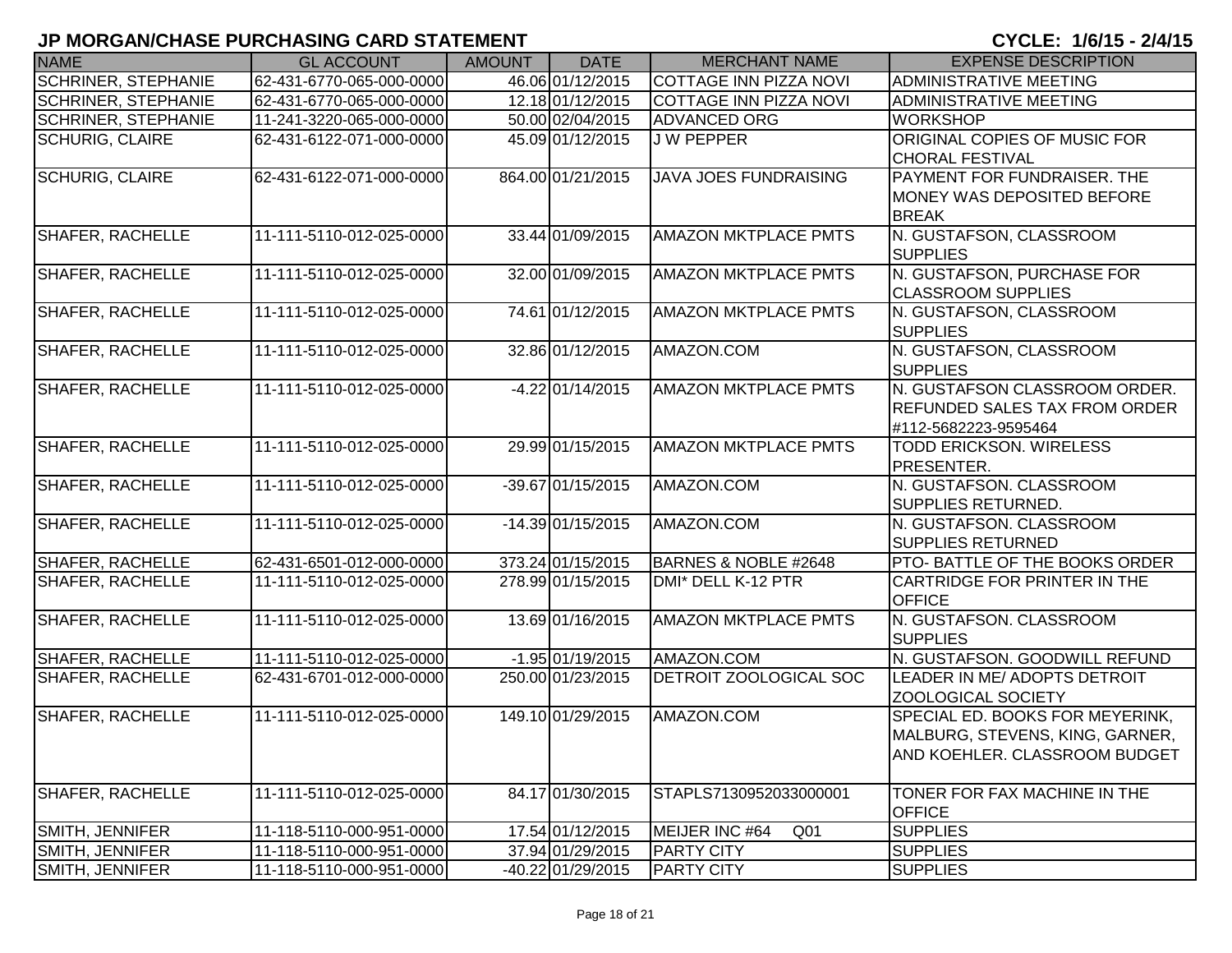| <b>NAME</b>                                    | <b>GL ACCOUNT</b>        | AMOUNT | <b>DATE</b>         | <b>MERCHANT NAME</b>          | <b>EXPENSE DESCRIPTION</b>             |
|------------------------------------------------|--------------------------|--------|---------------------|-------------------------------|----------------------------------------|
| SMITH, JENNIFER                                | 11-118-5110-000-951-0000 |        | 40.22 01/29/2015    | <b>PARTY CITY</b>             | <b>SUPPLIES</b>                        |
| <b>SOVEL, SHEILA</b>                           | 62-431-6355-031-000-0000 |        | 8.06 01/21/2015     | MICHAELS STORES 3744          | <b>CLASSROOM SUPPLIES</b>              |
| SOVEL, SHEILA                                  | 11-221-3220-000-000-3430 |        | 15.00 01/28/2015    | <b>APPELBAUM TRAINING INS</b> | <b>CONFERENCE</b>                      |
| SOVEL, SHEILA                                  | 62-431-6355-031-000-0000 |        | 14.31 02/02/2015    | MICHAELS STORES 3744          | <b>CLASSROOM SUPPLIES</b>              |
| STEC, MEGAN                                    | 11-118-5110-000-951-0000 |        | 18.63 01/08/2015    | MEIJER INC #122 Q01           | <b>TEACHING MATERIALS</b>              |
| <b>STEC, MEGAN</b>                             | 11-118-5110-000-951-0000 |        | 11.06 01/19/2015    | MEIJER INC #122 Q01           | <b>TEACHING MATERIALS</b>              |
| STEC, MEGAN                                    | 11-118-5110-000-951-0000 |        | 26.05 01/19/2015    | MICHAELS STORES 3744          | <b>TEACHING MATERIALS</b>              |
| STEC, MEGAN                                    | 11-118-5110-000-951-0000 |        | 13.25 01/30/2015    | MEIJER INC #122 Q01           | <b>TEACHING MATERIALS</b>              |
| STEC, MEGAN                                    | 11-118-5110-000-951-0000 |        | 19.10 02/03/2015    | MICHAELS STORES 3744          | <b>TEACHING MATERIALS</b>              |
| STEEH, ROBERT                                  | 62-431-6301-033-000-0000 |        | 400.00 02/02/2015   | SPEEDWAY 02202 10             | <b>GAS CARDS FOR STUDENT REWARDS -</b> |
|                                                |                          |        |                     |                               | <b>ATTENDANCE</b>                      |
| TURNER, NANCY                                  | 11-226-3220-000-000-0000 |        | 170.00 01/07/2015   | PAYPAL *MAASE                 | <b>MAASE WINTER INSTITUTE</b>          |
| TURNER, NANCY                                  | 11-215-5110-000-031-0000 |        | 176.23 01/08/2015   | <b>NCS PEARSON</b>            | PLS RECORD FORMS                       |
| <b>VALENTINE, CYNTHIA</b>                      | 11-271-7910-000-000-0000 |        | 32.00 01/12/2015    | <b>ROSEWOOD FINE FOODS</b>    | <b>BREAKFST FOR MECHANICS</b>          |
| <b>VALENTINE, CYNTHIA</b>                      | 11-271-5910-000-000-0000 |        | 14.88 01/19/2015    | STAPLS7130269218000009        | <b>OFFICE SUPPLIES</b>                 |
| VALENTINE, CYNTHIA                             | 11-271-5910-000-000-0000 |        | 2.99 01/21/2015     | STAPLS7130269218000001        | <b>OFFICE SUPPLIES</b>                 |
| <b>VALENTINE, CYNTHIA</b>                      | 11-271-5910-000-000-0000 |        | 2.99 01/21/2015     | STAPLS7130269218000006        | OFFICE SUPPLIES                        |
| <b>VALENTINE, CYNTHIA</b>                      | 11-271-5910-000-000-0000 |        | 2.99 01/21/2015     | STAPLS7130269218000007        | OFFICE SUPPLIES                        |
| <b>VALENTINE, CYNTHIA</b>                      | 11-271-3220-000-000-0000 |        | 425.00 01/22/2015   | <b>MSBO</b>                   | MSBO-APRIL CONFERENCE                  |
| <b>VALENTINE, CYNTHIA</b>                      | 11-271-7910-000-000-0000 |        | 140.04 01/26/2015   | GFS MKTPLC #1985              | PAPER TOWEL, TISSUE, ETC.              |
| <b>VALENTINE, CYNTHIA</b>                      | 11-271-5910-000-000-0000 |        | 2.80 01/26/2015     | STAPLS7130269218000002        | <b>OFFICE SUPPLIES</b>                 |
| <b>VALENTINE, CYNTHIA</b>                      | 11-271-5910-000-000-0000 |        | 3.82 01/26/2015     | STAPLS7130269218000003        | OFFICE SUPPLIES                        |
| <b>VALENTINE, CYNTHIA</b>                      | 11-271-5910-000-000-0000 |        | 2.80 01/26/2015     | STAPLS7130269218000004        | <b>OFFICE SUPPLIES</b>                 |
| <b>VALENTINE, CYNTHIA</b>                      | 11-271-5910-000-000-0000 |        | 2.80 01/26/2015     | STAPLS7130269218000005        | <b>OFFICE SUPPLIES</b>                 |
| <b>VALENTINE, CYNTHIA</b>                      | 11-271-5910-000-000-0000 |        | 2.80 01/26/2015     | STAPLS7130269218000008        | <b>OFFICE SUPPLIES</b>                 |
| <b>VALENTINE, CYNTHIA</b>                      | 11-271-5910-000-000-0000 |        | 2.80 01/26/2015     | STAPLS7130269218000010        | <b>OFFICE SUPPLIES</b>                 |
| VAUGHAN, ANGELA                                | 11-231-7910-000-000-0000 |        | 30.45 01/12/2015    | KROGER #632                   | 1/10/15 BOARD RETREAT SUPPLIES         |
| VAUGHAN, ANGELA                                | 11-231-7910-000-000-0000 |        | 45.99 01/12/2015    | PANERA BREAD #608009          | 1/10/15 BOARD RETREAT                  |
| VAUGHAN, ANGELA                                | 11-232-3220-000-000-0000 |        | 75.00 01/19/2015    | MI INST FOR ED MGT            | 1/22/15 RETENTION WEBINAR              |
|                                                |                          |        |                     |                               | (VAUGHAN)                              |
| <b>VAUGHAN, ANGELA</b>                         | 11-232-3220-000-000-0000 |        | 125.00 01/23/2015   | <b>MASB</b>                   | 3/3/15 MASA/MASB LEGISLATIVE           |
|                                                |                          |        |                     |                               | <b>CONFERENCE (MATTHEWS)</b>           |
| <b>VAUGHAN, ANGELA</b>                         | 11-231-3220-000-000-0000 |        | 125.00 01/26/2015   | <b>MASB</b>                   | 3/3/15 MASA/MASB LEGISLATIVE           |
|                                                |                          |        |                     |                               | CONFERENCE (KORTLANDT)                 |
| VAUGHAN-SOUTHARD, HEA162-431-6131-071-000-0000 |                          |        | 2,226.00 01/12/2015 | RAINBOW DANCE CONNECTI        | RAINBOW DANCE COMPETITION IN           |
|                                                |                          |        |                     |                               | LAKE ORION, MI                         |
| VAUGHAN-SOUTHARD, HEA162-431-6131-071-000-0000 |                          |        | 310.00 01/15/2015   | RAINBOW DANCE CONNECTI        | RAINBOW DANCE COMPETITION              |
| VAUGHAN-SOUTHARD, HEA162-431-6131-071-000-0000 |                          |        | 1,122.00 01/27/2015 | RAINBOW DANCE CONNECTI        | RAINBOW DANCE COMPETITION              |
| <b>VUICHARD, TATIANA</b>                       | 11-311-5990-000-000-0000 |        | 137.74 01/21/2015   | STAPLS7130411552000001        | <b>OFFICE SUPPLIES</b>                 |
| <b>VUICHARD, TATIANA</b>                       | 62-431-6770-030-000-0000 |        | 40.00 01/22/2015    | JETS PIZZA #46                | <b>COOP LUNCH</b>                      |
| <b>VUICHARD, TATIANA</b>                       | 11-311-5910-000-000-0000 |        | 52.13 01/26/2015    | STAPLS7130587588000001        | <b>OFFICE SUPPLIES</b>                 |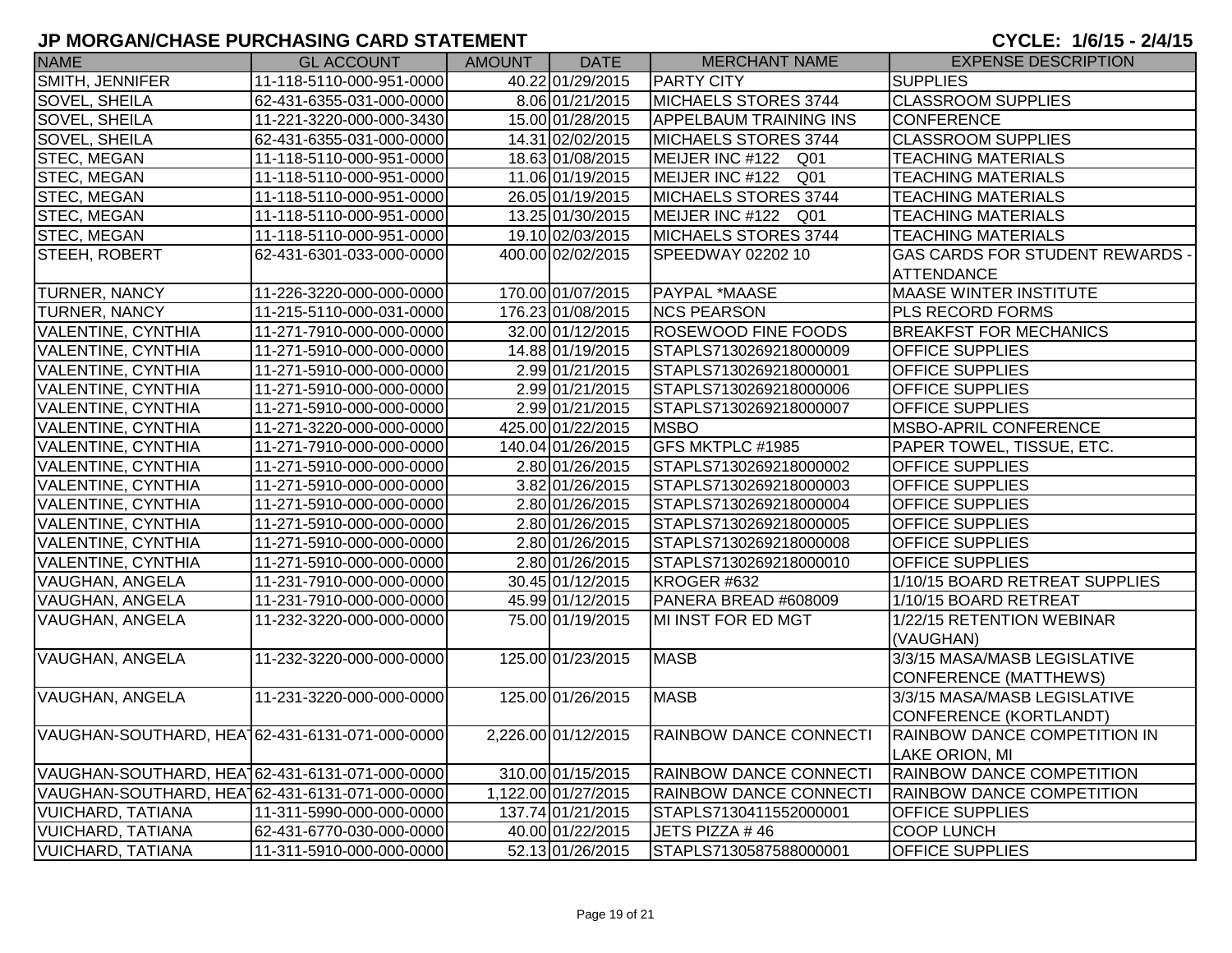| <b>NAME</b>              | <b>GL ACCOUNT</b>        | <b>AMOUNT</b> | <b>DATE</b>         | <b>MERCHANT NAME</b>              | <b>EXPENSE DESCRIPTION</b>                                                                             |
|--------------------------|--------------------------|---------------|---------------------|-----------------------------------|--------------------------------------------------------------------------------------------------------|
| <b>VUICHARD, TATIANA</b> | 62-431-6301-033-000-0000 |               | 398.83 01/30/2015   | BONEFISH 8303                     | SCHOOL/BUSINESS COUNCIL<br><b>LUNCHEON</b>                                                             |
| <b>WARECK, MICHELE</b>   | 11-113-4910-071-026-0000 |               | 215.00 01/07/2015   | PAYPAL *MICHIGANINT               | MICHIGAN INTERSCHOLASTIC<br><b>FORENSIC ASSOCIATION</b><br><b>COMPETITION</b>                          |
| <b>WARECK, MICHELE</b>   | 11-113-5210-071-414-0000 |               | 1,050.00 01/08/2015 | <b>IB SOURCE</b>                  | IB SPORTS, EXERCISE AND HEALTH<br><b>SCIENCE BOOKS</b>                                                 |
| <b>WARECK, MICHELE</b>   | 62-431-6125-071-000-0000 |               | 23.80 01/09/2015    | <b>DECA INC - IMAGES</b>          | <b>DECA COMPETITION GUIDES</b>                                                                         |
| <b>WARECK, MICHELE</b>   | 62-431-6170-071-000-0000 |               | 2,240.00 01/09/2015 | PAYPAL *UNIVERSITYM               | UNIVERSITY OF MICHIGAN MODEL<br>UNITED NATIONS CONFERENCE                                              |
| <b>WARECK, MICHELE</b>   | 62-431-6142-071-000-0000 |               | 180.50 01/09/2015   | PRINTNOLOGY, INC. RETA            | PENCILS FOR MIFA COMPETITION                                                                           |
| <b>WARECK, MICHELE</b>   | 62-431-6770-071-000-0000 |               | 10.28 01/12/2015    | OFFICE DEPOT #2642                | <b>SUPPLIES FOR MEETING</b>                                                                            |
| <b>WARECK, MICHELE</b>   | 11-113-4910-071-026-0000 |               | 225.00 01/12/2015   | <b>PAYPAL *MICHIGANINT</b>        | <b>MIFA REGISTRATION FEES</b>                                                                          |
| <b>WARECK, MICHELE</b>   | 62-431-6175-071-000-0000 |               | 125.00 01/14/2015   | <b>PARKS &amp; RECREATION ONL</b> | NOVI PARKS, AND REC. FEE FOR PARK<br>SHELTER FOR SENIOR PICNIC. PAID<br>FOR BY SENIORS AT REGISTRATION |
| <b>WARECK, MICHELE</b>   | 62-431-6770-071-000-0000 |               | 117.34 01/14/2015   | SAMSCLUB #6657                    | <b>STAFF MEETING SUPPLIES</b>                                                                          |
| <b>WARECK, MICHELE</b>   | 62-431-6770-071-000-0000 |               | 121.54 01/14/2015   | SAMSCLUB #6657                    | <b>OFFICE SUPPLIES</b>                                                                                 |
| <b>WARECK, MICHELE</b>   | 62-431-6275-071-000-0000 |               | 53.63 01/14/2015    | WM SUPERCENTER #2700              | SUPPLIES FOR ADMINISTRATIVE<br><b>OFFICE</b>                                                           |
| <b>WARECK, MICHELE</b>   | 62-431-6111-071-000-0000 |               | $-24.25$ 01/15/2015 | AMAZON.COM                        | <b>RETURNED BOOK TO AMAZON</b>                                                                         |
| <b>WARECK, MICHELE</b>   | 62-431-6191-071-000-0000 |               | 548.00 01/15/2015   | <b>SHOPVSC</b>                    | <b>REPAIR OF DIGITAL MACHINE</b>                                                                       |
| <b>WARECK, MICHELE</b>   | 11-241-5910-071-000-0000 |               | 280.94 01/16/2015   | <b>OFFICE MAX</b>                 | <b>OFFICE SUPPLIES</b>                                                                                 |
| <b>WARECK, MICHELE</b>   | 62-431-6170-071-000-0000 |               | 2,992.50 01/19/2015 | <b>KENSINGTON COURT</b>           | <b>HOTEL ACCOMODATIONS FOR</b><br>UNIVERSITY OF MICHIGAN MODEL UN<br><b>CONFERENCE</b>                 |
| <b>WARECK, MICHELE</b>   | 11-241-5990-071-000-0000 |               | 33.55 01/20/2015    | WM SUPERCENTER #2700              | OFFICE/BUILDING SUPPLIES                                                                               |
| <b>WARECK, MICHELE</b>   | 62-431-6770-071-000-0000 |               | 24.00 01/21/2015    | <b>BATH &amp; BODY WORKS 1357</b> | <b>STAFF MEETING PAY IT FORWARD</b><br><b>GIFT</b>                                                     |
| <b>WARECK, MICHELE</b>   | 62-431-6770-071-000-0000 |               | 25.16 01/21/2015    | CVS/PHARMACY #08038               | <b>STAFF MEETING SUPPLIES</b>                                                                          |
| <b>WARECK, MICHELE</b>   | 62-431-6770-071-000-0000 |               | 11.98 01/21/2015    | CVS/PHARMACY #08049               | <b>STAFF MEETING SUPPLIES</b>                                                                          |
| <b>WARECK, MICHELE</b>   | 62-431-6770-071-000-0000 |               | 5.99 01/21/2015     | CVS/PHARMACY #08084               | <b>STAFF MEETING SUPPLIES</b>                                                                          |
| <b>WARECK, MICHELE</b>   | 62-431-6770-071-000-0000 |               | 6.29 01/21/2015     | CVS/PHARMACY #08161               | <b>STAFF MEETING SUPPLIES</b>                                                                          |
| <b>WARECK, MICHELE</b>   | 62-431-6770-071-000-0000 |               | 11.98 01/21/2015    | CVS/PHARMACY #08244               | <b>STAFF MEETING SUPPLIES</b>                                                                          |
| <b>WARECK, MICHELE</b>   | 62-431-6770-071-000-0000 |               | 15.00 01/21/2015    | <b>FIVE BELOW #558</b>            | <b>STAFF MEETING PAY IT FORWARD</b><br><b>GIFT</b>                                                     |
| <b>WARECK, MICHELE</b>   | 62-431-6180-071-000-0000 |               | 590.00 01/21/2015   | <b>NOVEL ELECTRONIC DESIG</b>     | <b>BUZZER SYSTEM FOR QUIZZ BOWL</b>                                                                    |
| <b>WARECK, MICHELE</b>   | 62-431-6770-071-000-0000 |               | 246.59 01/21/2015   | SAMS CLUB #6657                   | STAFF MEETING GOODIE BAG<br><b>SUPPLIES</b>                                                            |
| <b>WARECK, MICHELE</b>   | 11-113-5110-071-099-0000 |               | 88.23 01/21/2015    | <b>SCANTRON CORPORATION</b>       | <b>SCANTRON TEST FORMS</b>                                                                             |
| <b>WARECK, MICHELE</b>   | 11-249-5999-071-000-0000 |               | 108.43 01/21/2015   | <b>STAPLES</b><br>00115659        | <b>GRADUATION SUPPLIES</b>                                                                             |